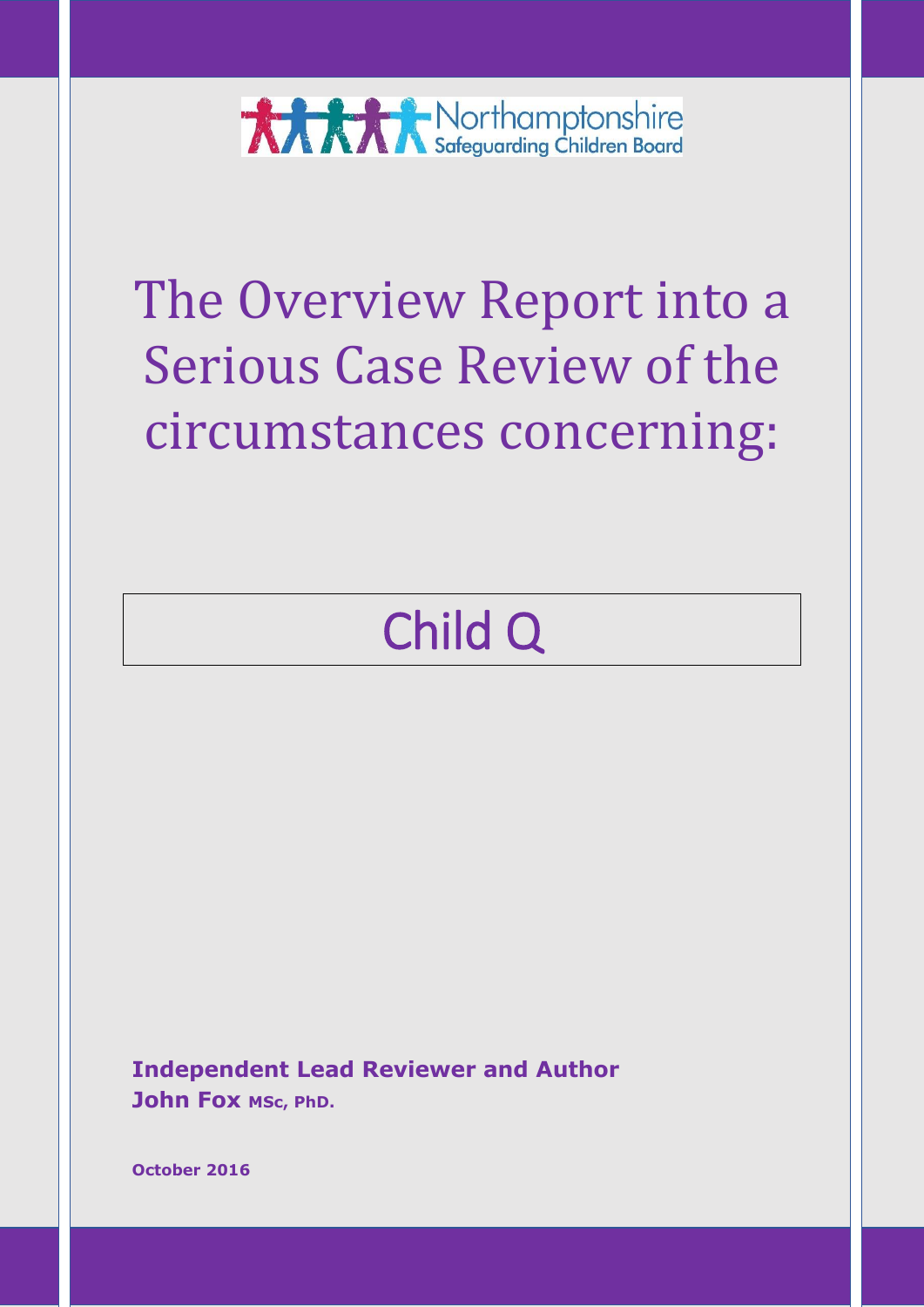| <b>CONTENTS</b>                                                                      | <b>PAGE</b> |
|--------------------------------------------------------------------------------------|-------------|
| <b>Family Structure</b>                                                              | 1           |
| 1. Introduction                                                                      | 2           |
| 2. Process of the Review                                                             | 4           |
| 3. The Facts - Summary of agency involvement                                         | 11          |
| 4. A Day in the Life of Child Q and her Family                                       | 14          |
| 5. Analysis of Key Episodes and Lessons Learnt                                       | 14          |
| 6. Conclusions and Summary of what has been learnt                                   | 32          |
| <b>7. Recommendations for Northamptonshire</b><br><b>Safeguarding Children Board</b> | 34          |
| 8. References                                                                        | 36          |
| Appendix A - Terms of Reference                                                      | 37          |

# **The family structure during the Review period**

| Child Q                     | F | Subject |
|-----------------------------|---|---------|
| Mother                      | F |         |
| Father                      | M |         |
| <b>Maternal Grandmother</b> | E |         |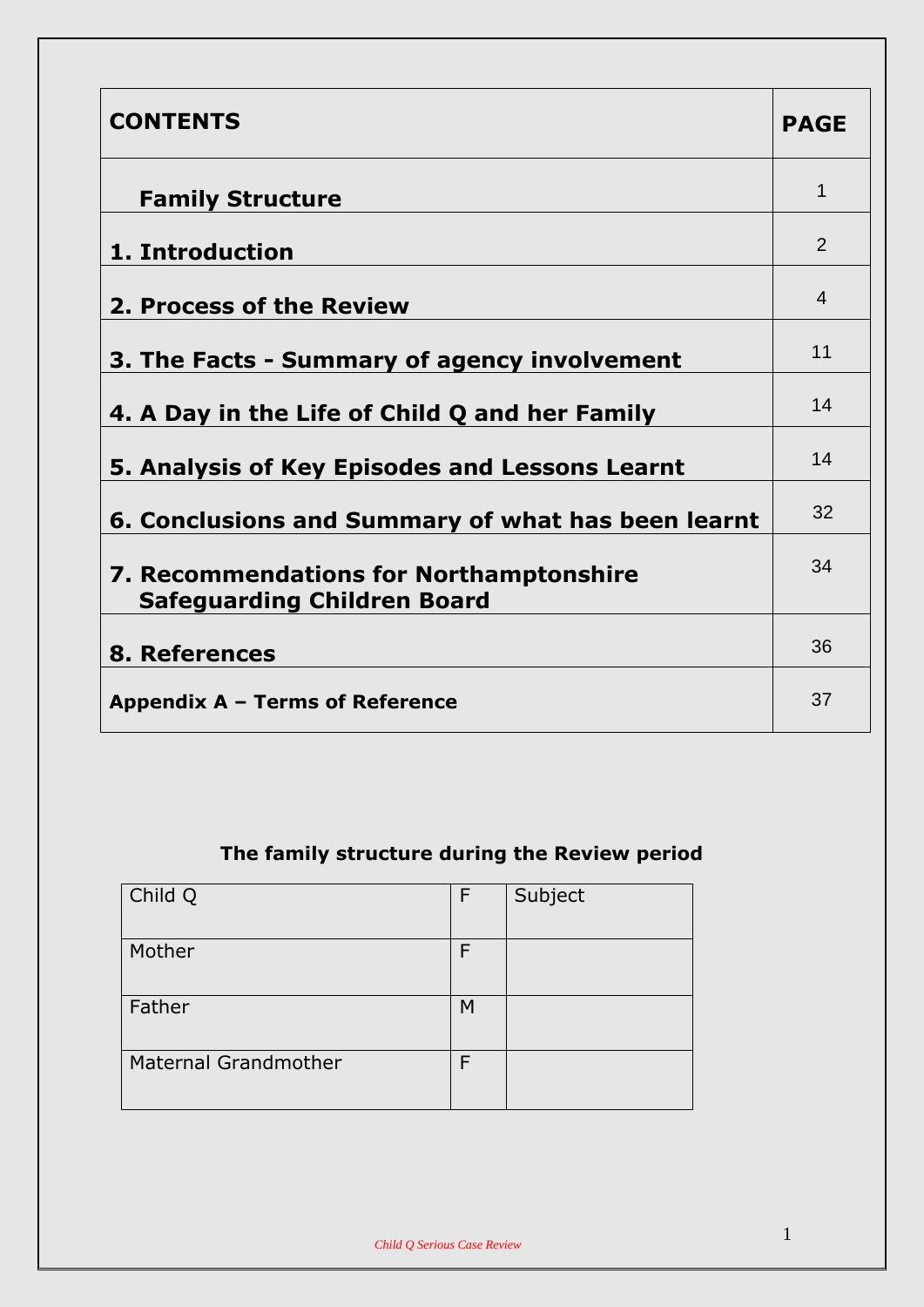# **1. Introduction**

# **1.1 Who was Child Q?**

*1.1.1* At the time of her death Child Q was a 7 month old girl who lived with her Mother in a small modern 3 bedroom house in a town in Northamptonshire, which was temporary accommodation for the family. The Serious Case Review Panel was informed Child Q's Father was sent to prison when she was 3 months old, however Child Q's Father was clear she was 19 days old – *please refer to paragraph 2.9.3.*

*1.1.2* Child Q was born in hospital. The birth was uncomplicated and she was a healthy baby until the events which precipitated this Review.

*1.1.3* A Health Visitor who visited Child Q at home described the house as *'perfect'* and Child Q was described by her Health Visitor as a *'happy alert baby, interacting well with her Mother'.* Child Q's view of the world was consistently recorded as '*happy and content'.*

*1.1.4* There were also two dogs living in the house at the time of the incident and they were usually kept in separate cages in the kitchen. One of the dogs was an aggressive Pit Bull type dog.

EXPLANATORY NOTE: The reason this Overview Report refers to the dog as a 'Pit Bull Type' is because the Pit Bull, or American Pit Bull Terrier, has never been recognised by the Kennel Club in the United Kingdom. This type of dog is a cross breed that can be created by interbreeding any number of breeds to achieve a dog that looks like a Pit Bull (most usually a Staffordshire bull terrier with any number of mastiff breeds).

Section 1 of the Dangerous Dogs Act 1991 makes it a criminal offence to possess any dog of the type known as the pit bull terrier and three other named dogs, (Japanese Tosa, Dogo Argentino and Fila Brasiliero) which the Act also refers to as type rather than breed. This is because 'type' has a wider meaning than 'breed' (R v Knightsbridge Crown Court ex parte Dunne). The only way to determine whether a dog is a banned breed is by way of expert examination using various measurements, or by post-mortem examination.

#### **1.2 Brief Summary of Circumstances Leading to the Review**

*1.2.1* The case in question was triggered by the death of Child Q on 3rd October 2014.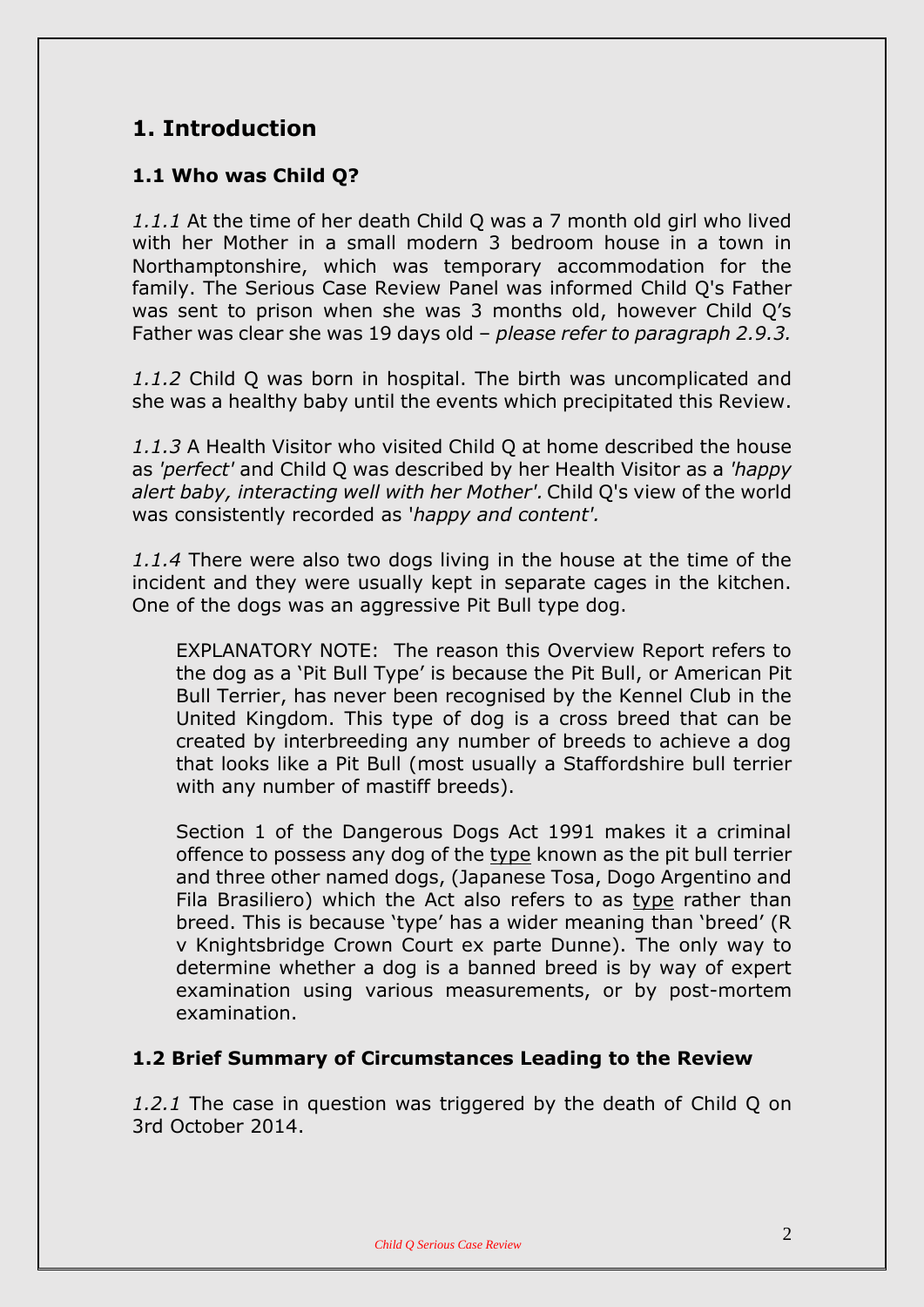*1.2.2* During that evening Child Q was at home being cared for by her Grandmother. Child Q was sleeping in a Moses basket in the living room. There were also two dogs living in the household and one was a particularly aggressive Pit Bull type dog. The concurrent Police investigation has discovered that the latter dog, was purchased by Child Q's Mother and it was her decision to allow the dog to live in the family home. The dogs were usually kept in separate cages in the kitchen of the house. At the time of the incident a dog was locked in one cage and it was reported that the dog was in the other cage which had a faulty lock.

*1.2.3* At 22.38 hours a call was received by Police, from the Grandmother. She was in an hysterical state and told the Police Control Room Operator that one of the dogs had escaped into the lounge and attacked Child Q as she lay in her basket.

*1.2.4* Two Police Officers arrived at the house within 5 minutes. The dog still had Child Q's head in its jaws yet they managed to subdue the dog and remove it to the kitchen. Child Q's injuries were so severe that, despite attempts by the officers at resuscitation, she died.

*1.2.5* The attack by the dog was so ferocious that Child Q received a number of deep lacerations to the scalp many of them down to the skull bone itself, and in addition the dog had bitten through her skull, causing extensive bleeding to blood vessels around the brain. With this level of injury, particularly the bleeding into the brain space, it is the view of an A&E Consultant who provided an emergency response to her home that there was no chance whatsoever that she could have survived the attack, irrespective of how quickly first aid was commenced. This concurred with the view of a Pathologist that she would have died within one minute of the bite to her head.

*1.2.6* It is important for this Overview Report to acknowledge, and highlight, the bravery and professionalism of the two Police Officers who successfully stopped the dog from continuing its attack on Child Q and her Grandmother. The scene they were presented with was nothing short of catastrophic. The officers were not equipped with any specialist dog catching equipment yet with little regard for their own safety they managed to separate the dog from the child and force it into the kitchen. They then immediately began attempts at resuscitating Child Q despite the obvious devastating injuries which were present. The two officers continued to try and revive her until a paramedic arrived at the house several minutes later.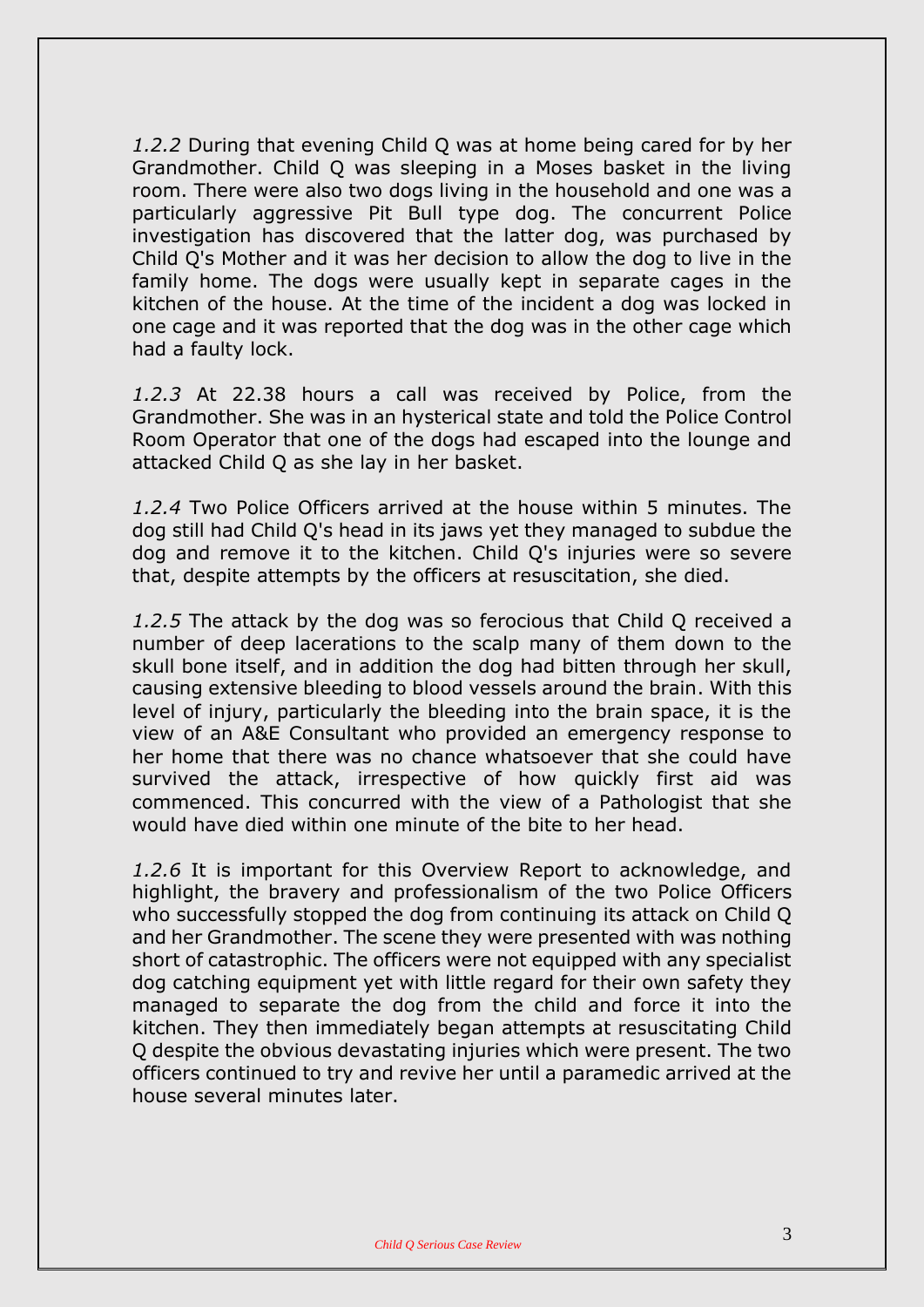*1.2.7* A Serious Case Review (SCR) is not concerned with establishing culpability however it is of note that the Crown Prosecution Service (CPS) decided to prosecute Child Q's Mother and Grandmother for being in charge of a dangerously out of control dog which killed a child. In order to reach that conclusion, the CPS had to believe that there was a realistic prospect of conviction which was 'beyond reasonable doubt'. The analysis in this Overview Report is therefore underpinned by a belief that Child Q's carers failed in their duty to protect her from a dangerous hazard within the home.

# **2. Process of the Review**

## **2.1 The Statutory Basis for Conducting a Serious Case Review**

*2.1.1* The role and function of a Local Safeguarding Children Board (LSCB) is set out in law by *The Local Safeguarding Children Board Regulations 2006, Statutory Instrument 2006/90*. Regulation 5 requires the LSCB to undertake a Review in accordance with guidance set out in Section 4 of Working Together to Safeguard Children (2013 and 2015). The mandatory criteria for carrying out a Serious Case Review include where –

(a) abuse or neglect of a child is known or suspected; and

(b) (i) the child has died;

*2.1.2* In this case, Child Q has died and the charging decision by the CPS indicates a failure to properly protect her, therefore neglect is suspected.

*2.1.3* The product of the Review, known as the Overview Report, is sent to the Department for Education (DfE). All Reviews of cases meeting the SCR criteria must result in a report which is published.

*2.1.4* A Serious Case Review should be conducted in a way which recognises the complex circumstances in which professionals work together to safeguard children and seeks to understand precisely who did what and the underlying reasons that led individuals and organisations to act as they did.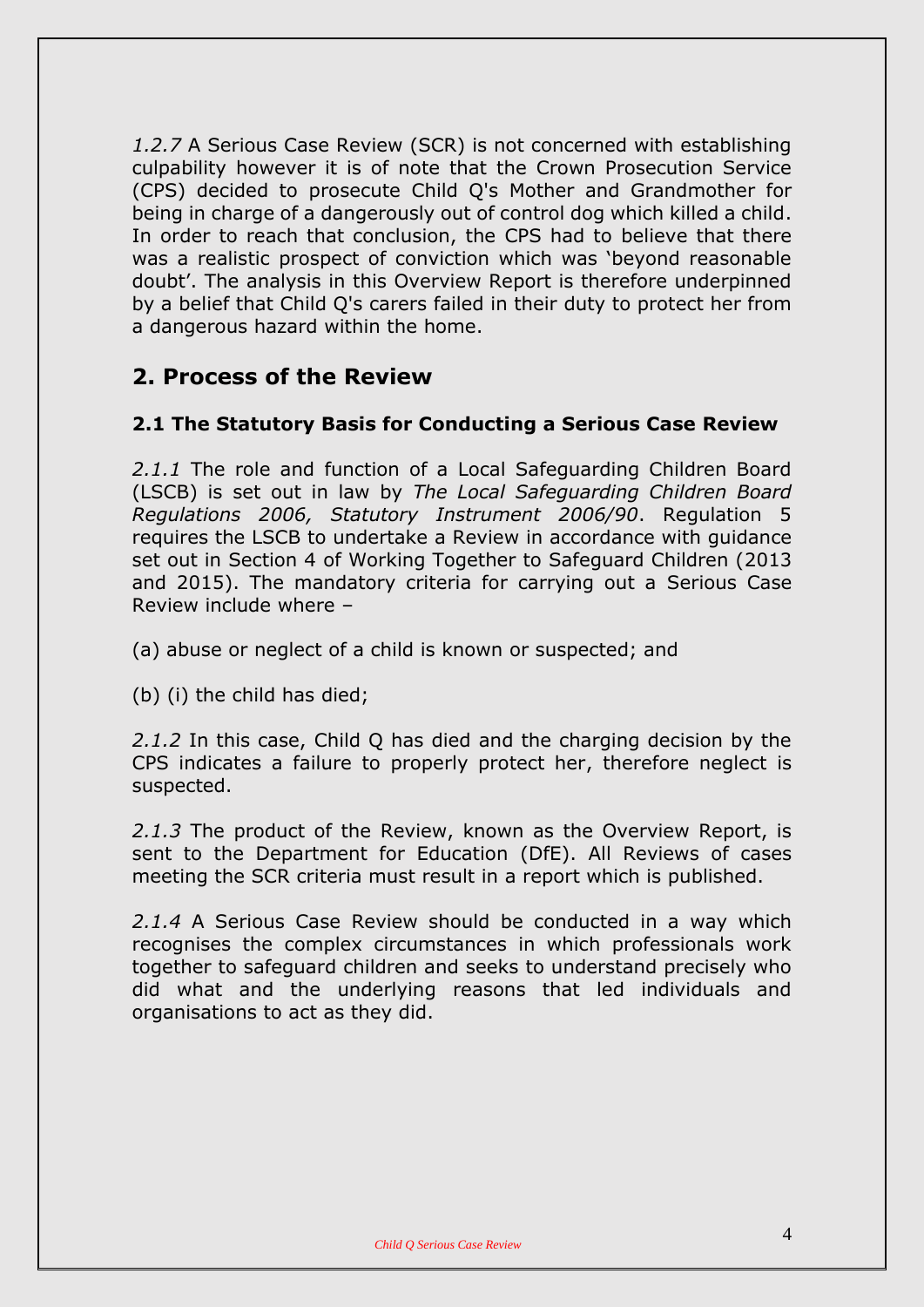*2.1.5* LSCBs may use any learning model which is consistent with these principles, including the systems methodology. Having decided to undertake a Serious Case Review to look at how well agencies were working together to support Child Q and her family it was decided to implement the systems methodology using a blended approach, taking elements of the process and coverage set out in *Working Together 2010* and combining this with the focus on learning and public accountability encouraged in *Working Together 2013 and 2015*. This has been done to build on current arrangements and experience for producing Individual Management Reviews (IMR) and robust individual analysis by each involved agency, but adding the greater involvement of practitioners and clinicians and encouraging reflection and learning from the circumstances and context of the case.

## **2.2 The Commissioning Arrangements**

*2.2.1* The standing Northamptonshire Safeguarding Children Board (NSCB) Serious Case Review (SCR) Sub Group convened on 8<sup>th</sup> January 2015 and recommended that the threshold had been met to necessitate a Serious Case Review under Section 4 of the Statutory Guidance *Working Together to Safeguard Children* (2013).

*2.2.2* Usually the decision to commission an SCR should be made within one month of the incident precipitating it. In this case the circumstances were presented to the SCR Sub Group on 6th November 2014 and again on 4th December 2014 but at both meetings further information was required and therefore a recommendation to the Independent NSCB Chair could not be made until all the information was available in January 2015.

*2.2.3* This recommendation was endorsed by the Independent NSCB Chair on 5<sup>th</sup> February 2015 and he instructed that a 'focused and proportionate' SCR be conducted. To that end, very strict timescales were imposed for the period under Review, these being 1 October 2013 to 3 October 2014 (the date of Child Q's death).

# **2.3 Independence**

*2.3.1 Working Together to Safeguard Children* (2013) also mandated that Reviews of serious cases should be led by individuals who are independent of the case under Review and of the organisations whose actions are being Reviewed. The LSCB should appoint one or more suitable individuals to lead the SCR who have demonstrated that they are qualified to conduct Reviews using the approach set out in this guidance. To ensure transparency, and to enhance public and family confidence in the process, the NSCB Chair appointed an independent person to lead this SCR and write the Overview Report.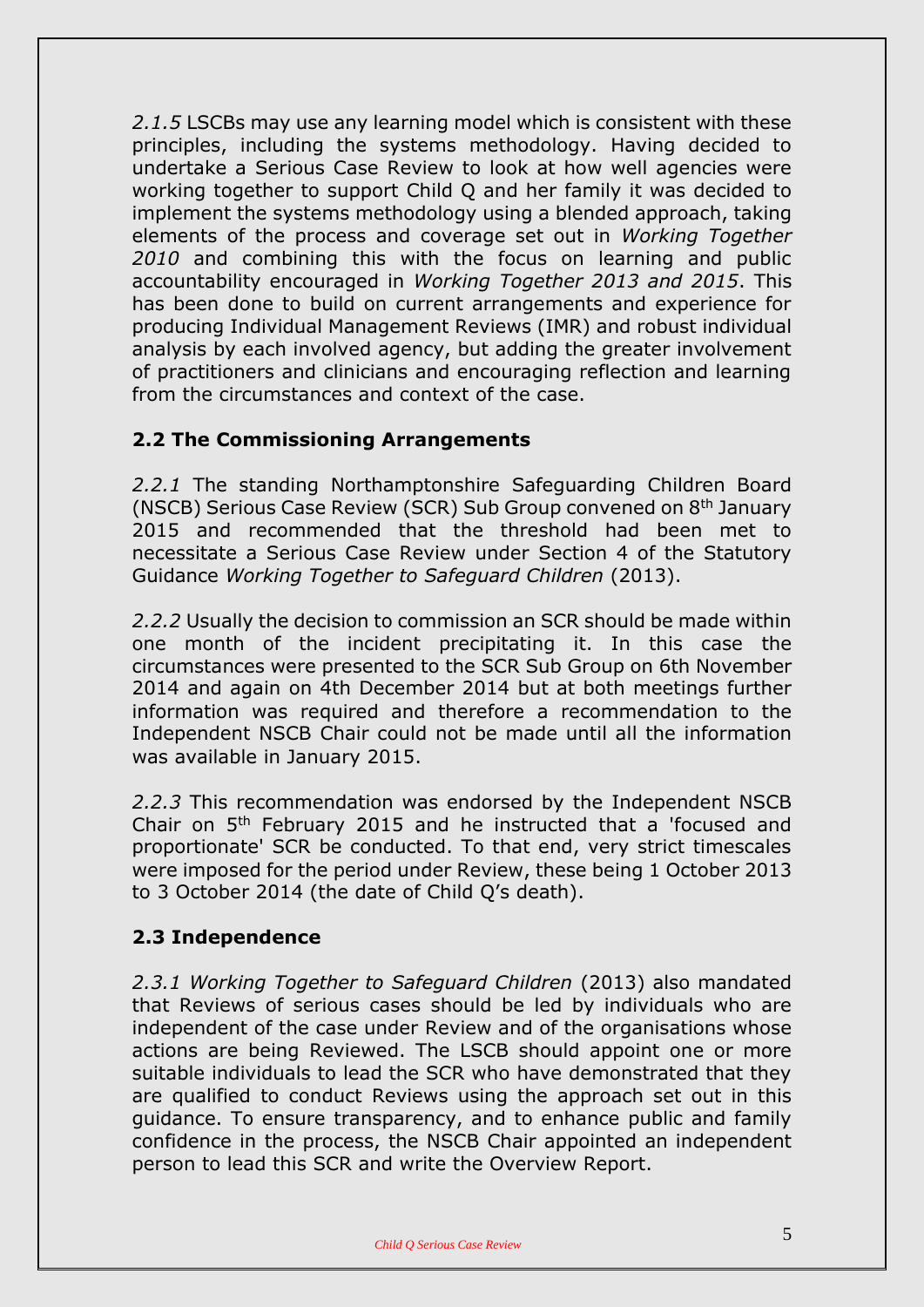#### **John Fox MSc, PhD. – Independent Lead Reviewer and Author**

*2.3.2* John Fox was responsible for analysing the professional practice of professionals and organisations and making recommendations to the NSCB for further action to better safeguard children.

*2.3.3* He has had no involvement directly or indirectly with the children or any members of the families concerned or the services delivered by any of the agencies. He has never worked for, or been affiliated with, any agency in Northamptonshire.

*2.3.4* John Fox is a Senior Lecturer at the University of Portsmouth and previously was Head of Child Abuse Investigation in a large Police Force. From 2001 - 2003 he was the Police Advisor on the Victoria Climbie Statutory Inquiry. He has conducted many SCRs as Independent Overview Report Author, is trained in SCIE and SILP systems Review methodology, and has completed the 2010 NCH/NSPCC national training for SCR authors.

#### **2.4 The SCR Panel**

*2.4.1* The dedicated Serious Case Review Panel was chaired by Maggie Beer a senior and experienced social work manager from within Northamptonshire Children Families and Education Services.

*2.4.2* Panel membership was as follows:

Designated Nurse for Safeguarding Children & Looked After Children, Clinical Commissioning Groups

Head of Safeguarding Children and Multi-Agency Safeguarding Hub, Healthcare Foundation Trust

Head of Protecting Vulnerable Persons, Police

Dog Legislation Officer (East Midlands Operational Support Service)

Head of Companion Animals Department, RSPCA

Safeguarding Project Officer, NSCB

Administrator, NSCB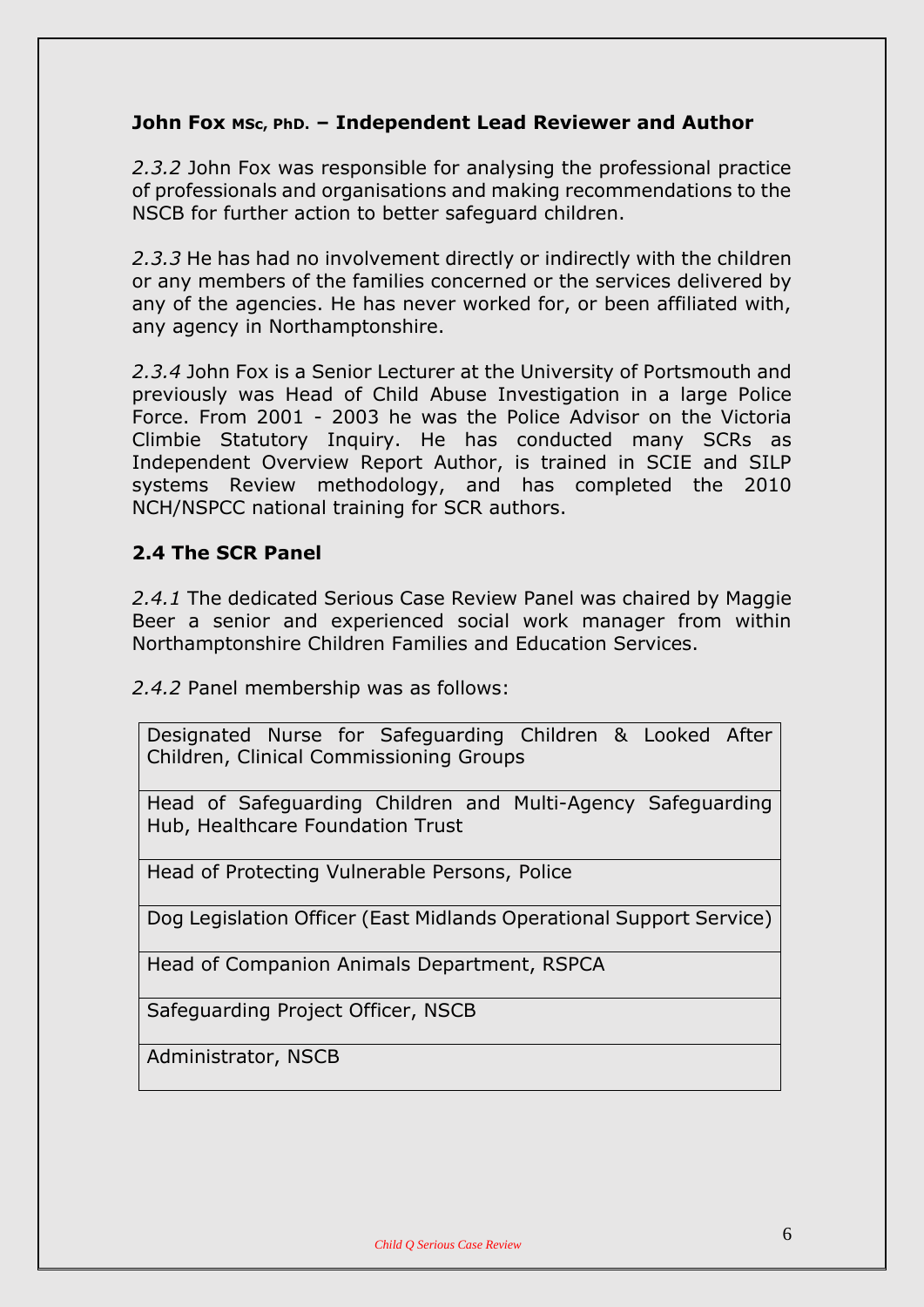# **2.5 Agency IMR Reports**

*2.5.1* Although agency specific Individual Management Reviews (IMRs) are no longer required under Government guidance, the NSCB process still includes them as part of the blended approach.

*2.5.2* The process requires that those conducting agency Reviews of individual services should not have been directly concerned with the child or family, or given professional advice on the case, or be the immediate line manager of the practitioner(s) involved. The people preparing the individual agency IMR reports for this Review were all approved by the Independent Lead Reviewer, as being senior personnel within each agency who were completely independent of any involvement or line management responsibilities concerning the case.

*2.5.3* The SCR Panel decided that the following agencies and organisations would be asked to contribute to the learning of this Review.

#### **IMR report provided by:**

NHS England - General Practitioner

General Hospital (Midwives)

Police

Healthcare Foundation Trust

Royal Society for the Prevention of Cruelty to Animals (RSPCA)

| <b>Statement of Information provided by:</b> |  |
|----------------------------------------------|--|
|----------------------------------------------|--|

Regional Ambulance Service

Children's Social Care

Local District Council

Local Borough Council

General Hospital (A&E)

Education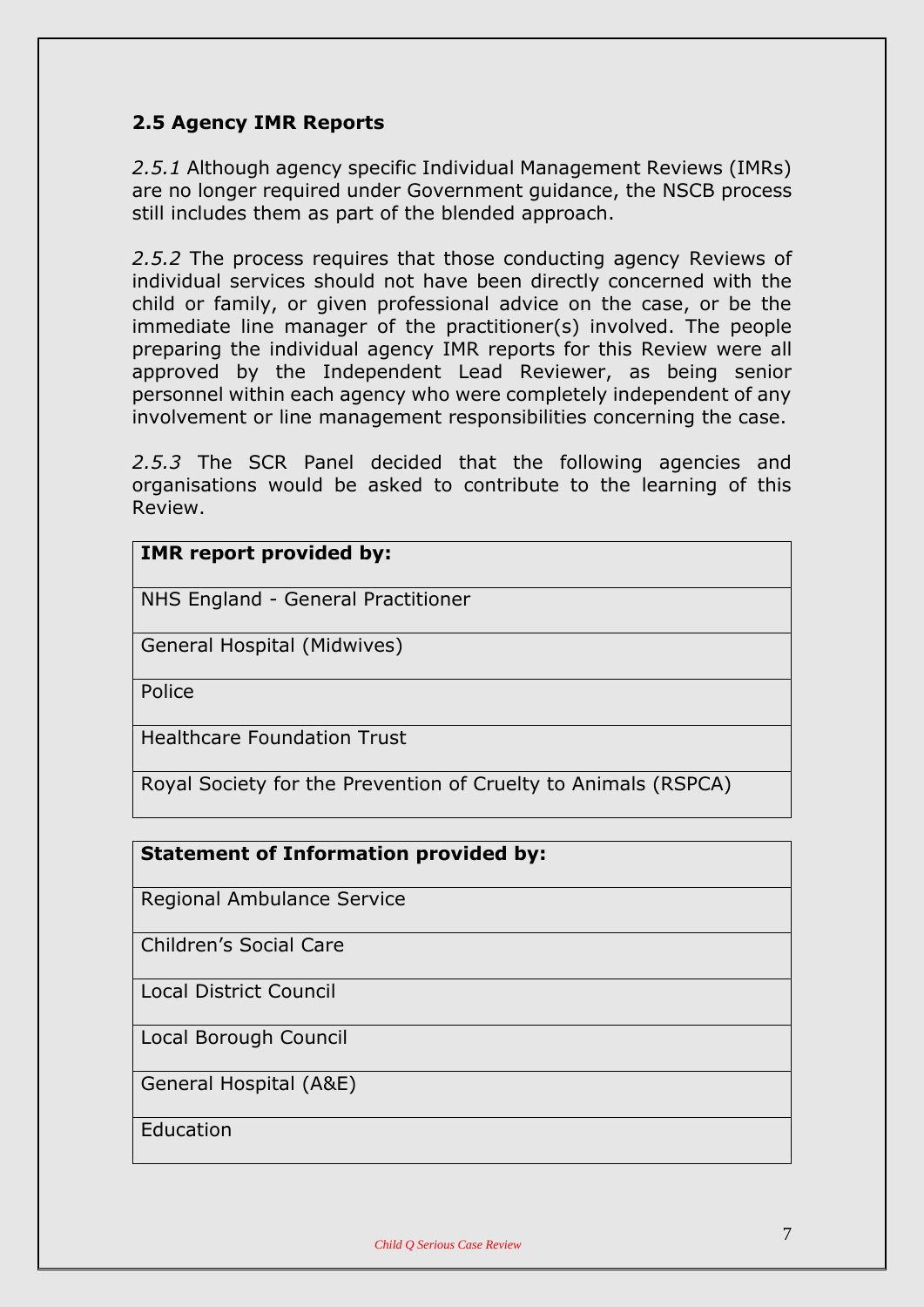*2.5.4* The NSCB provided each agency report author with a template to assist in the writing of their reports, and this was successful in achieving standardisation and consistency, as well as ensuring that the reports focused on the areas required by the Terms of Reference. Each individual agency report author was invited to present their report to the SCR Panel where any clarification was provided, or additional work requested.

### **2.6 The Practitioner Event**

*2.6.1* To ensure that practitioners involved in the case were fully involved in the SCR learning a practitioner's event was held on 18<sup>th</sup> November 2015. Practitioners from each agency which provided a service to Child Q and her family were invited to attend the event, as were the SCR Panel Members, IMR Authors, and Lead Reviewer.

*2.6.2* On the day, 8 practitioners attended. Their valuable contributions were recorded by the NSCB Safeguarding Project Officer, and those contributions helped inform the learning and analysis in this Overview Report. It is disappointing that none of the frontline Police practitioners were permitted by their Force to attend the learning event and this restricted the understanding and the learning opportunities in respect of the serious incident during which Child Q died.

#### **2.7 Scope and Terms of Reference**

*2.7.1* The full Terms of Reference and Scope for the Review are attached at Appendix A.

*2.7.2* The Terms of Reference were discussed and agreed at the first SCR Panel meeting. They were then ratified by the Independent Chair of the NSCB and thereafter became the instructions to the Independent Reviewer about the scope required for the Review.

#### **2.8 The delay in finalising this SCR**

*2.8.1* In their 2015 annual report, the National Panel of Independent Experts on Serious Case Reviews were critical of the fact that many SCRs were not being completed within the appropriate timescale.

*"The panel is also concerned about delays. Many SCRs still seem to take a very long time to progress to conclusion and publication."*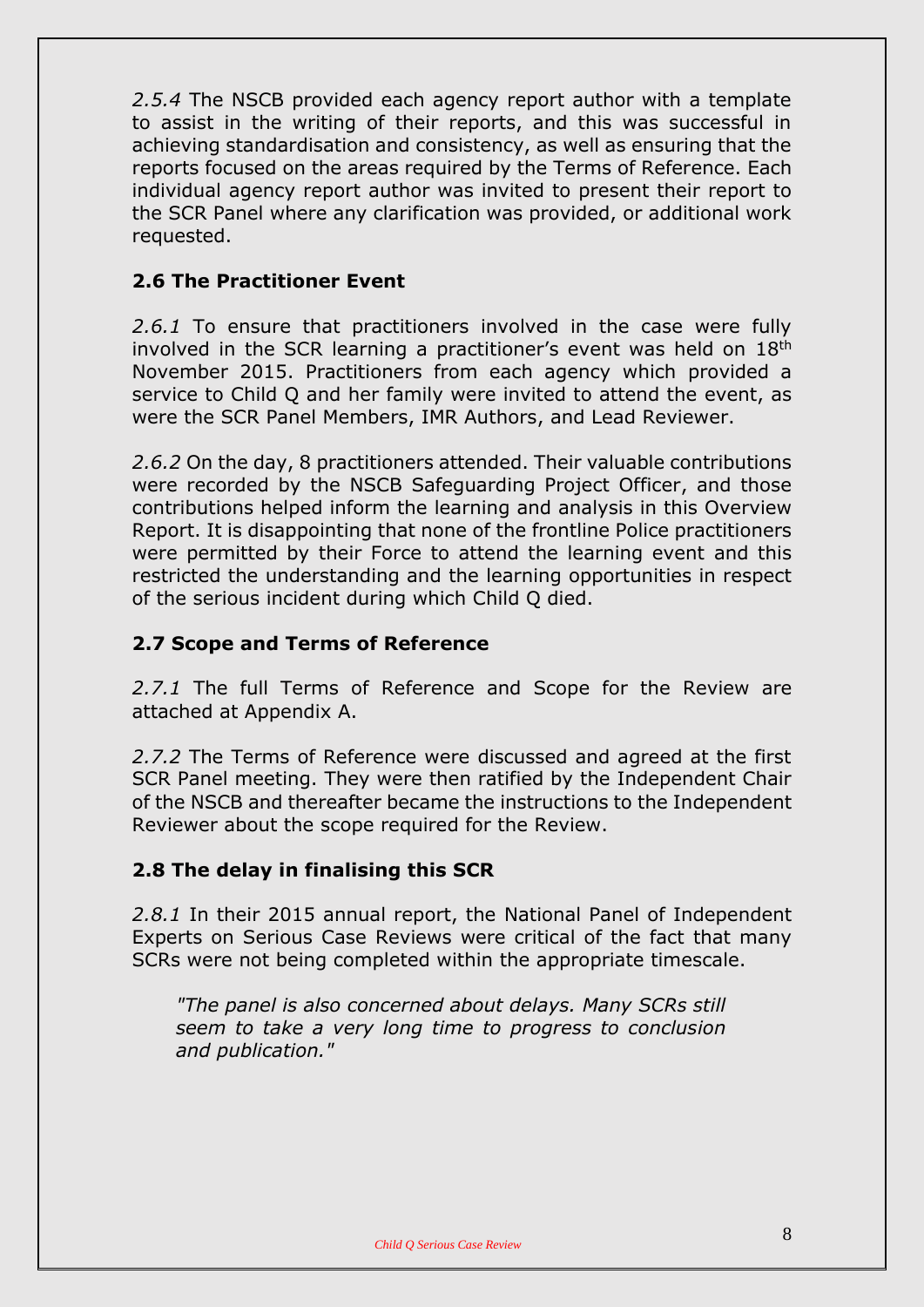*2.8.2* The statutory guidance on the conduct of SCRs, *Working Together to Safeguard Children* (2015) is quite clear about the need for such Reviews to be completed quickly:

*"The LSCB should aim for completion of an SCR within six months of initiating it."*

*2.8.3* This SCR was not completed within the timescales set out by the Government and, in fact, because of a perceived conflict with the criminal proceedings, the opportunity to gather all relevant learning for this Review was either blocked, or delayed by several months. As discussed above, the Practitioners Learning Event is the primary opportunity for front line professionals to meet with the Lead Reviewer and the SCR Panel to attempt to establish the answers to the 'why' question. This is a hugely important part of a systems type Review and any disruption to the timetable for this event should only be for the gravest of reasons.

*2.8.4* The Practitioners Learning Event for this Review was originally set to take place on 3rd June 2015. Since this would have been the final piece of the jigsaw in terms of gathering evidence for the Review it is likely that the *Working Together* timescales could have been met had that meeting gone ahead.

*2.8.5* However, 5 days before that event the Police Senior Investigating Officer sent an email to the NSCB Business Office saying, *"…my preference would be not to hold a learning event until we know the outcome of the CPS decision"* (This was now 7 months after Child Q had died).

*2.8.6* Since the Police were unable to provide any convincing reasons why going ahead with the event may potentially prejudice the related court proceedings the NSCB initially decided that the event would take place as planned. However, it quickly became apparent that the Police would not allow their staff to attend, and they did not want anyone else who had made a written witness statement to attend either.

*2.8.7* This placed the Board in a very difficult position because if the event had gone ahead several delegates such as the Health Visitors, if they had attended at all, would probably have been very confused about how much contribution they could make. Consequently, the NSCB had no alternative but to bow to the pressure from the Police and postpone the Learning Event until later in the year. In the event, when the Learning Event was held in November 2015, the case had still not gone to trial so it is difficult to see what difference it made to postpone the event in June because very little had changed in terms of court proceedings.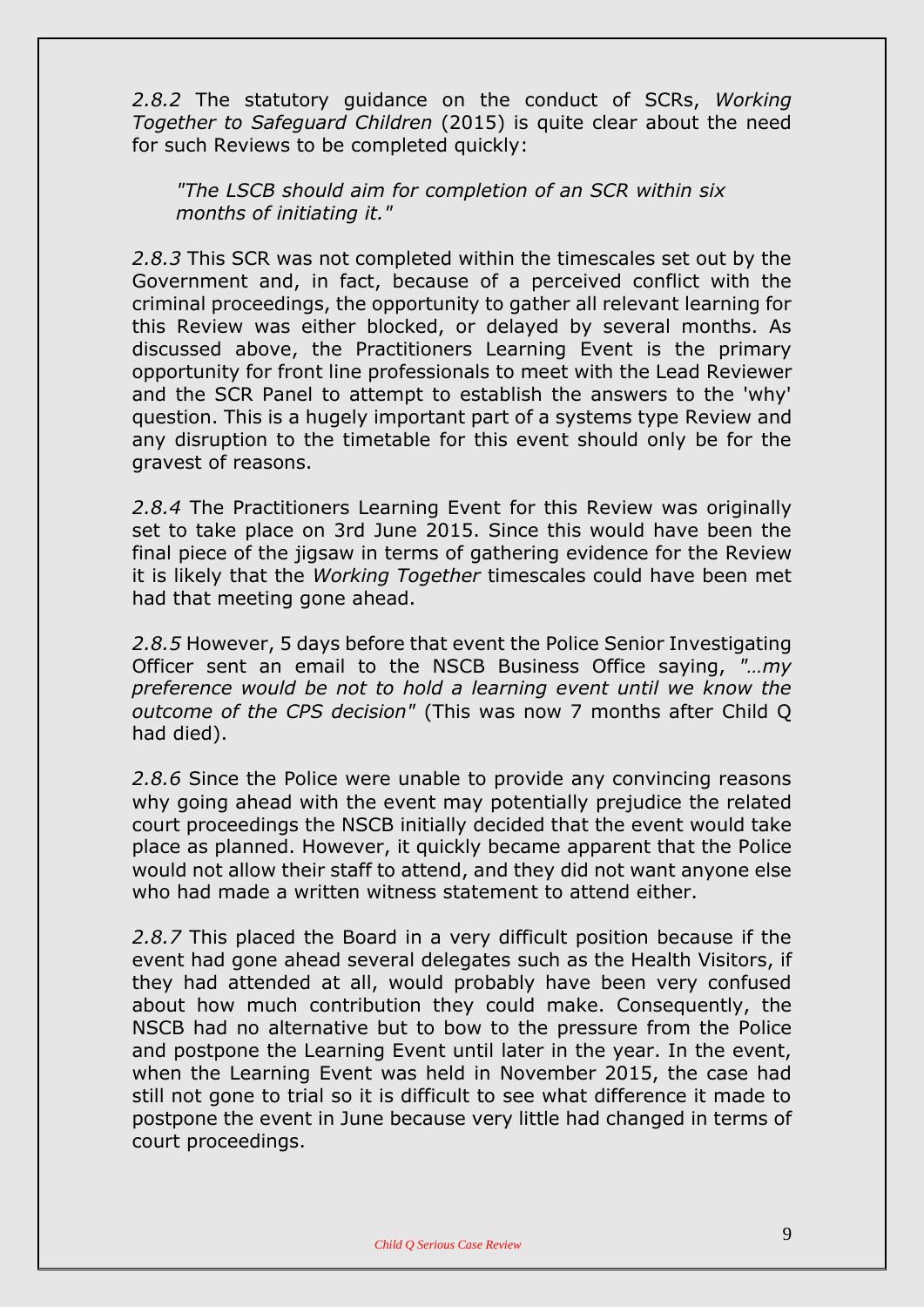*2.8.8* It should be noted that although the Police acted as the direct interface between the criminal justice sector and the NSCB office, behind the scenes the Crown Prosecution Service were undoubtedly putting pressure on the Police Senior Investigating Officer to request a delay to the learning event, and it was their very lengthy decision making process regarding possible charges which may well have been a contributory factor.

*2.8.9* It should also be noted that the Crown Prosecution Service and the National Police Chiefs Council (formerly ACPO) have produced joint guidance<sup>1</sup> on conducting SCRs when there are concurrent criminal proceedings. It is recognised in that document that many professionals may be asked to make a witness statement but will not be 'key' witnesses in any trial. As such, the guidance to the Crown Prosecution Service and Police is as follows:

*"It is unlikely that the presence of such witnesses at a practitioner's event would make a difference to the criminal case so it is unhelpful and disproportionate for the criminal justice agencies to simply seek to exclude anyone who could be a potential witness from contributing learning to a serious case Review."*

*2.8.10* The request by the Police to postpone the Learning Event in this case delayed the SCR for several months, and it now seems that the delay was unnecessary. It is clearly not in anyone's interest that a criminal case is compromised but in the foreseeable future there is likely to be increased scrutiny by the Government concerning the reasons for any delay to SCRs. Therefore, in respect of any SCRs commissioned in the future, NSCB should make it clear to all constituent agencies that they will require compelling reasons to be given in writing, from any agency which seeks to disrupt the business or the timescales of the Review, and that the Independent NSCB Chair will be the final decision maker. **Recommendation 1**

# **2.9 The Voice of the Family and Significant Others**

*2.9.1* The statutory guidance *Working Together* (2015) requires that families, including surviving children, should be invited to contribute to Reviews. They should understand how they are going to be involved and their expectations should be managed appropriately and sensitively. A commitment to providing the fullest opportunity for the family to be invited to participate in the Review was agreed at the first Panel meeting.

<sup>&</sup>lt;u>.</u> <sup>1</sup> Association of Chief Police Officers/Crown Prosecution Service (2014) *Liaison and information exchange when criminal proceedings coincide with Chapter Four Serious Case Reviews or Welsh Child Practice Reviews*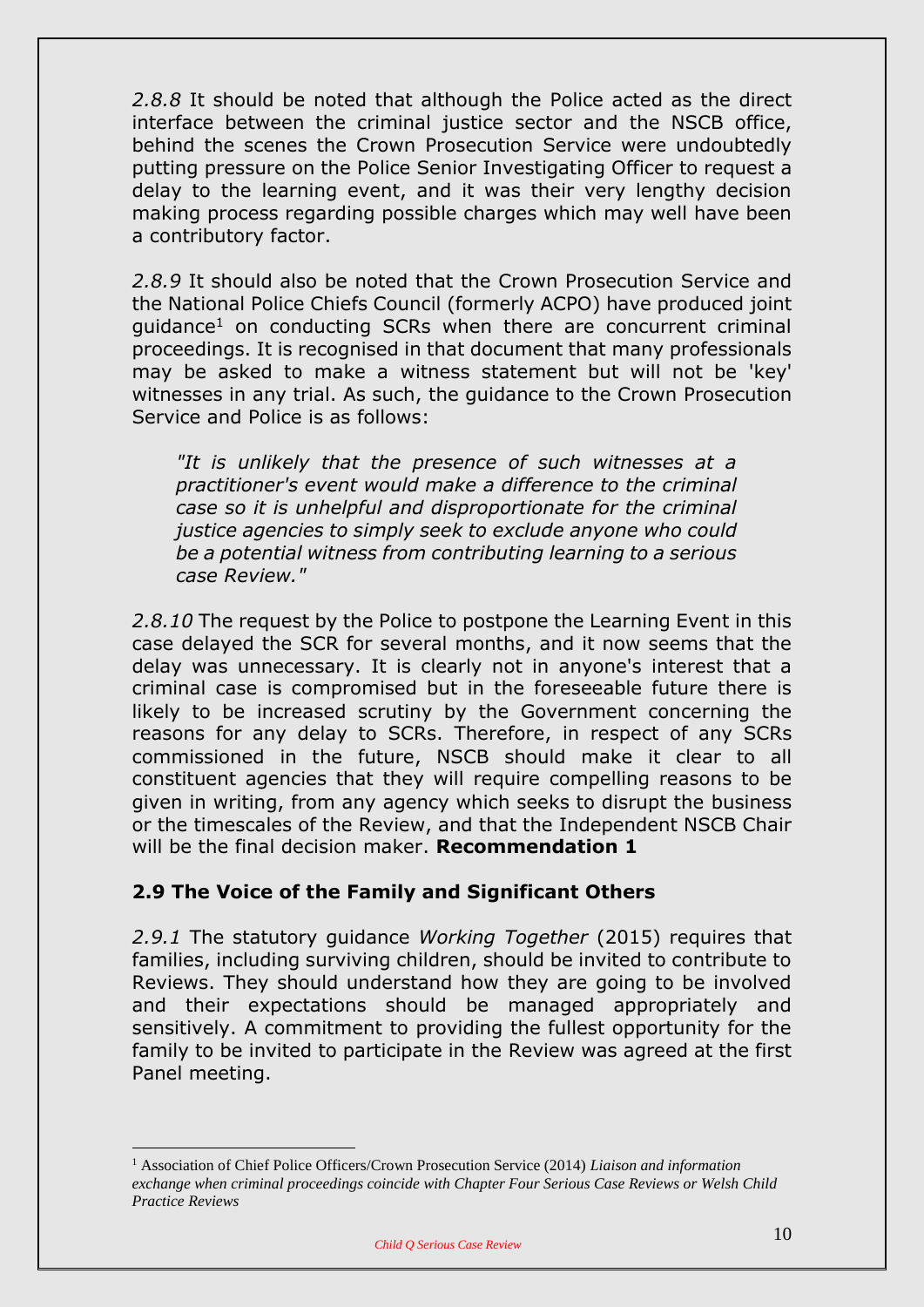*2.9.2* Unsuccessful attempts have been made to contact the parents to engage in the SCR process, but those attempts were halted by the NSCB because having made their charging decision the CPS subsequently requested that no contact is made with either Child Q's Mother or Maternal Grandmother. This is another example whereby the work of the SCR has been potentially compromised. It is not clear whether or not the family would have agreed to contribute to the Review anyway but the restriction requested by the CPS, and the consequent agreement by the NSCB, has meant that a key principle required by *Working Together to Safeguard Children* (involving the family in the SCR process) has not been adhered to in this case.

*2.9.3* Following the conclusion of the criminal process the Panel Chair and a Panel Member again attempted to contact the parents to discuss the publication of the Serious Case Review. They were successful in making contact with Father and Paternal Grandmother. The Father made it clear that he did not own the dog and that he had been sent to prison when Child Q was 19 days old, not 3 months old as previously reported. The Father stated that prior to being sent to prison he had insisted on the 2 dogs being re-homed to a relative when Child Q was 2 days old. He states he was unaware that the dogs had been returned to the household. Clearly this is the Father's account and cannot be verified.

*2.9.4* The Mother and Maternal Grandmother were also seen, in Prison, to discuss the publication of the Serious Case Review.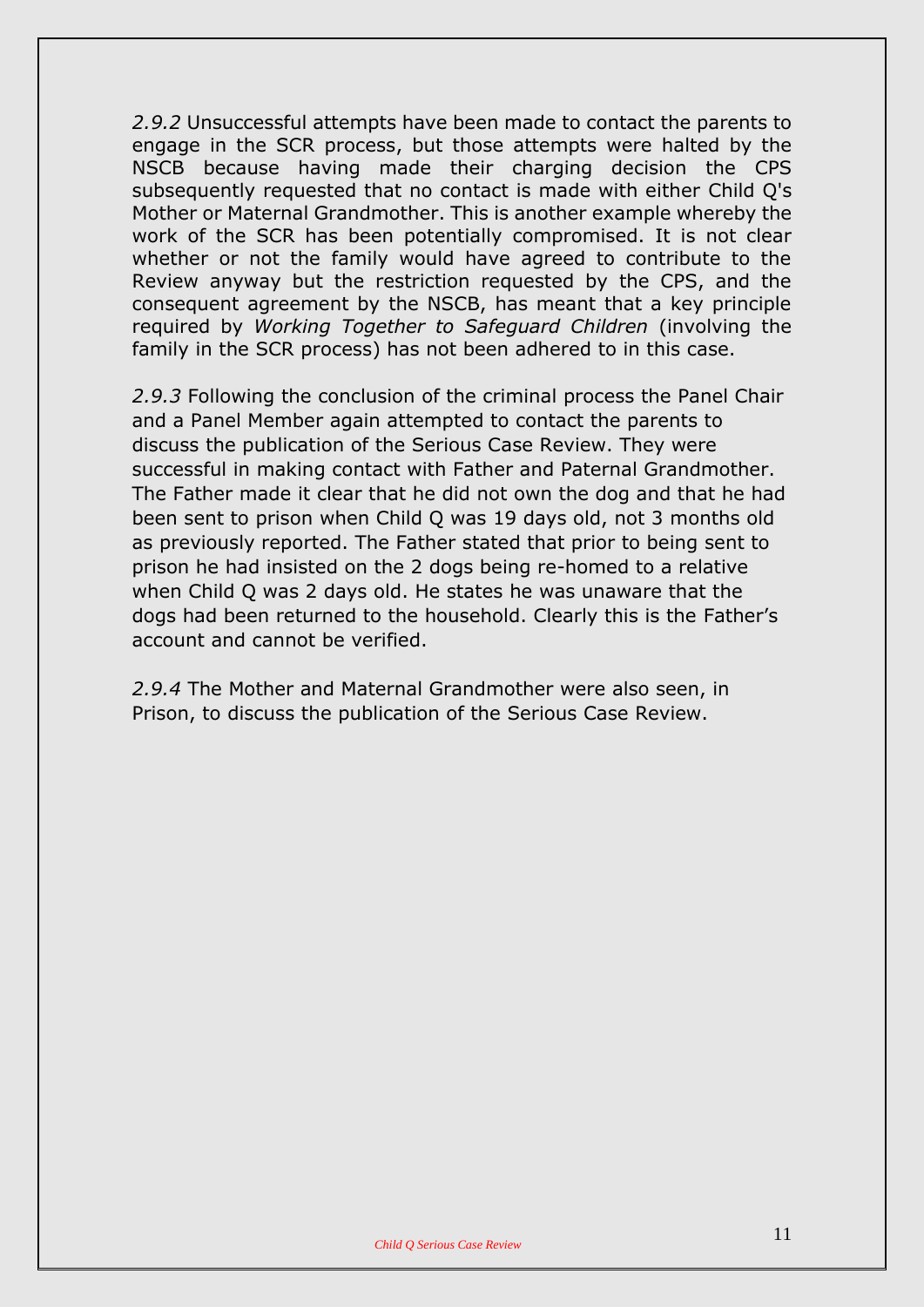| 3. Summary of agency involvement                                                                                                                                                                                                                                                                                                                                                                 | <b>Source</b> |
|--------------------------------------------------------------------------------------------------------------------------------------------------------------------------------------------------------------------------------------------------------------------------------------------------------------------------------------------------------------------------------------------------|---------------|
| This section is designed to summarise the key relevant<br>information that was known to the agencies and professionals<br>involved about the parents, and the circumstances of the child.<br>Since the Review is primarily concerned with Child Q, only<br>events which may have affected her, or the capacity for adults<br>to look after her, have been included in this section.              |               |
| 3.1 Significant events before Child Q was born                                                                                                                                                                                                                                                                                                                                                   |               |
| 3.1.1 Police records show a history of domestic abuse between<br>Child Q's Maternal Grandmother and her long term partner,<br>Child Q's Maternal Grandfather. The information also shows<br>that there were welfare concerns in respect of their children,<br>which included Child Q's Mother.                                                                                                   | Police        |
| 3.1.2 Police have also attended Domestic Incidents involving<br>Maternal Grandmother where she has been both the<br>perpetrator and victim. In many of the incidents Maternal<br>Grandmother is under the influence of alcohol.                                                                                                                                                                  | Police        |
| 3.1.3 Between 2009 and 2014 the GP has recorded Many<br>accounts of alcohol problems, depression' in relation to<br>Maternal Grandmother.                                                                                                                                                                                                                                                        | GP            |
| 3.1.4 On the 22nd May 2008 Police attended Maternal<br>Grandmother's home because she reported that she believed<br>that a puppy she had bought could be of a banned type. A<br>further call was received by her sister to say that she had been<br>bitten by the dog. Officers attended the address and Maternal<br>Grandmother was initially very aggressive toward the officers.              | Police        |
| 3.1.5 Police have recorded a history of domestic incidents<br>between Mother and her parents. Both parents have been<br>arrested for assaulting Mother but she has always refused to<br>support Police action. The Police also have a history of domestic<br>incidents involving Mother and a previous boyfriend who is a<br>cocaine user whereby he both verbally and physically abused<br>her. | Police        |
| 3.1.6 On 27th May 2009, when she was 16, Mother left her<br>Mother's home having been 'kicked out'. During a conversation<br>with a social worker she described her Mother as an alcoholic.                                                                                                                                                                                                      | <b>CSC</b>    |
| 3.1.7 Child Q's Father is recorded as attending hospital on<br>several occasions due to alcohol and drug related problems. He<br>is also known to the Police for offences of violence.                                                                                                                                                                                                           |               |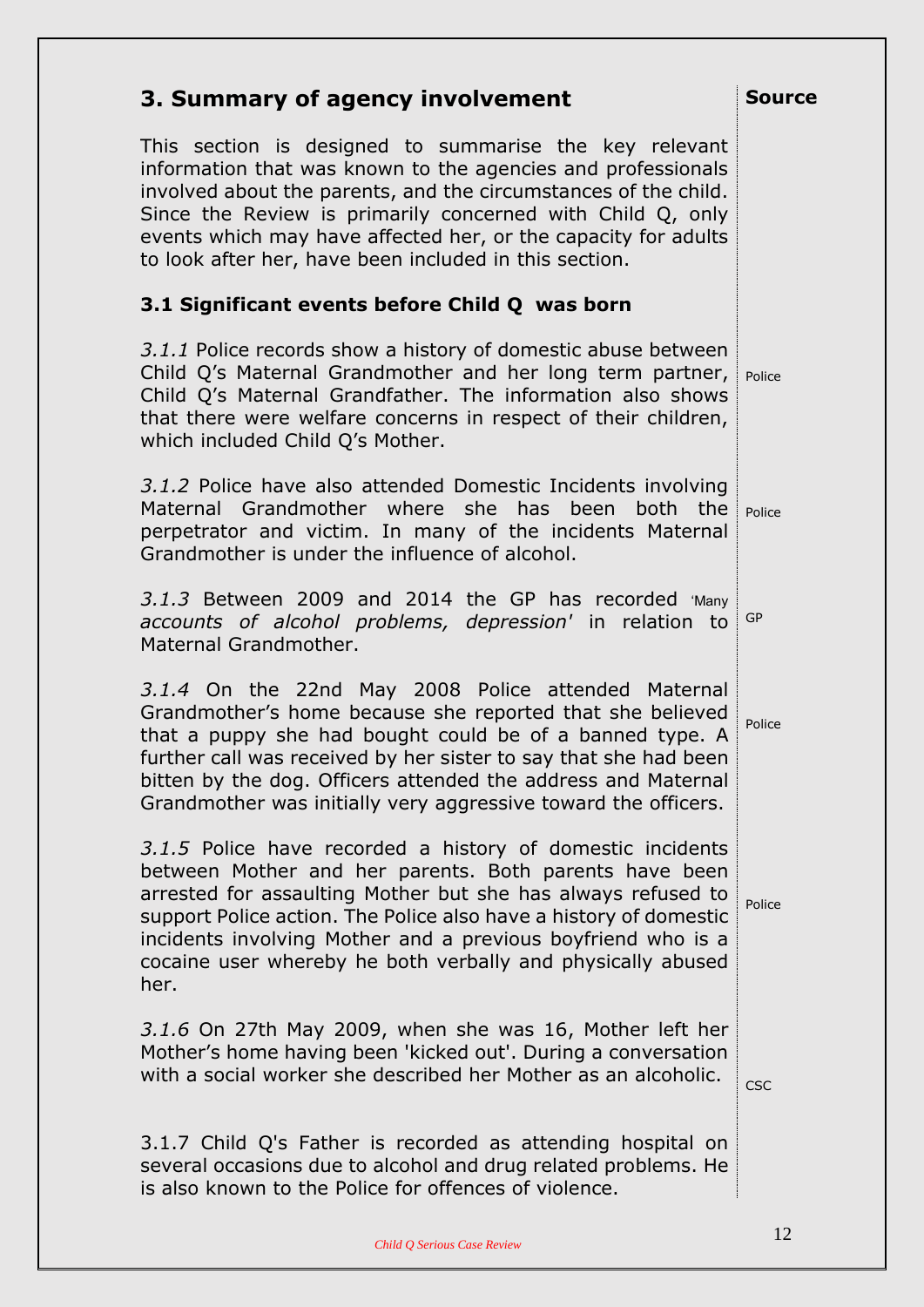| 3.2 The Relevant Period of the Review                                                                                                                                                                                                                                                                                                                                                                                                                                                                                                                                                                                                                               |            |
|---------------------------------------------------------------------------------------------------------------------------------------------------------------------------------------------------------------------------------------------------------------------------------------------------------------------------------------------------------------------------------------------------------------------------------------------------------------------------------------------------------------------------------------------------------------------------------------------------------------------------------------------------------------------|------------|
| 3.2.1 On 27th August 2013, Mother attended the GP surgery to<br>inform them of her pregnancy with Child Q and to make a<br>booking appointment with the Midwife. The Midwife recorded<br>that this was 'a low risk pregnancy'.                                                                                                                                                                                                                                                                                                                                                                                                                                      | Midwifery  |
| 3.2.2 On 17th January 2014 Mother took a pit bull type dog to<br>a Vet for treatment. The Vet was concerned that the dog was a<br>banned type and informed the RSPCA who made an onward<br>referral to the Police. The Police intelligence report noted,<br>"Intelligence suggests that (Mother) owns a suspected pit bull<br>type dog. This is believed to have been treated by a vet. The<br>dog is described as aggressive to other dogs and the vet." The<br>referral from the Vet and RSPCA did not mention the fact that<br>Mother was pregnant but at the time she took the dog to the<br>Vet she would have been about six months pregnant with Child<br>Q. | Police     |
| 3.2.3 Child Q was born in hospital on 27th March 2014. Father<br>and Maternal Grandmother were both at the hospital for the<br>birth. There were no complications and the family were<br>discharged home later the same day. Child Q's notes state<br>"(Child Q) well, parents confident with care of baby."                                                                                                                                                                                                                                                                                                                                                        | Midwifery  |
| 3.2.4 On 9th April 2014 a Health Visitor from the local Health<br>Visiting Team, visited the home for the Primary Birth Visit. Child<br>Q was 12 days old. The Health Visitor carried out a detailed<br>assessment of Child Q, using a hands-on approach, which<br>involved handling, undressing and weighing her naked. The<br>Health Visitor had no health concerns for Child Q and she<br>recalled during interview, her Mother being like a "doll,<br>perfectly made up, polite and interested in what (Health Visitor)<br>had to say".                                                                                                                         | <b>HFT</b> |
| 3.2.5 Child Q only attended the GP surgery once during her life<br>and this was on 6th May 2014. She was noted to have a rash<br>on her face. The GP reassured her Mother and recorded, 'Mum<br>not experienced and quite anxious but coping very well with<br>good family support. Very interactive baby, looking at Mum and<br>smiling readily.'                                                                                                                                                                                                                                                                                                                  | GP         |
| 3.2.6 On 9th May 2014 the local District Council received a<br>barking dog complaint from a neighbour of Child Q. No home<br>visit was undertaken but as is usual practice a standard letter<br>was sent to the owner/occupier at Child Q's home alerting them<br>to the complaint and asking for cooperation to reduce<br>unreasonable noise levels.                                                                                                                                                                                                                                                                                                               | <b>DC</b>  |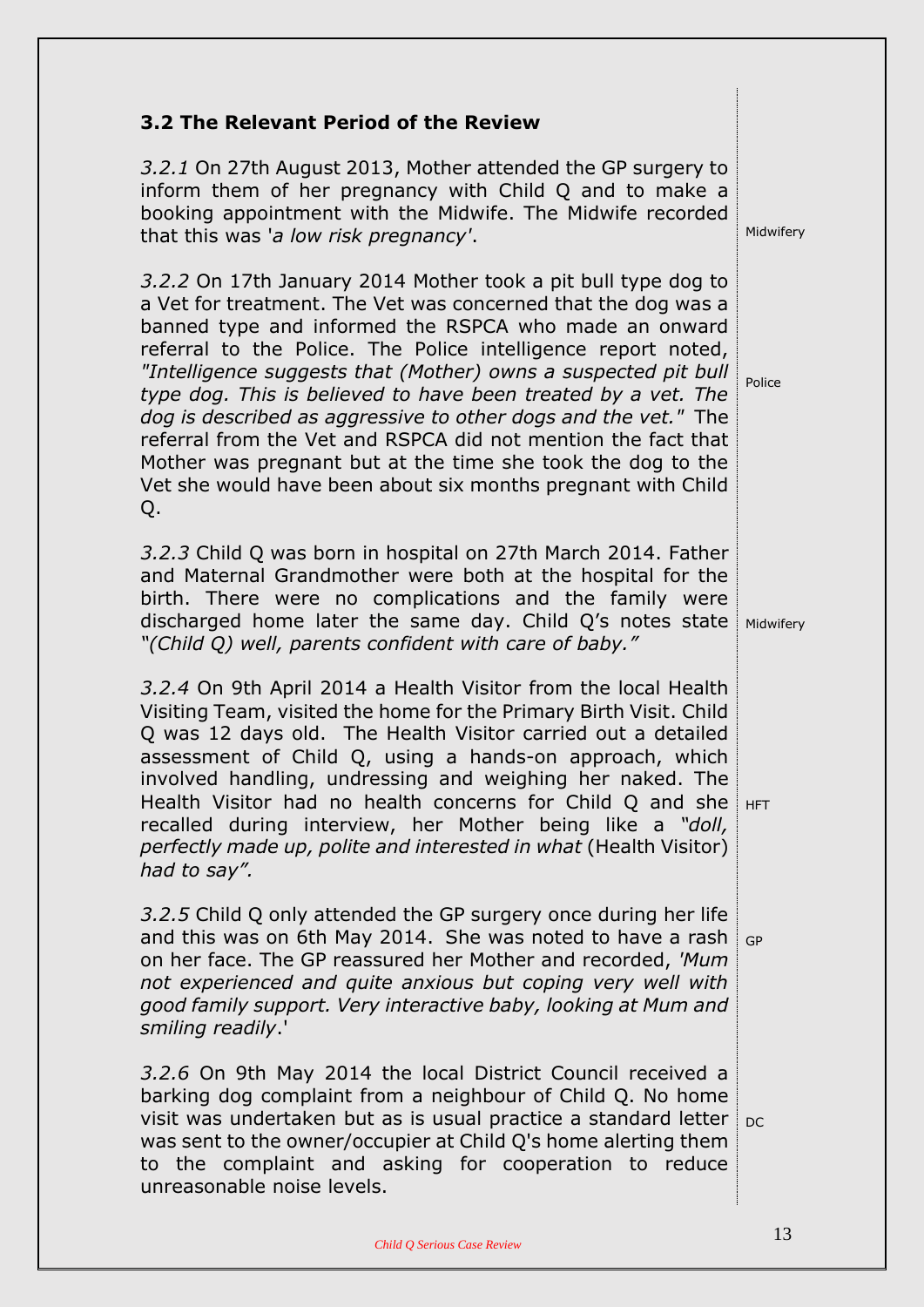*3.2.7* In June 2014 Father was sent to prison where he remained until after Child Q's death *– please see Paragraph 2.9.3 as Father disputes this date.*

*3.2.8* On 21st July 2014 a Health Visitor attended Child Q's home to carry out a routine 3/4 month visit. A holistic assessment was conducted and no needs or risk factors were identified. It was noted that Mother had good social and family support and she was seen to be responding to baby's needs, with good attachment seen between baby and Mother. No concerns regarding housing were identified. Child Q had achieved good developmental milestones. The Health Visitor became aware on this visit that there were two dogs within the home, but she did not actually see the dogs or make enquiries about them with the Mother and she noted, *'No concerns raised in regards to home environment.'*

*3.2.9* At 11:32 hrs on 21st August 2014 Police officers were deployed to Child Q's home because of a report that Maternal Grandmother had turned up at the house in a drunken state and assaulted her daughter (Mother). Mother told the officers that Maternal Grandmother was very intoxicated with alcohol and she didn't want her around the baby, Mother had tried to remove the alcohol from her Mother who had pushed her then pulled her hair and scratched her. The officer noted that Child Q was present but *'did not appear to be phased by it'*. The officer observed that the baby appeared to be fit and healthy and he had no concerns of the Mother's ability to look after her, the officer only had limited access to the house but he was of the opinion that the premises were suitable for a child. Mother refused to make a complaint of assault and Maternal Grandmother was escorted away from the premises by the officers. The Police Officers did not notice any dogs in the house.

3.2.10 The following day, on 22nd August 2014, Mother took | HFT Child Q to the Accident and Emergency as Child Q was not using her right arm. A pulled arm was diagnosed and Child Q was discharged on the same day following manipulation of the limb. No safeguarding concerns were identified by the A&E doctor and the reported mechanism of injury was accepted as plausible (reported that Child Q had pulled away during a feed and Mother grabbed her baby grow in order to prevent Child Q from falling).

HFT

Police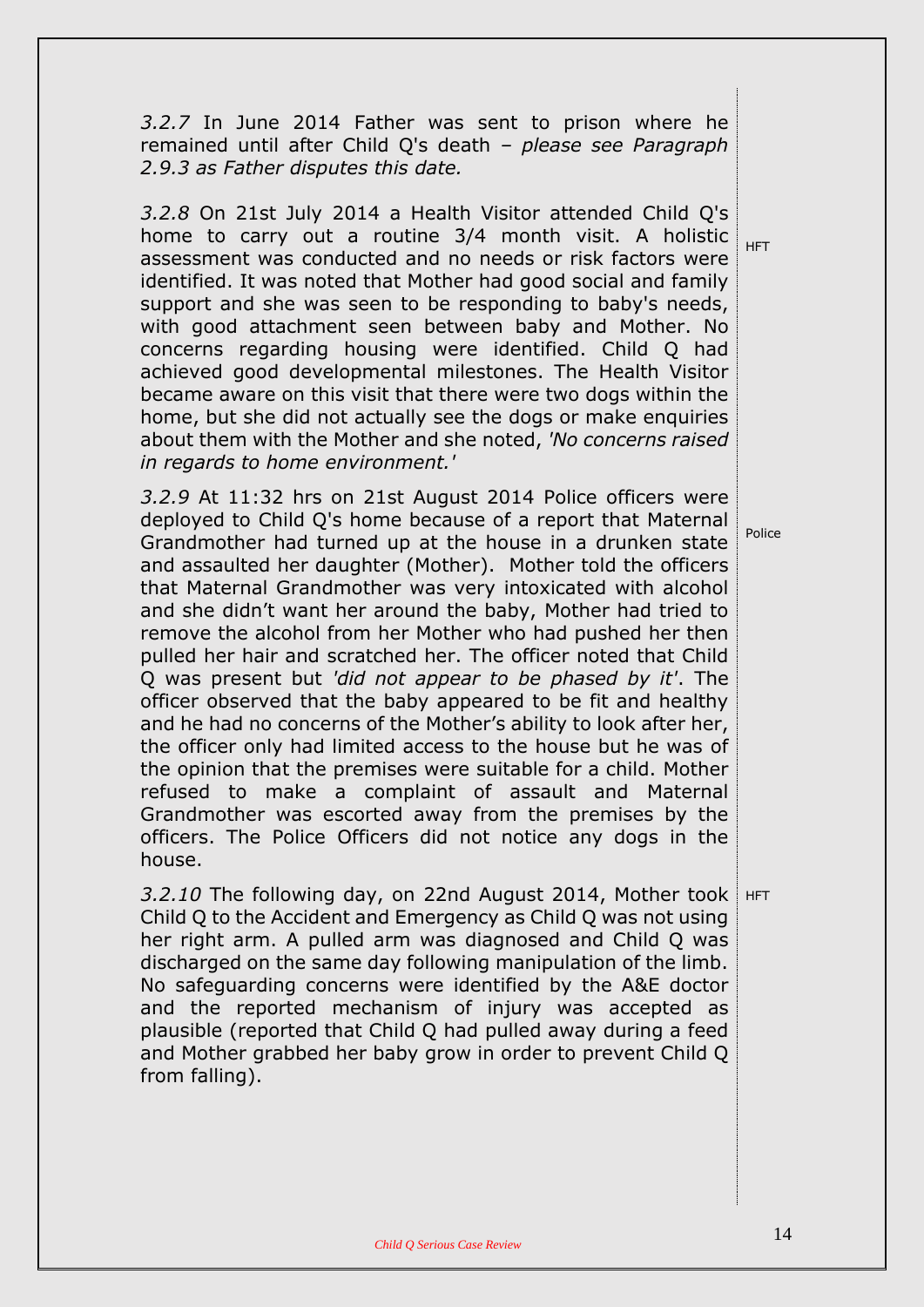*3.2.11* On 3rd October 2014 Mother went out for the evening to socialise and left Child Q in the care of Maternal Grandmother. At 22:38 hours a call was received by Police, from a distressed female who was later identified as being Maternal Grandmother. She said that one of the dogs had attacked and killed Child Q. Police Officers attended the house, separated the dog from Child Q and attempted resuscitation. The injuries to Child Q were so severe that she died during the attack. An A&E Consultant who works part time for the regional Ambulance Service as a first responder, examined Child Q at the scene and declared her dead at 23:08.

*3.2.12* Child Q was taken to the local Accident and Emergency Department by ambulance. Maternal Grandmother arrived at A&E at around 01:00 and there were concerns passed on by paramedics that she was intoxicated when they treated her at the house. Child Q's Mother arrived at A&E at 01:35.

# **4. A Day in the life of Child Q and her family**

*4.01* As far as is known, Child Q was a happy child. All the indications from those professionals visiting her at home were that she was clean and well cared for every day, and the house she lived in was modern, fairly spacious, clean and tidy. There was a small back garden which Child Q may have been taken into on warmer days.

*4.02* A Health Visitor noted a very positive interpretation of what a day in Child Q's life was like, and described her as "*a very socially interactive baby, looking and smiling at mum".*

*4.03* There were occasions however when Child Q would have been upset by traumatic events going on in her home. On one occasion when she was 5 months old her Grandmother and Mother had a fight and the Police were called. There would have been shouting and an aggressive atmosphere in the home during that incident which the Police say Child Q witnessed.

*4.04* Child Q knew her Father from birth because he actually attended hospital and cut her umbilical cord. It is believed her Father lived within the household, however, their relationship and bonding was cut short when he was sent to Prison. Despite her young age, this would have been a change for Child Q.

*4*.05 In interview *(please refer to paragraph 2.9.3),* Child Q's Father confirmed that the Mother took Child Q to visit him in Prison on a couple of occasions.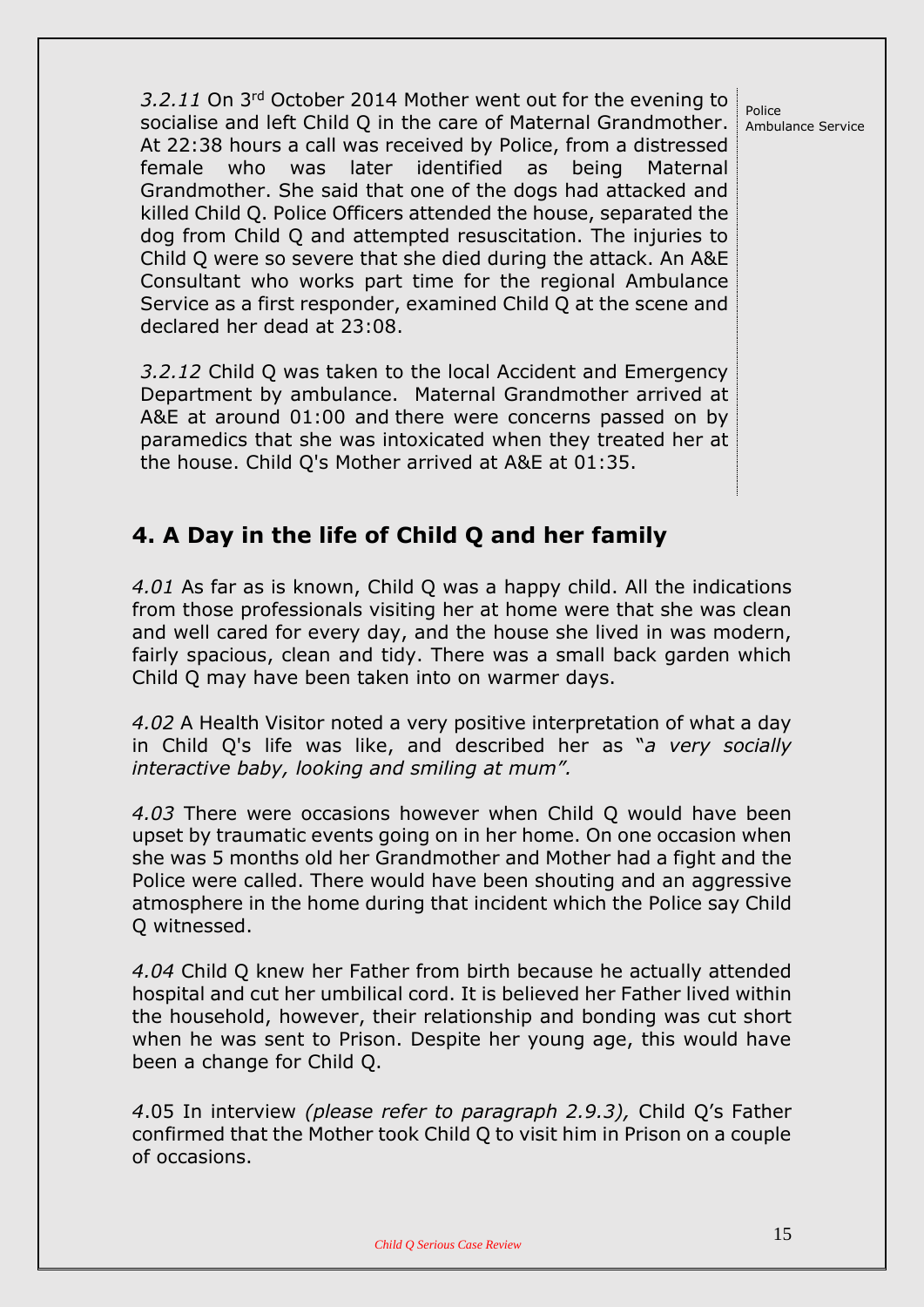# **5. Analysis of Key Episodes and the Lessons Learnt**

*5.0.1* The particular circumstances leading to this SCR are highly unusual in the sense that dog attacks causing child fatalities are, fortunately, very rare in England. Although the dog undoubtedly killed Child Q this SCR is still focused on identifying whether the services provided to the family were adequate, and whether anything could have been done by professionals to predict or prevent her death.

*5.0.2* Although it has since been confirmed that the dog was a banned type, and it is reported that the dog had previously exhibited aggressive behaviour towards people, it is unreasonable and unrealistic to expect universal service professionals such as Midwives and Health Visitors to be proficient in identifying dangerous types or breeds of dogs especially when breed or type is not a reliable predictor of aggressive behaviour. It is also unreasonable for them to necessarily know how dogs should be kept and cared for or to give specific advice around a dog's behaviour.

*5.0.3* In order to avoid the Review straying from the key aims, the Lead Reviewer agreed with the SCR Panel that best practice in care and control of a dog should not become the main issue, but rather the dog should be considered in the same way as any other safeguarding hazard within a household, for example an open fire with a toddler nearby. In other words, the key question for the Review was whether professionals working with the family could, or should, have identified *any* safeguarding hazards to which Child Q was exposed.

*5.0.4* These key issues are discussed during this section but the headline result of the analysis of the available information is that this Serious Case Review has revealed no evidence that during her life any agency or individual expressed any specific concerns for Child Q's developmental milestones, health, wellbeing or upbringing. As a child she was 'visible' in the sense that she was seen appropriately by Midwives, Health Visitors, and her GP as well as Police Officers on one occasion. Social Workers within Northamptonshire County Council Children Families and Education Directorate had no direct involvement with Child Q during the period under Review and she had never been referred to the Police for reasons of safeguarding.

*5.0.5* During her examination in A&E after her death, no old injuries were discovered, she appeared well nourished, and there was no evidence of parental abuse. It is therefore likely that the only occasion Child Q suffered any harm was during the single dog attack on the 3rd October 2014 which quickly led to her death.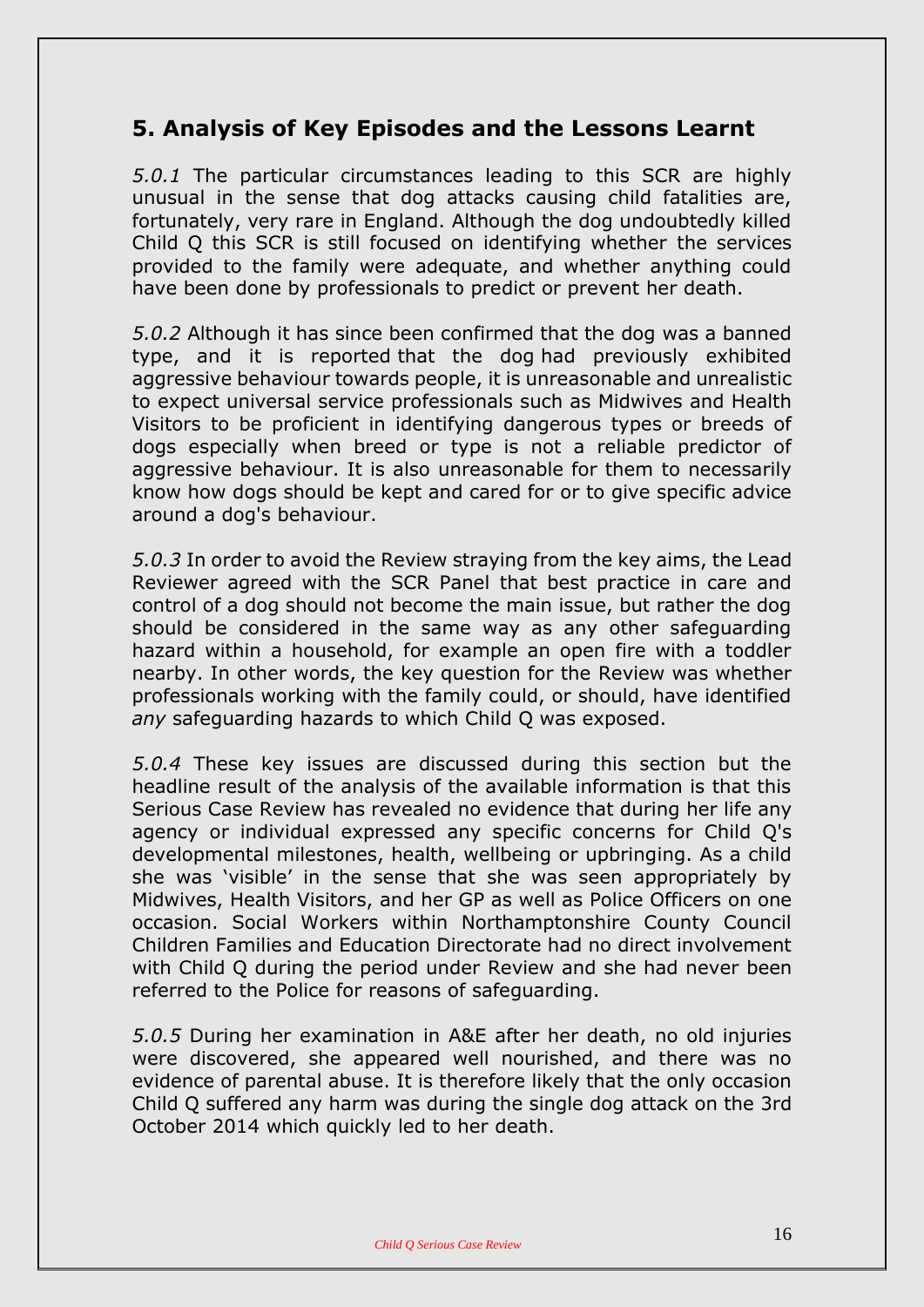*5.0.6* The focus of this Review is on Child Q and her welfare, and this analysis will concentrate upon the following case specific questions prescribed by the Terms of Reference:

# **Capacity of carers to safeguard the child**

What did professionals know about the Mother and Maternal Grandmother and their likely capacity to be able to safeguard the baby from any hazard within the home, and what did professionals do with this information?

# **What was known about the dog**

What did / didn't agencies do to safeguard the child knowing a dog was in the property and was subsequently identified to be a dog which exhibited aggressive behaviour towards other people and dogs and of a banned type?

*5.0.7* The remainder of this analysis section covers 5 key learning periods and will examine whether there was any reasonable possibility that an agency or individual professional could or should have been able to predict the events which occurred on 3rd October 2014.

# **5.1 Pre Birth and Maternity Unit Care**

*5.1.1* Mother attended her ante-natal booking appointment at the GP surgery on 27th August 2013. Child Q's Father was also present. No concerns were noted by the Midwife and the pregnancy was considered as a 'low obstetric risk'.

*5.1.2* The records concerning this appointment show that Mother was asked by the Midwife most of the required questions in the 'ante-natal care pathway' plan.

*5.1.3* However, it is of note that a section of the form concerning '*plans for pregnancy and parenthood'* was not fully completed by the Midwife. The pathway uses a tick box format to check that there has been a discussion about each individual element and the areas not ticked included:

- Feelings about pregnancy
- Stresses in pregnancy
- Support at home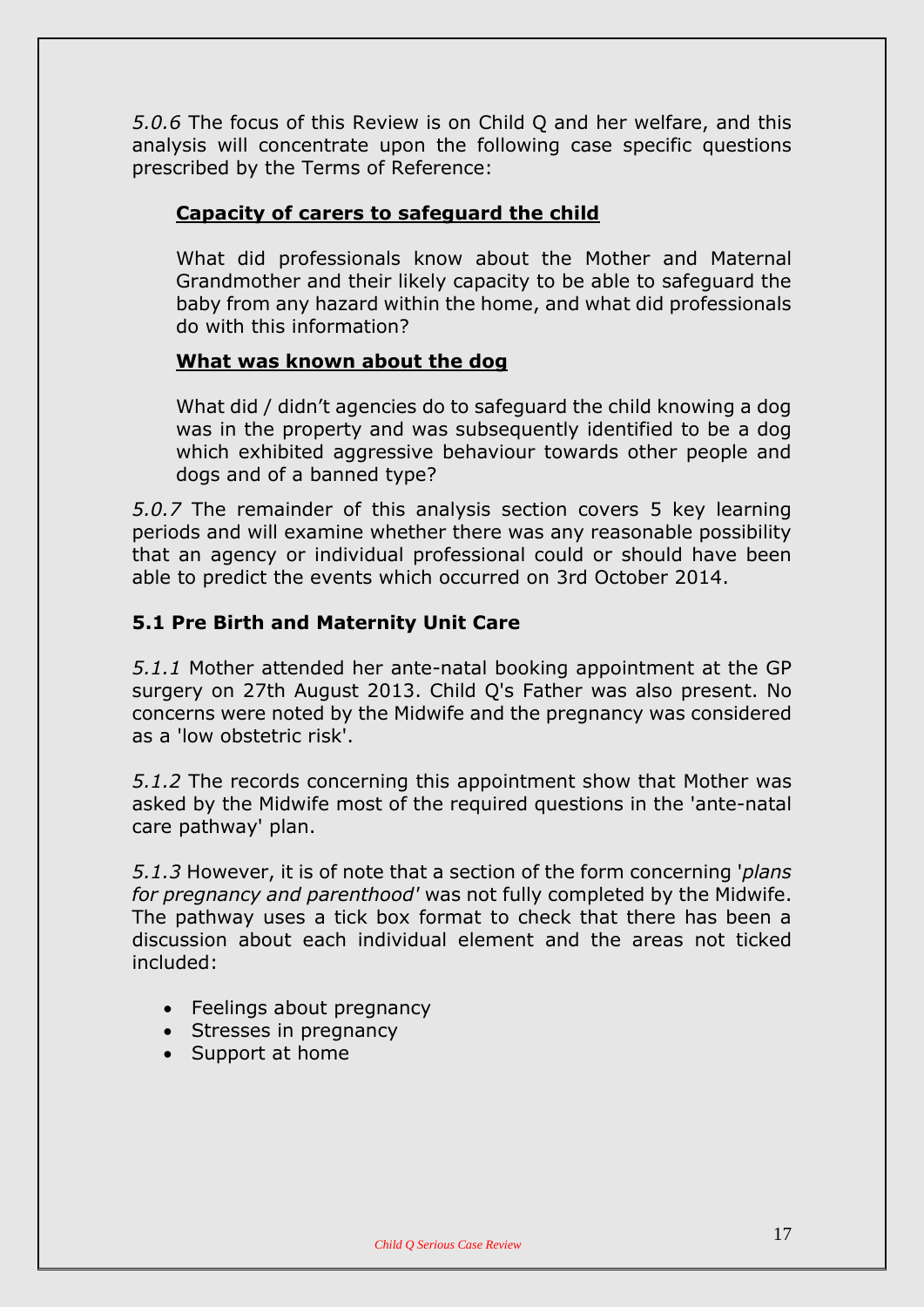*5.1.4* Both Maternal Grandmother and Father had long standing problems with alcohol which Mother must have known about. This information would have been relevant to Midwives and it could be speculated that had the Midwife at the ante-natal booking completed the *'plans for pregnancy and parenthood'* questions on stresses and support Mother may have revealed this information. However, it is now known that Mother was not always honest with professionals and therefore it is over-optimistic to suggest that she may have simply volunteered any information about alcohol dependency within her family.

*5.1.5* The ante-natal pathway documentation also indicates that the required section '*preparing for your new baby'* was not completed by the Midwife*.* This section has the following areas that should be discussed, and which are of relevance to this analysis of practice:

- Home environment
- Equipment safe sleeping

*5.1.6* The Hospital IMR Author feels that had this section been discussed with the parents it would have provided the possibility to explore what the home environment was actually like, and this may have led to a discussion around parental relationships, pets, and extended family relationships.

*5.1.7* Had the Midwife considered that Mother may need extra support to cope with Child Q, the expected practice would have been to undertake a risk assessment using the Northamptonshire multi-agency 'Thresholds and Pathways Guidance' which would have then indicated a course of action dependent on the level of need and risk identified.

*5.1.8* On the face of it this was a missed opportunity to trigger further enquiries into Child Q's home circumstances but when attempting to establish why some of the relevant information appears not to have been gathered at the ante-natal booking appointment the Midwife informed the IMR Reviewer that she routinely covers all of the ante natal pathway assessment, however she agreed that as the boxes were not ticked she could not evidence this. It is possible therefore that all questions within the ante-natal pathway documentation were in fact asked, and it was just the paperwork which was not properly completed. Either way, no risk assessment was undertaken, or felt by Midwives to be required.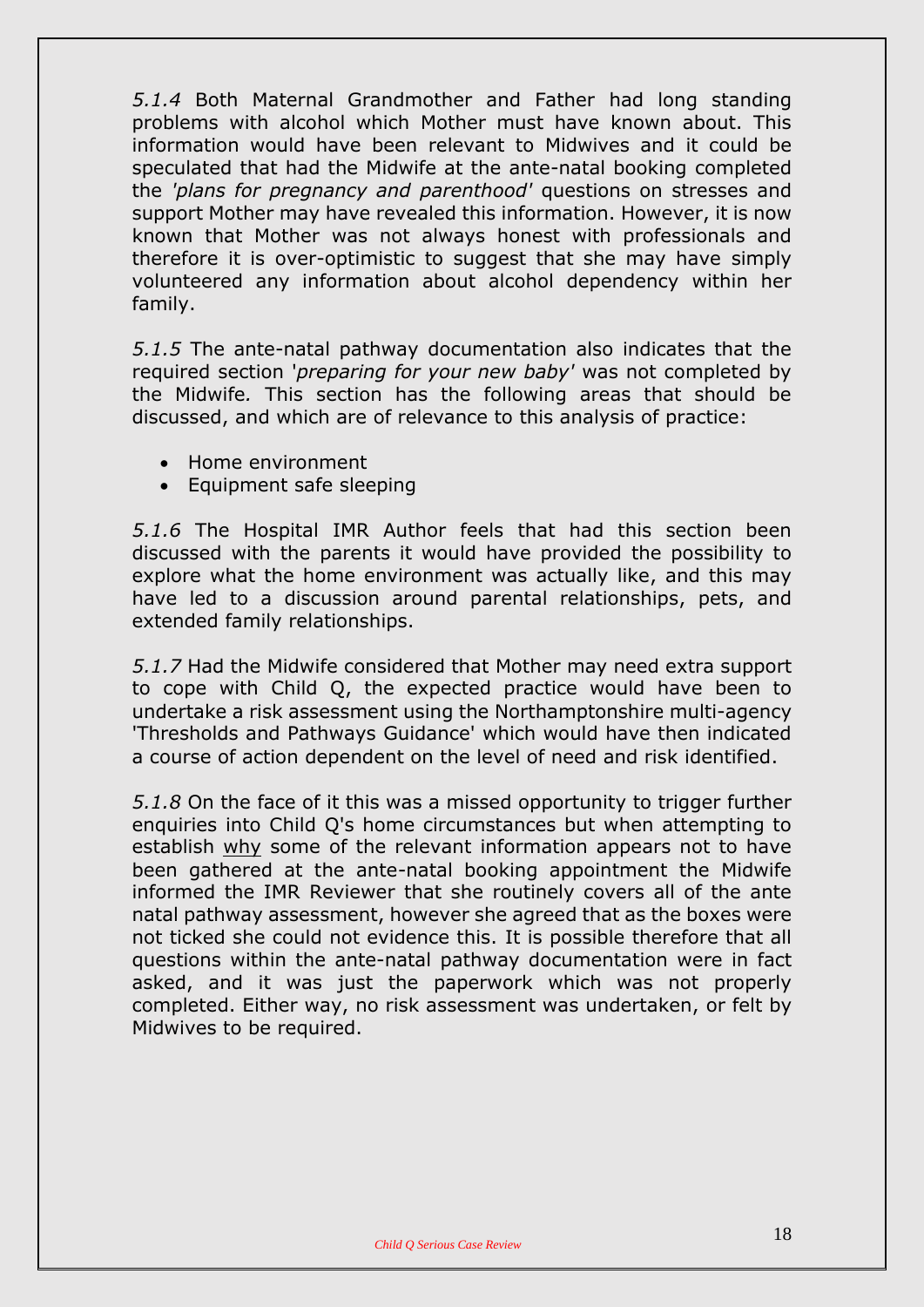*5.1.9* Both Father and Maternal Grandmother had been admitted to the local Hospital A&E on a number of occasions because of alcohol related problems. Even though Mother appears not to have volunteered information to the Midwife about their alcohol dependency the information indicating this was already available within hospital records. The fact that the Midwives were not aware that a primary carer for Child Q had a history of violence and alcohol issues was partly because they did not access the records created within their own hospital, albeit in a different department of the hospital. There is no legal reason why hospital staff cannot access patient's records as long as this is done for relevant professional reasons. In the same way that Midwives should be routinely curious about a Mother's ability to care for and support a child, so should they be routinely curious about the Father if it is clear (as it was in this case) that he will also be a primary and active carer.

*5.1.10* Previous SCRs in Northamptonshire (e.g. Child J, 2014; Child I, 2012) have commented about a misplaced perception that Midwives cannot access the notes of the Father of a baby. It appears that the lessons from those SCRs may not have been fully understood by all staff because at the Professionals Learning Event for the current Review the same misplaced perceptions were evident.

*5.1.11* An in depth discussion took place at the Learning Event about the fact that Hospital had records of Child Q's Father attending A&E on several occasions having received injuries from fighting, as well as several admissions dating back to 2006 for binge drinking and drug overdoses - yet the Midwifery Team in that same hospital did not know any of this. It is, of course, incumbent on A&E medical and nursing staff to be aware of any child safeguarding issues which may be present in respect of their patients and it is encouraging to note that a lot of work has already taken place within the hospital regarding A&E staff identifying if people have caring responsibilities when being admitted to hospital, with appropriate training being provided to professionals and appropriate forms updated.

*5.1.12* Midwives at the Learning Event indicated that in Northamptonshire they believe there are 'strict rules' around checking a Father's history, and that a Midwife should only access it if there is a safeguarding concern. In this case, there were no concerns and no alarms were raised which might have led professionals to feel the need to check the Father's records.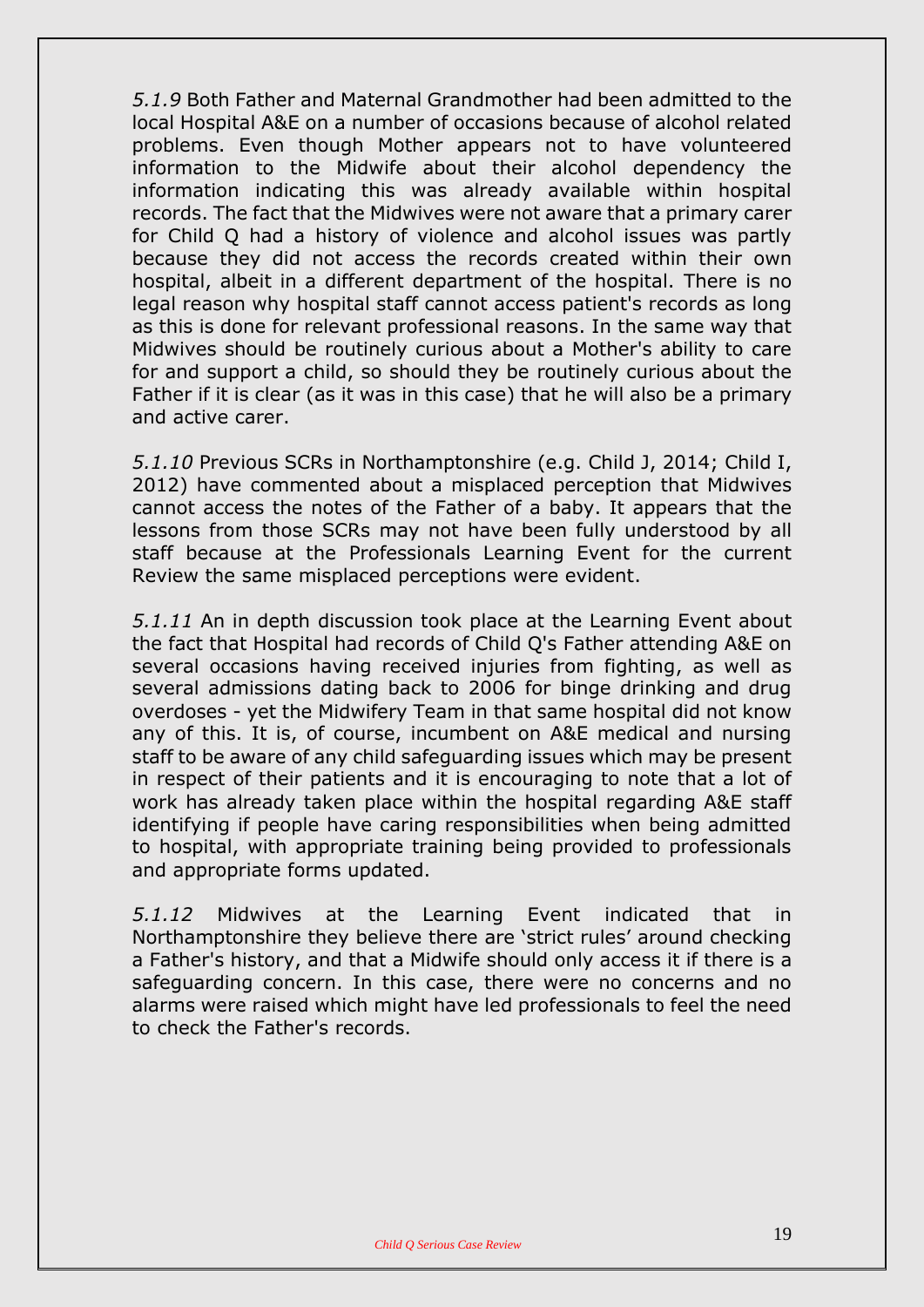*5.1.13* Lord Laming (2003) said, *"Child protection cases do not always come labelled as such. Good communication and checking with partner agencies, must be the main way to decide how best to safeguard and promote a child's welfare"*. In other words, Laming was telling professionals that in many cases you will only know if there is a safeguarding concern by accessing information about the carers of a child.

*5.1.14* The SCR Overview Report concerning Child I (2012) noted that

*"If there is a perception amongst Midwives that they are not able to access paternal notes then this perception is wrong, and should be dispelled. Hospital staff can access paternal notes if necessary – with or without consent. The Data Protection Act is not relevant and any perception that this is a blockage to accessing the Fathers' information should be of great concern to the LSCB and its constituent agencies."*

*5.1.15* It is worth revisiting the basis upon which this comment was made. In his 2009 report, Lord Laming firmly reminded us about the role of Fathers within parenthood. He stressed, *'parenthood incorporates not only rights but also responsibilities: it is a lifetime commitment. Particular mention should be made of the part to be played by Fathers.'* The spirit of this comment seems to be that with Fatherhood should come an acceptance that one's own personal rights to privacy will be subordinate to the responsibility that one's child is properly safeguarded. This was also a theme recognised by Brandon et al (2009) in one of the Biennial Analysis Reports of Serious Case Reviews:

*"The failure to know about or take account of men in the household was also a theme in a number of serious case Reviews. Assessments and support plans tended to focus on the Mother's problems in caring for her children and paid little attention to the men in the household and the risks of harm they might pose to the children given histories of domestic violence or allegations of or convictions for sexual abuse." (Brandon et al, 2009)*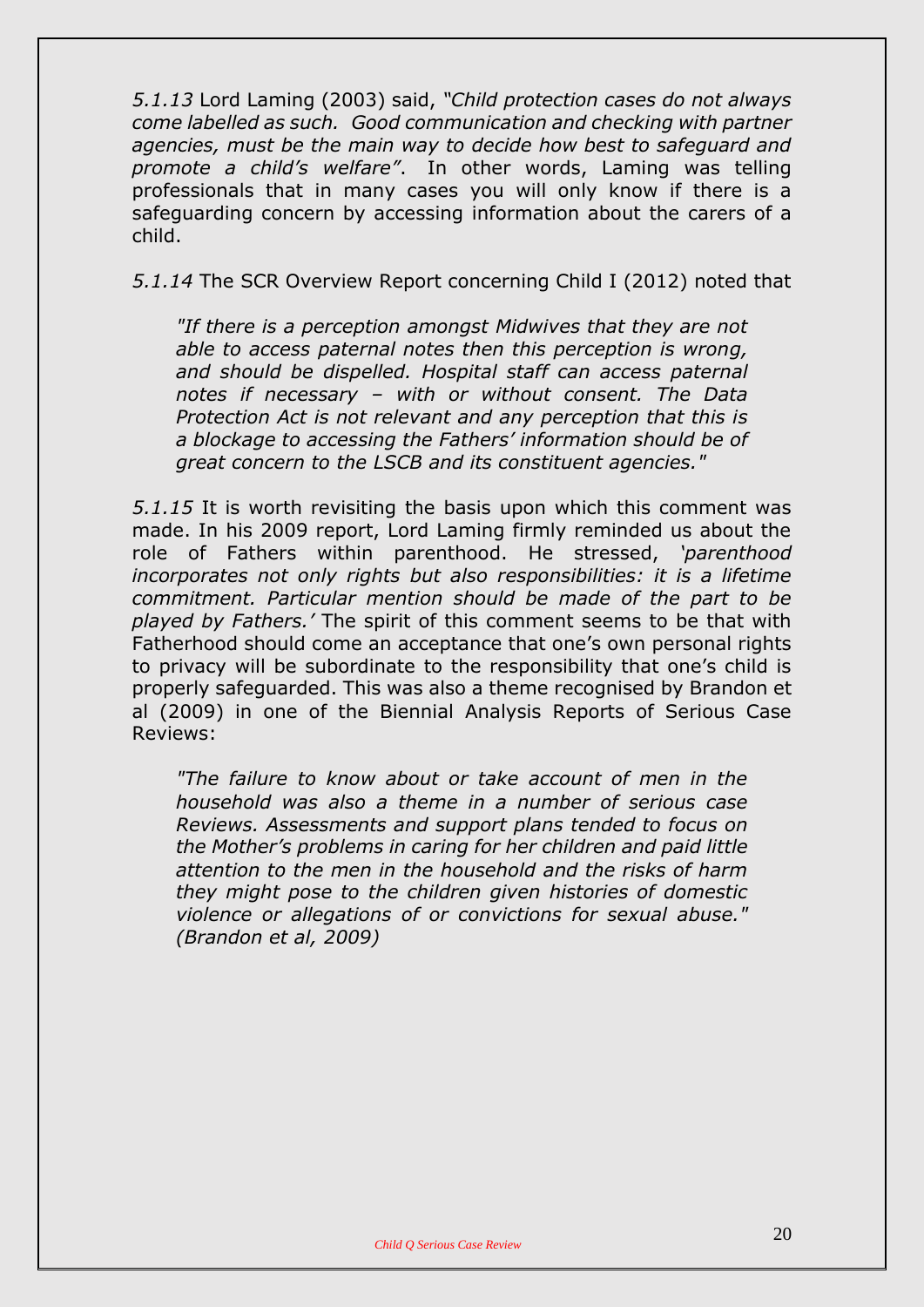*5.1.16* In the case of Child Q, her Father was visible at the ante natal appointments, and at the birth, so there should have been no doubt that he was going to be a primary carer for the baby, and as such he was also a 'client' of the Midwife. A check within the hospital record system would have revealed that he may need a lot of support as a Father, and that Mother may not be able to rely on him as a stable and responsible carer for Child Q. In the same way as if this information had come from Mother herself, this should have triggered a risk assessment using the Thresholds and Pathways Guidance. An opportunity was therefore missed by Midwives to make further enquiries into the home environment, which would have perhaps included a discussion about who might look after Child Q whilst Mother was out.

*5.1.17* The Hospital have confirmed that there is no policy or directive that prohibits the legitimate accessing of information, including the records of other care-givers, in cases where there are concerns regarding the welfare of the child. This healthy culture is in accordance with the reminder which was emphasised in the 2009 Laming report in which he pointed out that data protection laws rarely, if ever, prevent professionals from accessing information which could help safeguard children. '*Whilst the law rightly seeks to preserve individuals' privacy and confidentiality, it should not be used (and was never intended) as a barrier to appropriate information sharing between professionals. The safety and welfare of children is of paramount importance, and agencies may lawfully share confidential information about the child or the parent, without consent, if doing so is in the public interest*' (Laming, 2009). There is no need for a full blown child protection concern to allow information sharing between professionals; a '*public interest'* has been interpreted (Laming, 2009) as simply being '*the promotion of child welfare.'* Since the Hospital fully agrees with the spirit of these comments by Lord Laming, and in fact does not prevent Midwives seeking appropriate information about Fathers, there simply needs to be a reinforcement of the existing policy amongst staff in order to dispel any uncertainty. **Recommendation 2**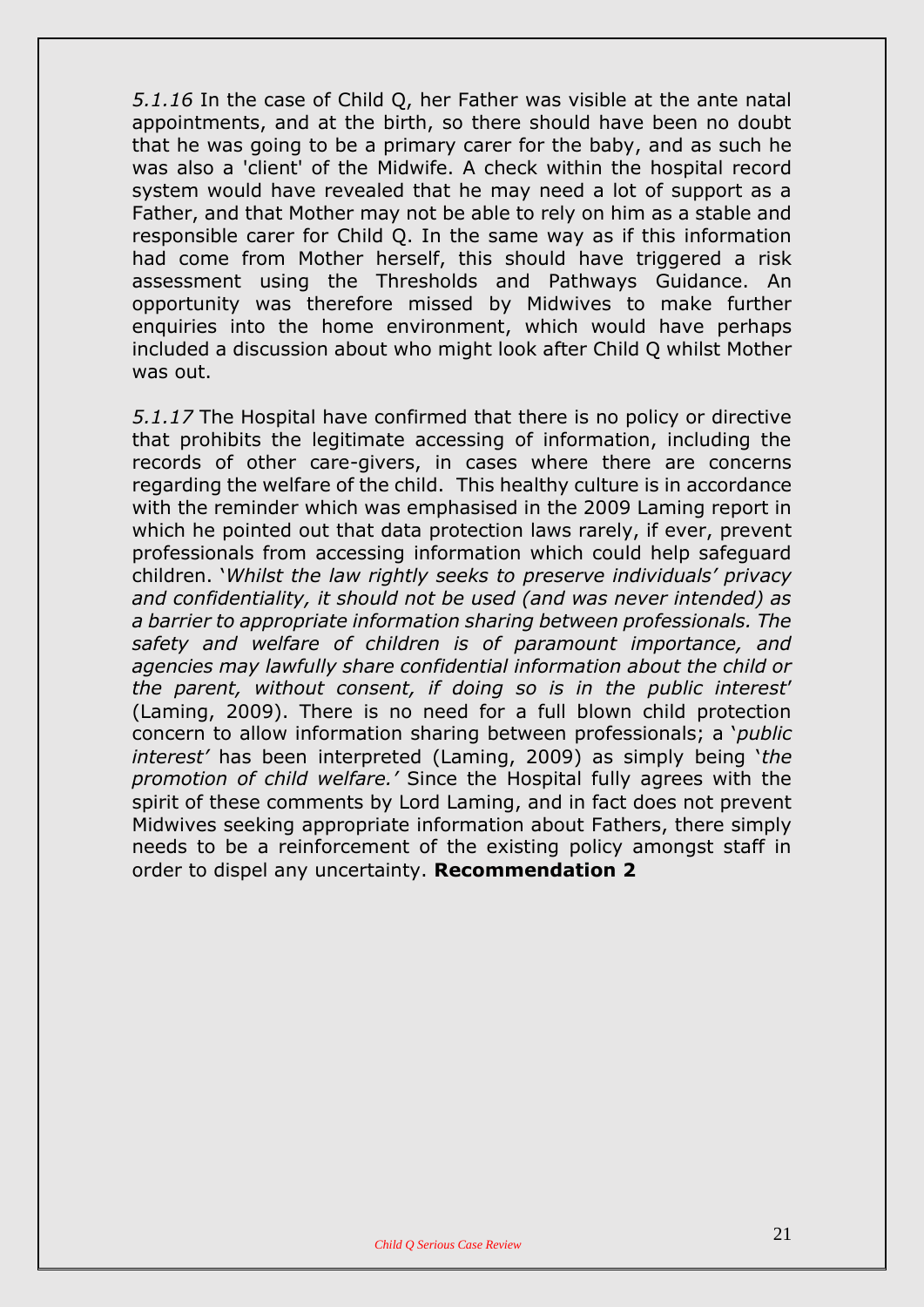*5.1.18* Throughout her pregnancy Mother accessed Midwifery advice and care, however there were also occasions when she missed planned appointments such as:

- On the 3rd December 2013 she failed to attend a planned ante-natal appointment. The notes show that the Midwife tried to contact her by telephone but was unable to contact her. As a result a new appointment was sent through the post.
- On the 6th January 2014 she failed to attend for her 28 week appointment, the notes do not indicate what follow up happened, which is less than expected practice.

*5.1.19* The Hospital IMR Author is of the view that the Midwifery Service should have shown more professional curiosity as to why Mother was missing routine appointments but attending self-referred contacts. The IMR Author referred to the hospital ante-natal care pathway (2012) which states: *"Women who do not attend appointments must be actively followed up (See guideline for 'Nonattenders to Antenatal Appointments')".*

*5.1.20* On 5th February 2014 (when Mother was 33 weeks pregnant) Maternal Grandmother attended the Hospital A&E. She was brought in by Police as she was threatening to self-harm. On admission Maternal Grandmother demonstrated challenging behaviour by being abusive and aggressive to family and staff. The A&E assessment noted Maternal Grandmother was heavily dependent on alcohol with a history of depression. It is not suggested that information about Child Q's Grandmother should have been routinely accessed by Midwives, but had more professional curiosity been shown to the family as a whole, and questions asked about the proposed caring arrangements for Child Q, perhaps a risk assessment would have revealed her unsuitability to baby sit the baby and Mother might have been advised accordingly.

*5.1.21* At 13:54 on 27th March 2014 Child Q was born. Mother had an uneventful labour Child Q's Father was present during the birth. A full physical assessment of Child Q was completed and no concerns were noted.

*5.1.22* At 16.45 the same day Child Q and her Mother were assessed as ready for discharge and they were sent home. Child Q's notes state *'(Child Q) well, parents confident with care of baby.'*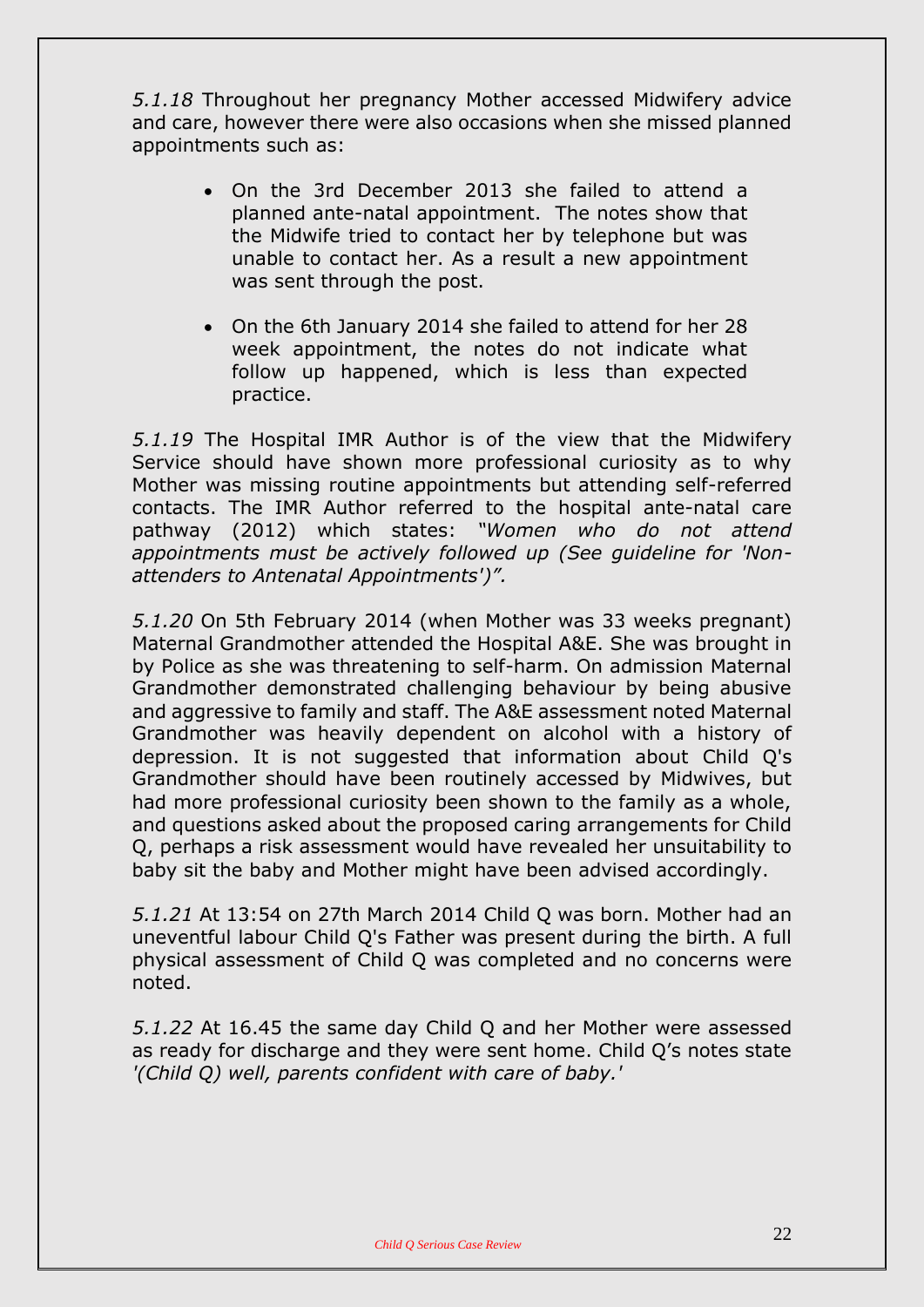# **5.2 Transition to Primary Care and Health Visiting**

*5.2.1* This section of the analysis will consider the various visits to Child Q's home by first Midwives and then Health Visitors, and in particular analyse what they knew, or should have known, about the environment in which Child Q was living.

*5.2.2* On 28th March 2014 a Midwife undertook the first post birth home visit. This was a routine visit and when interviewed for the current Review the Midwife was unable to remember any detail about it. Her notes indicated that there were no concerns raised. The Midwife was asked by the Hospital IMR Reviewer whether she could remember the presence of a dog in the property. She was very clear that she did not see a dog, hear a dog or smell the presence of a dog. The Midwife stated she is wary of dogs and so her usual practice if she is aware of a dog is to ask for the dog to be placed in another room away from her.

*5.2.3* The Hospital IMR Reviewer asked the Midwife about her usual practice when she became aware of a family dog she stated she would talk about safety of the baby in relation to the dog. The Midwife also confirmed there is no standard procedure for discussing dogs but it is custom and practice of Midwives to give safety information if they are aware there is a dog in the family.

*5.2.4* On the 5th day after the birth, a different Community Midwife made the first of 3 visits to Child Q. (Note: both these professionals were Community Midwives and it is not unusual for two different Midwives to see a Mother and child on the day of birth and the fifth day following birth). On the first visit she remembers Child Q's Father and Grandmother being in the home, but as with her colleague, when asked about the presence of a dog during her three visits, she stated at no visit did she recall a dog in the house. The Midwife also remembered whenever she attended the house the kitchen door was shut which may explain why no dogs were seen.

*5.2.5* The Hospital IMR Reviewer explored this Midwife's usual practice regarding pet dogs and she stated that if dogs are present she discusses dog safety with the carer. She has been a Midwife for 15 years and when she provides parent-craft sessions she always mentions dogs at these sessions and how to maintain safety of an infant in the presence of a dog. This represents excellent practice. Unfortunately Mother did not attend parent-craft session during the ante-natal period and therefore would not have heard the safety discussion around dogs and infants.

*5.2.6* It is noted by the Hospital IMR Author that the Midwives who visited the family home did not confirm with Mother who was actually living at home, and whether the Grandmother would play an active role in her care.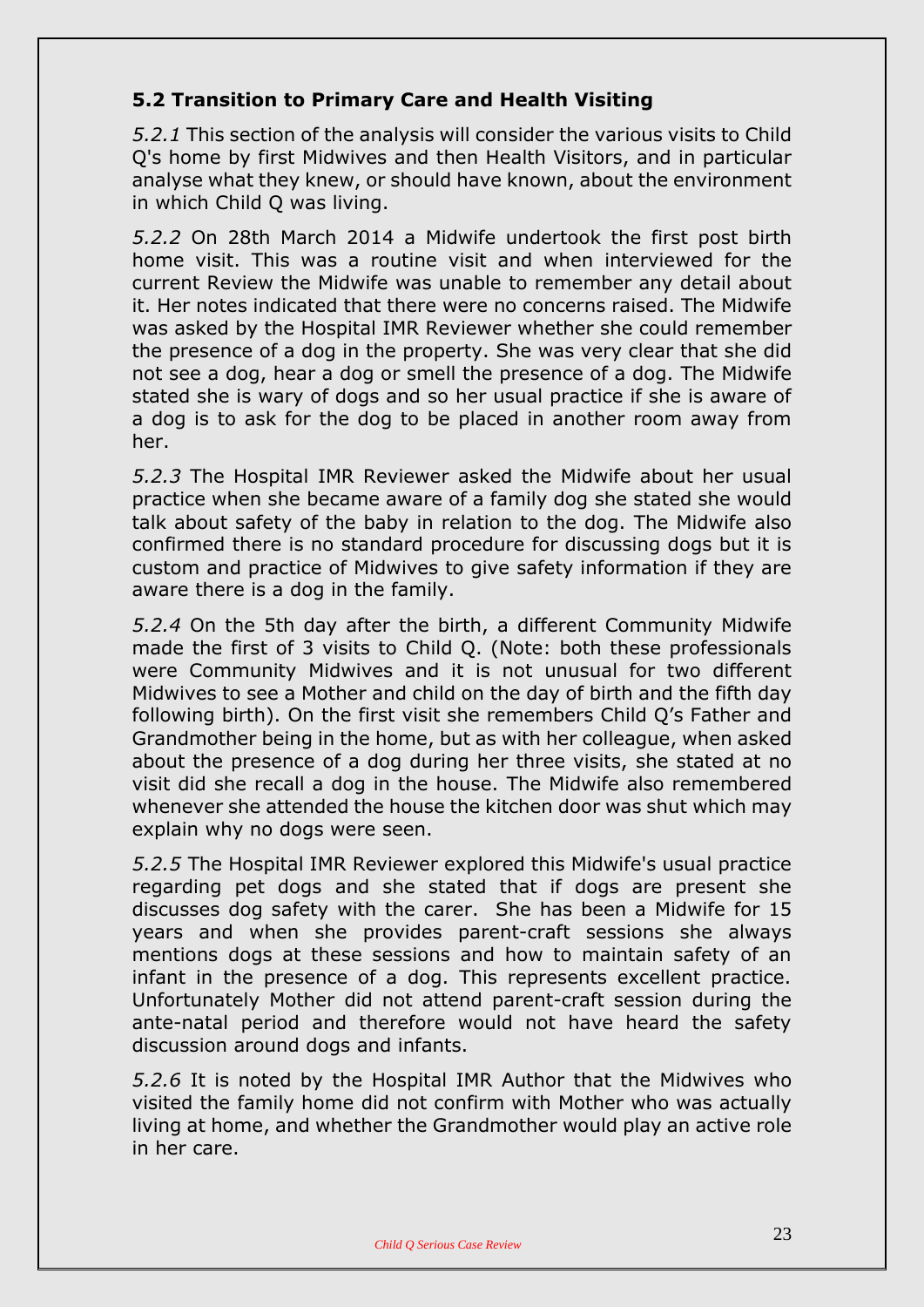*5.2.7* It is usual practice that a Midwifery Team will transfer the care of a baby and family to community Health Visitors at around the 10 day period. The Health Visiting Team at Child Q's GP surgery made initial telephone contact with Mother on 4th April 2014 to begin this process. It was only upon speaking to Mother on this occasion that the Primary Care Team discovered that the family had moved out of Northampton and were now living in a different town in the county. Perhaps because it was always her intention to return to Northampton, Mother did not register Child Q with a local GP surgery. A Health Visitor at the surgery contacted the local Health Visiting Team to arrange a transfer of health visiting services.

*5.2.8* This disconnect between two key universal services allowed gaps in communication between the GP Practice and Health Visiting Service in the town the family had moved to. For example, Child Q received her first set of immunisations at the GP Surgery in June 2014. However, her Mother failed to attend for follow-up immunisation appointments four times in July, August and September 2014. There was no communication between the GP Surgery and the Health Visiting team within the practice, or to the Health Visiting team in the local town, to alert that Child Q was missing immunisation appointments. Although this is considered poor practice, in the context of the current Review it probably had no bearing on the outcome for Child Q.

*5.2.9* There was no verbal handover between the Midwives and the Health Visitors. Delegates at the Practitioners Learning Event commented that this is not unusual, and that it is current practice that unless a Midwife has concerns she would not ensure there is a verbal handover to the Health Visitor. In this case, there was no verbal handover as there were no recognised concerns for Child Q or her family.

*5.2.10* On 9th April 2014, a Health Visitor made the first visit to Child Q's home. This was known as the 'Primary Birth Visit' and the Health Visitor carried out a detailed assessment of Child Q using a hands-on approach, which involved handling, undressing and weighing Child Q naked. At the end of this visit the Health Visitor had no health concerns for Child Q, and during an interview with the Healthcare Foundation Trust IMR Reviewer she said that there she saw no evidence of any dogs in the household and she remembered the home environment as *'clean and welcoming'*.

*5.2.11* Between that date and the end of July 2014, the local Health Visiting Team made 5 successful home visits to Child Q. This was 2 more visits than standard practice would normally require. At the Practitioners Learning Event it was explained that this was not because there were any particular concerns for the family but simply because there were concerns the Mother may be isolated as she had recently moved from Northampton to another local town and left all her friends behind. It is excellent that the Health Visiting Team provided this extra service, beyond that which was standard.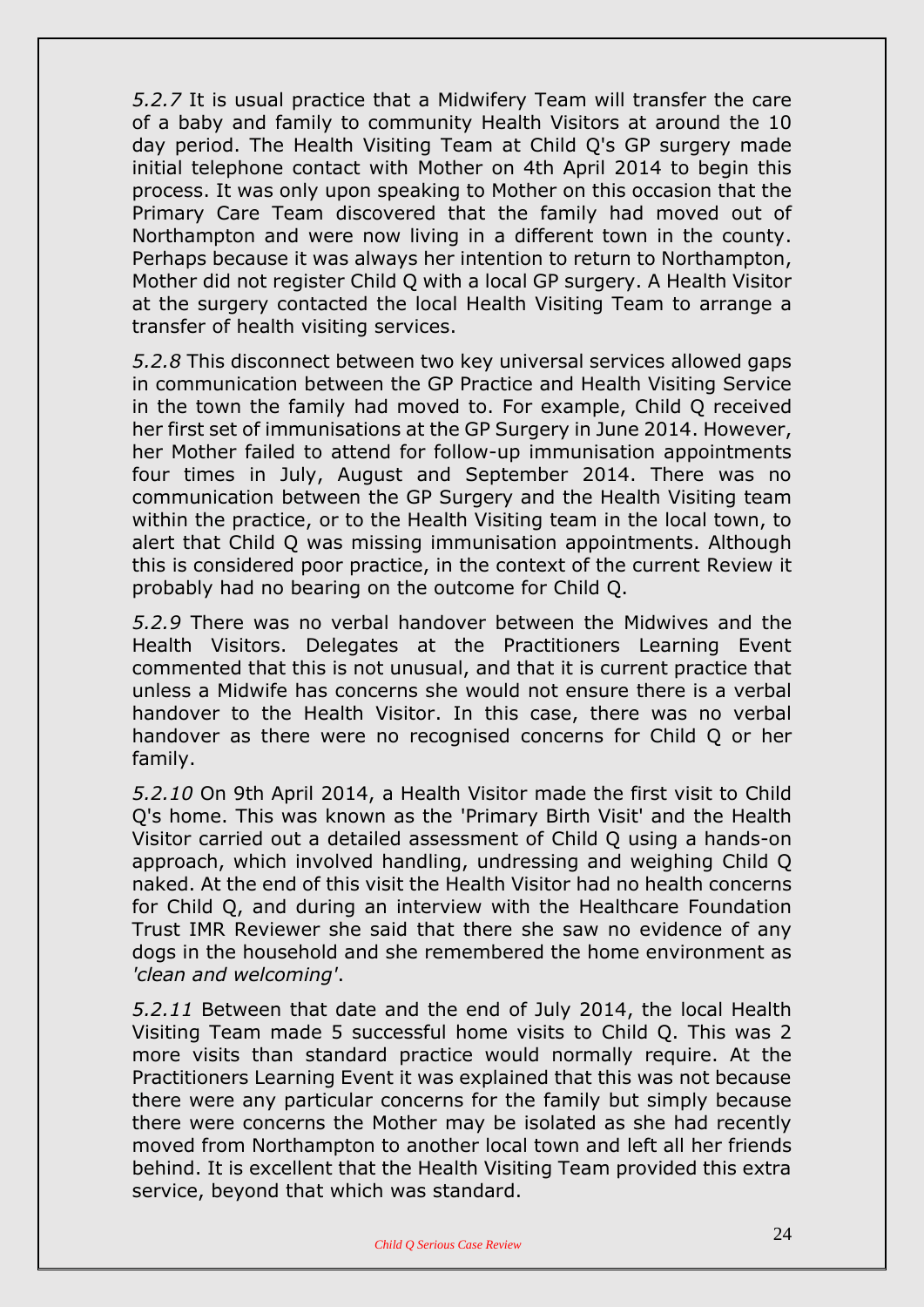*5.2.12* The Health Visitors had no knowledge of dogs living at the home until one of the team visited on 21st July 2014 to carry out Child Q's 4 month check-up. Even then, the Health Visitor did not physically see the dogs but she knocked on the front door and heard the sound of dogs barking inside. When Mother answered the door, the dogs had been put in the kitchen, behind a closed door. The Health Visitor recalled two names for the dogs being used.

*5.2.13* The 21st July visit was the only occasion that any professional visiting the home became aware that there were dogs living with the family. During her interview with the Healthcare Foundation Trust IMR Reviewer, this Health Visitor described how she assumed that a family would naturally take safety precautions with a vulnerable baby. Although she documented the presence of 2 dogs she acknowledged that she did not explore with Mother the hazard that the dogs may pose towards any baby or young child. Neither did she enquire as to what sort of dogs they were nor, in particular, whether they were aggressive. As discussed in para 2.2.3 above, one of her health colleagues claimed that it is custom and practice for Midwives to give safety information if they are aware there is a dog in the family. This 'custom and practice' is clearly not applied by all Health Visitors and it is important that there is a measure of uniformity in the approach adopted by these two key health disciplines.

*5.2.14* The issue of what, if any, training, Midwives and Health Visitors should have in respect of the dangers that some pets may present to children, was discussed at length both at the SCR Panel meetings and the Learning Event. It is important that these already busy professionals are not overburdened with yet more responsibility yet this case has clearly demonstrated that anyone meeting the dog which killed Child Q was likely to have been given the impression that it was aggressive and perhaps intimidating.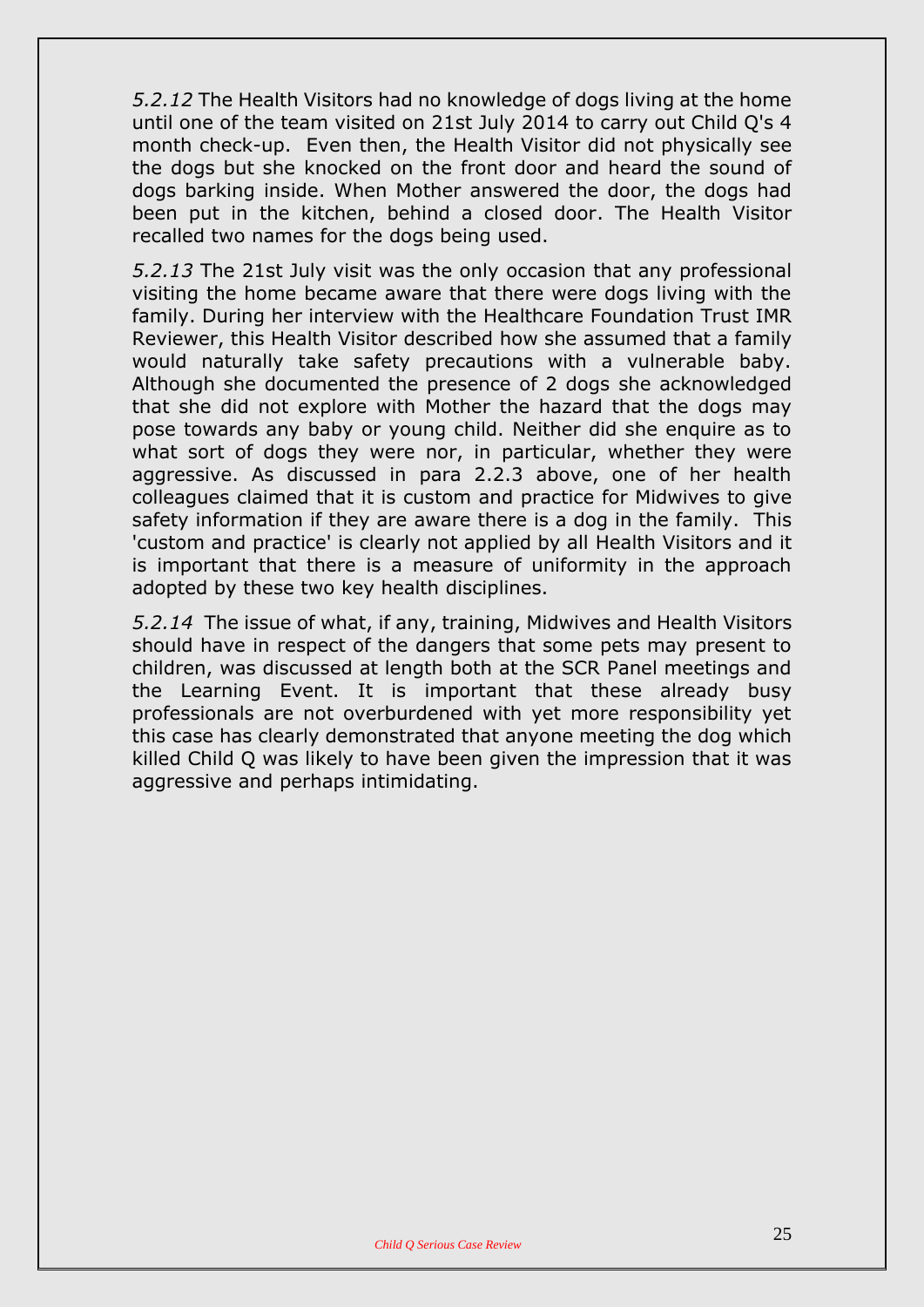*5.2.15* Many family homes have quite innocuous pets, but in cases such as this particular type of clearly aggressive animal it is reasonable to expect that had the visiting Midwives and Health Visitors known of its existence within the home they should have been curious as to whether it might be a hazard to the child in the same way that an unguarded open fire might be. It is a conclusion of this Review therefore that as part of the suite of information which Midwives and Health Visitors proactively seek from families about the home circumstances, the presence of pets within a household where babies and young children live should be included. Once the presence of a pet has been established, the professional will, as in the case of any other potential hazard, have to make a judgement about what, if any, risk the pet may pose. As stated at the beginning of this analysis section, this in no way implies an expectation that a health professional should be trained in the identification of banned types of dogs. This Review recognises that this is a role for trained specialists only and as mentioned previously, breed is not a reliable predictor of aggressive behaviour, but by treating a pet as 'just another potential hazard' it may at least trigger further enquiries. Certainly, had the dog been seen by the Health Visitor who heard him barking, it is reasonable to suggest that the Health Visitor would have initiated a discussion with the Mother about how safe the dog is with the child.

*5.2.16* Without suggesting that Health Visitors need to be given extra training, it is reasonable to expect that once they have established the presence of a dog within a household containing babies or children a Health Visitor should proactively provide the parent or carer with some simple information material. There is a range of material about staying safe around dogs aimed for families and others who come into contact with dogs. For example, the RSPCA has a series of resources which help parents and children understand the different signals a dog may use to express his underlying emotional state as well as a set of rules to help keep children safe and dogs happy<sup>2</sup>. However, not all professionals appear to have access to dog safety material or are aware that such material is available which in turn influences whether or not it is provided to parents both ante and postnatal.

<u>.</u>

<sup>2</sup> http://www.rspca.org.uk/adviceandwelfare/pets/dogs/company/children/safe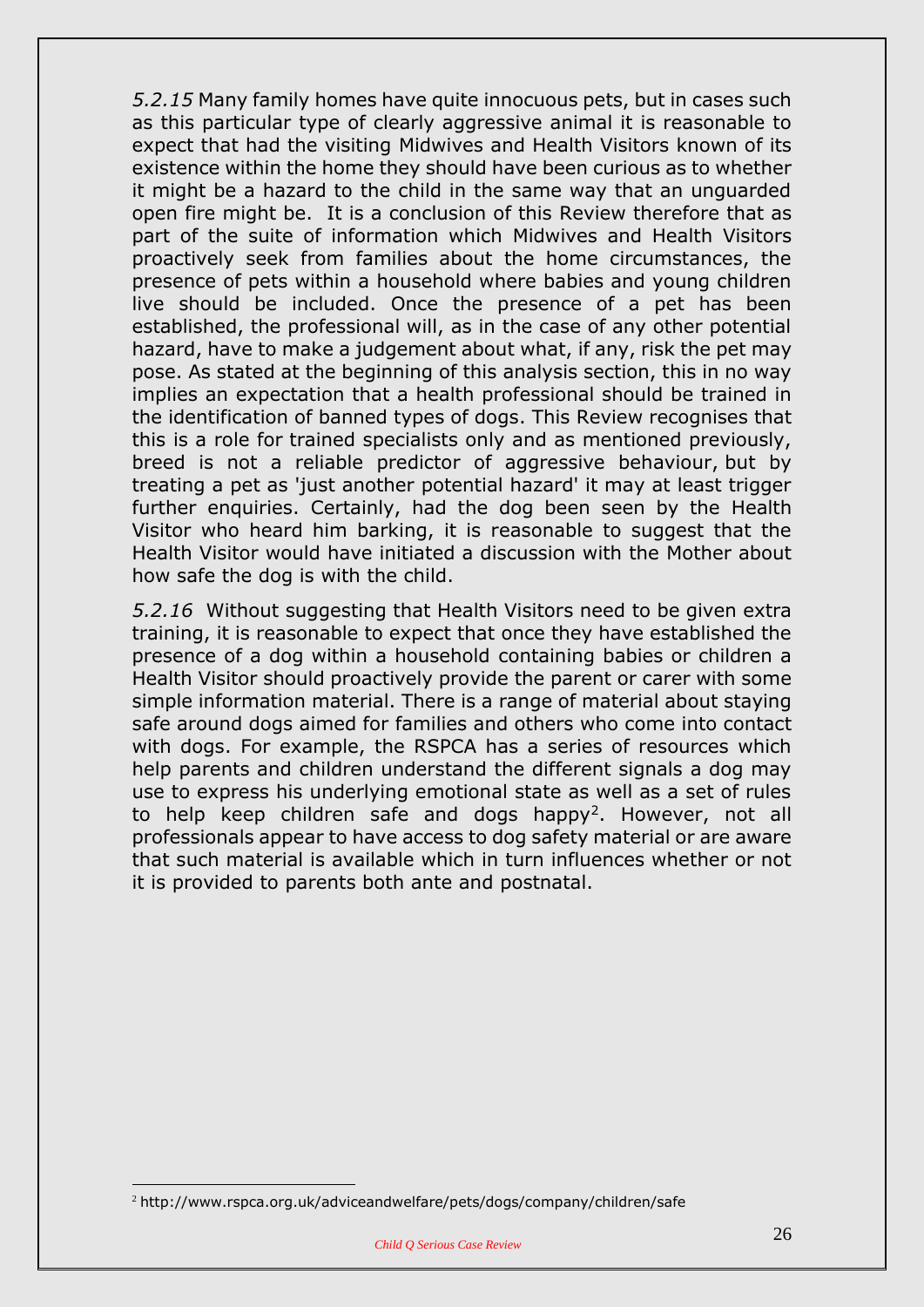5.2.17 A recent Review conducted by Public Health Wales<sup>3</sup> concluded that the most important piece of advice for members of the public is *'to never leave a baby or young child unsupervised with a dog, even for a moment, no matter how well you know that dog'*. It also made the recommendation that this should be included in information for parents, the parent held personal child health record and other routes relating to public information on home and family safety. The NSCB should explore whether it is feasible as a matter of routine for Midwives and Health Visitors to proactively ask whether there are pets in the household, and if so to provide the leaflets and information highlighted above. **Recommendations 3 and 4**

*5.2.18* A few weeks before the 21st July visit by the Health Visitor, Child Q's Father was sent to prison but Health Visitors were unaware of this. In fact, when they visited the house they were led to believe by Child Q's Mother that he was simply out at work. It is of note that although it is believed he lived in the house until June 2014 he was never seen by any Health Visitor at the home, and when his name came up Mother claimed that he was a builder or roofer who worked long hours. This deceit by Mother may well have had an impact on whether the Health Visitors enquired as to whether she had sufficient support within the household. Whilst the Health Visitors had a record of Child Q's Father's name, and the fact that he lived at the address, there is no record of his history, capabilities as a parent, or the support he provided for Child Q and in fact, from May to October when she died, it is now known that he wasn't in the household at all, which left Mother as a young, first time, single parent of a baby.

*5.2.19* Whilst accepting that Mother engaged in a pattern of deceit, it is still reasonable to expect that as part of the 'Think Family' agenda more professional curiosity should have been demonstrated to explore, and document information, about Child Q's Father. Health Visitors should have attempted to find out whether he was a young parent too, whether there were any social or medical concerns about him, and whether there were any concerns that he may pose a risk to Child Q. This pattern of being less than curious about men in the household is an extension of the issues described above during the period around Child Q's birth.

*5.2.20* However, as already noted, there is clear evidence that Child Q's Mother was engaged in a strategy of deceiving professionals who were attempting to work with her in a trusting partnership, and the implications of this were explored during the current Review.

<u>.</u>

<sup>3</sup>http://www.wales.nhs.uk/sitesplus/documents/888/20140811\_CDR\_RapidReview\_DogBites CH v1 Final.pdf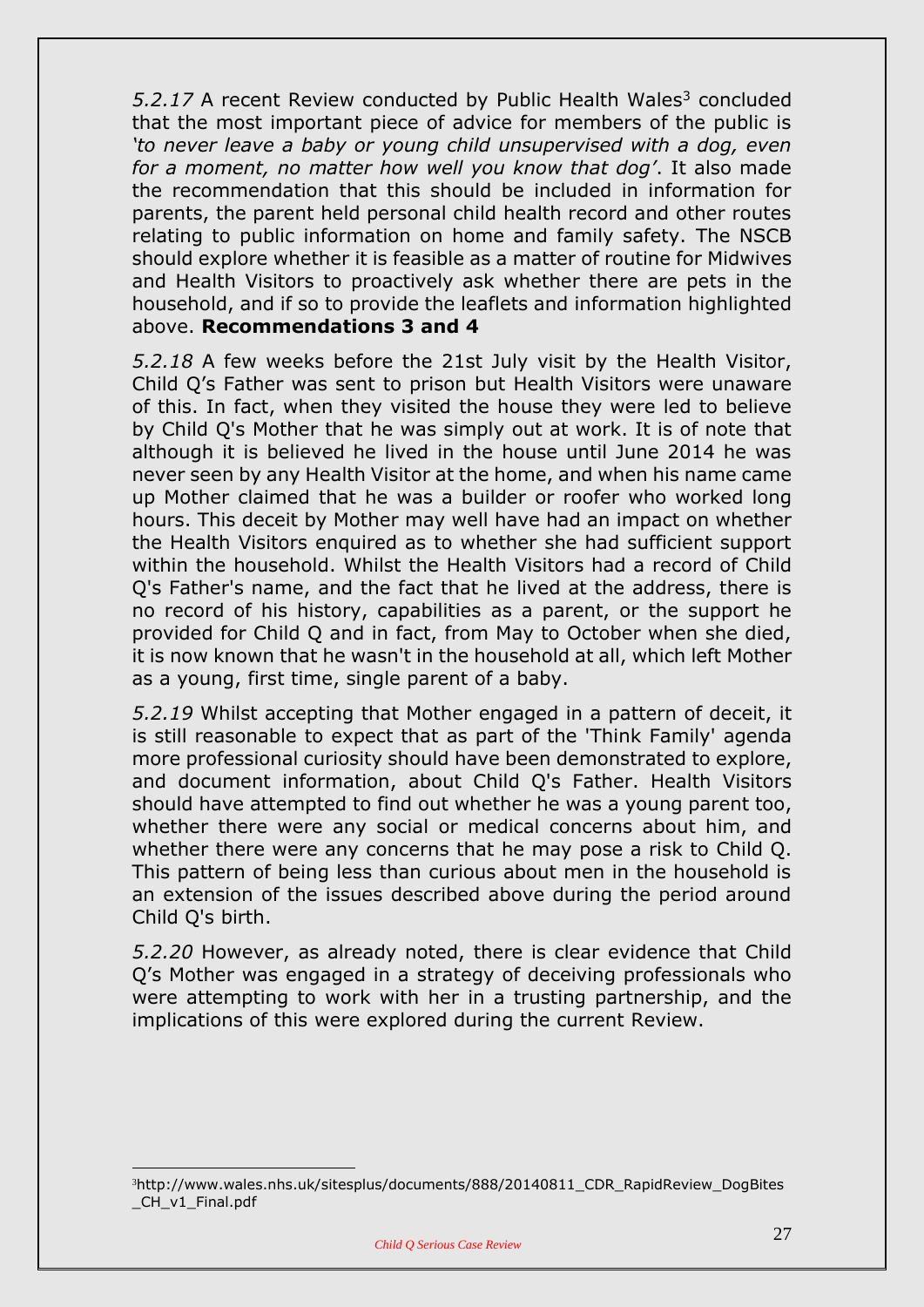*5.2.21* There is a great deal of literature on the subject of resistant parents in a safeguarding context, for example, it is identified that deception is '*a significant feature of everyday child protection practice*' (Tuck, 2013, p.5) and in their relations with professionals, parents were sometimes found to be *'intentionally deceptive or manipulative'*  (Lord Laming, 2009: 51) and capable of going to '*great lengths to hide their activities from those concerned for the wellbeing of a child…*'(Lord Laming, 2003:3). Reder at al. (1993) discuss how calculating and convincing parental conduct of doing just enough to keep workers at bay impairs their professional judgments, a behaviour known as disguised compliance (Reder et al., 1993) Both deceitful behaviour and disguised compliance are evident in 'assessment savvy' (p.65) parents, willing to adopt their behaviour to come across as compliant when needed (Brandon, et al. 2008)

*5.2.22* Any experienced safeguarding professional, such as a Social Worker or Police Officer, should be aware that sometimes parents and carers may be less than truthful about their willingness to work with them, but in respect of universal service providers such as Health Visitors there is an expectation that they should be able to do their job within in an atmosphere and relationship of trust and support. Therefore they may be more susceptible to a parent who takes advantage of this trust in order to deceive.

*5.2.23* Mother seems to have created an illusion when engaging with health visiting staff. She was described in very positive terms in health visiting notes with descriptions such as *'very petite and always beautifully made up',* yet there are several examples of deceit by Child Q's Mother in this case. These include not telling Health Visitor's that the child's Father was in prison, but rather deceiving them by saying he was a builder/roofer working long hours; using different surnames; and failing to bring Child Q for her immunisations and giving different reasons to different practitioners for this.

*5.2.24* In hindsight this 'disguised compliance' was critical as at the time there were no identifying factors for practitioners, but had they known, for example, that she had lied to conceal the fact that her partner was in prison, this would have put a different complexion on a person the health professionals considered as 'perfect', and they may have taken more steps to discover exactly what parenting care and support was actually present for Child Q and her Mother.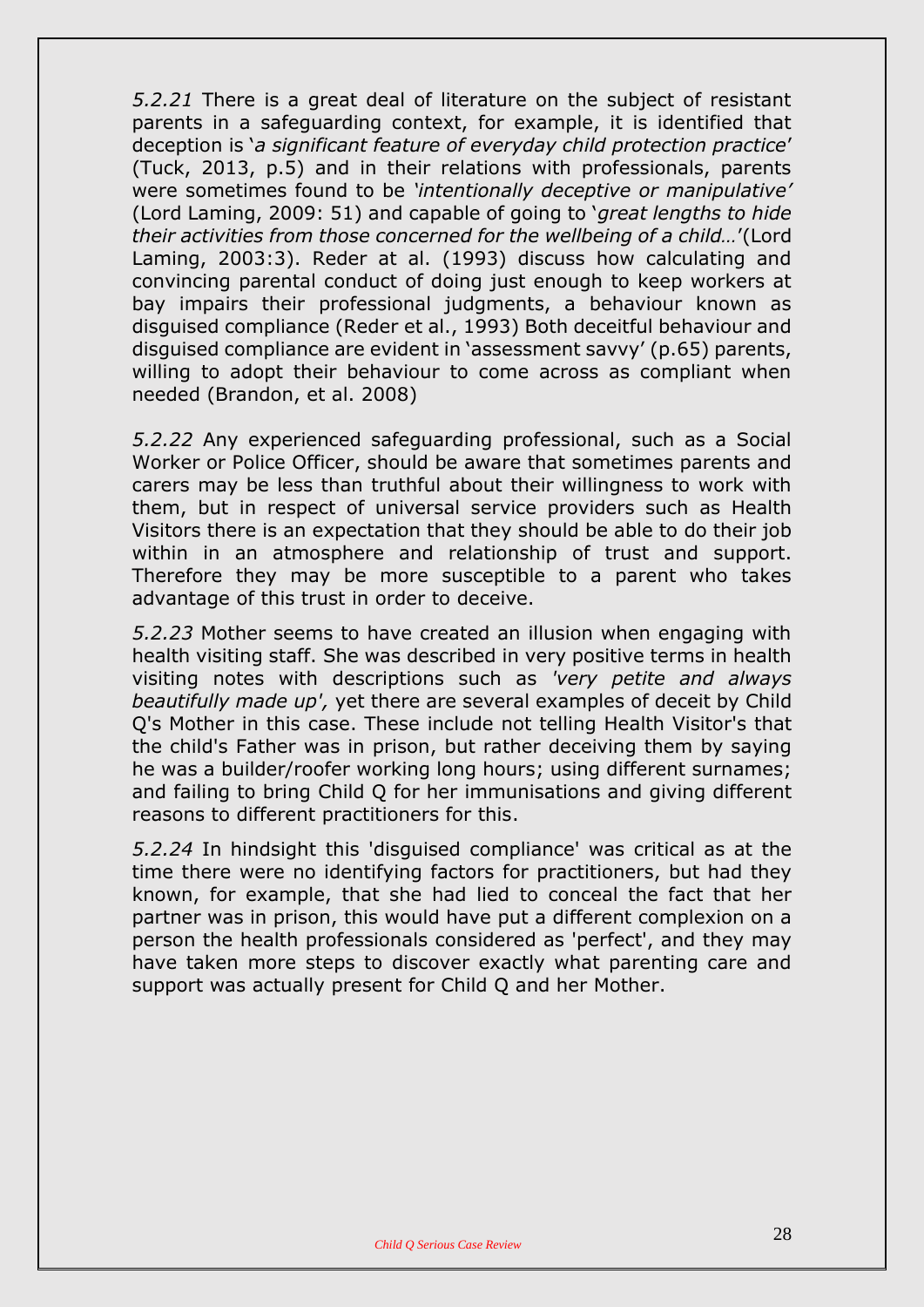#### **5.3 Domestic abuse incident April 2014**

*5.3.1* When Child Q was 4 weeks old Police were called to attend a violent domestic incident at her house. The significance of this event is that Maternal Grandmother was the protagonist, she was drunk, and Child Q was present, so this was potentially an opportunity for agencies to assess the arrangements within the home and find out more about who was caring for Child Q.

*5.3.2* The incident occurred on 21st April 2014 and it was reported by the Police Officers attending that Maternal Grandmother was behaving aggressively towards Mother, allegedly assaulted her. One of the officers expressed concern that Maternal Grandmother, who was intoxicated, was near Child Q and that Child Q could get hurt as a result of Maternal Grandmother's behaviour. However, Mother did not want the Officers to take any specific action against Maternal Grandmother other than removing her from the situation, which the officers duly did.

*5.3.3* The Officers completed a DASH form (domestic abuse risk identification checklist) and made a referral to the Police Child Protection Team in respect of Child Q. Mother gave the Police an alias. The referral was dealt with by a civilian member of staff from the Police, who checked the Police database against the alias and found nothing. The civilian member of staff decided to take no further action over this referral. The name given was not checked as being a possible alias and Maternal Grandmother was not checked. Either check, had it been correctly carried out, would have revealed a substantial history of involvement with the Police in relation to alcohol related incidents and domestic abuse incidents involving Maternal Grandmother and Mother.

*5.3.4* In this instance, the child protection team staff member failed to properly interrogate the information systems, and when trying to ascertain *why* the correct level of checks were not conducted, the staff member told the Police IMR Reviewer that they had joined the Child Protection referral team 4 months before the incident and had only received basic training from the Detective Sergeant in respect of the use of the force intelligence system. The training provided should have equipped the staff member to conduct a suitably thorough search, however when interviewed by the Police IMR Author, the staff member claimed they were simply unaware how to cross reference and search for real names and possible aliases on the Police intelligence system.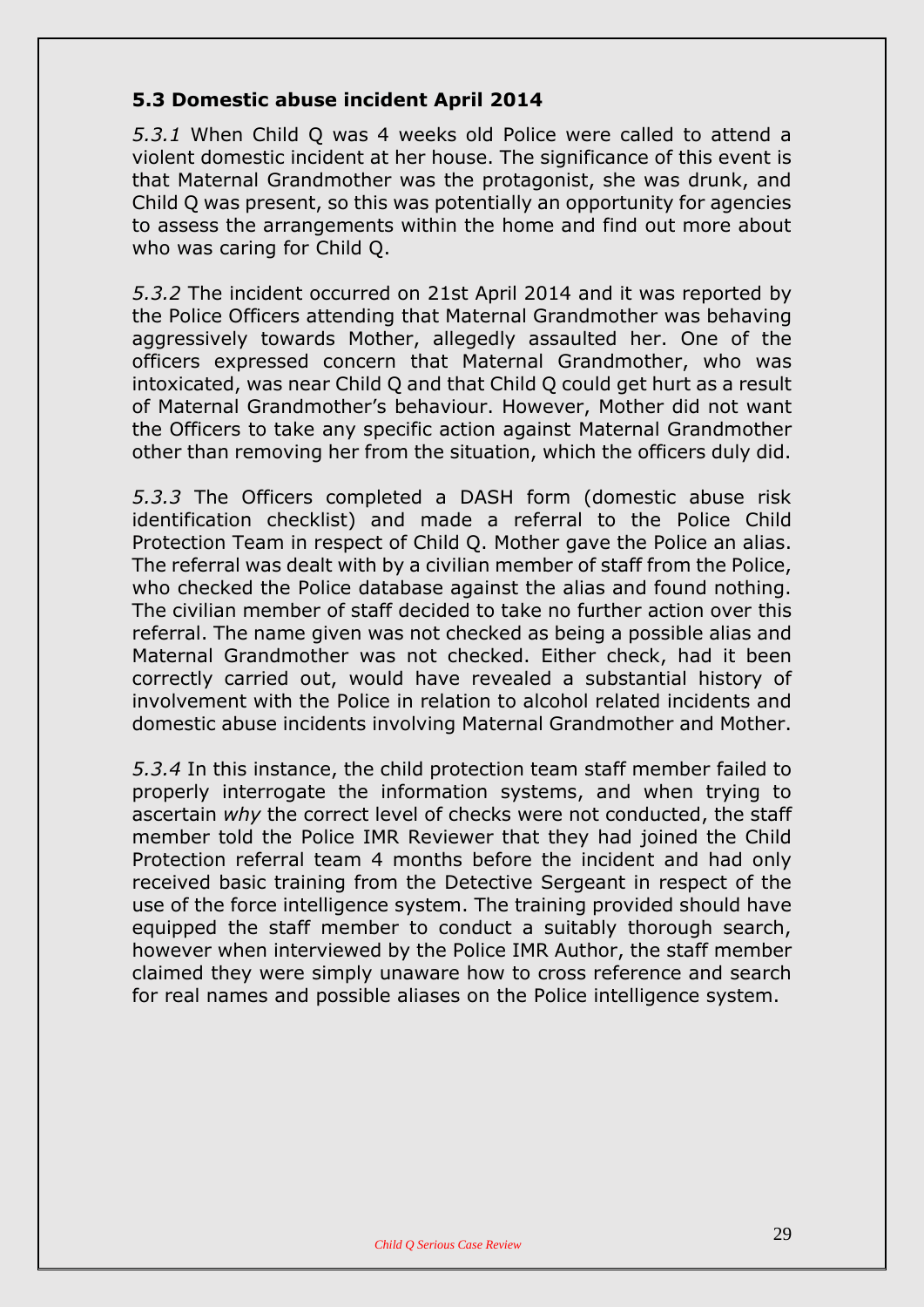*5.3.5* Although no further action was taken, it is useful to analyse how Children's Social Care might have responded to a referral from the Police in relation to this incident. Had a referral come through as a result of appropriate checks by the Police against Mother and Maternal Grandmother, it would have gone into the Multi-Agency Safeguarding Hub triage process, detailing that Maternal Grandmother, a person with a history of alcohol misuse, was alleged to have assaulted Mother in the presence of Child Q. Children's Social Care would have had access to the history of involvement with Maternal Grandmother, Mother and the family and this would have informed the decision about any response.

*5.3.6* However, in order to hypothetically explore this issue further, the description of the incident was sent to a Service Manager within Northamptonshire Children Families and Education. She expressed the view that on the basis of the information about the incident and acknowledging the background information available to Children's Social Care staff on the database, it is likely that no further action would have been taken. The Service Manager stated that this referral would have been dealt with by the Multi-Agency Safeguarding Hub triage process and would not have met the threshold for a Multi-Agency Safeguarding Hub enquiry. The Service Manager suggested that in response to the referral a letter would have been sent to Mother advising her that the referral had been received and that the letter may also have included advice and information about where Mother could access support if she wished to do so.

#### **5.4 The two complaints about the dog**

*5.4.1* Although the two incidents to be analysed in this section were not related, they were two potential opportunities for professionals to recognise that an aggressive dog lived in the home where Child Q resided.

*5.4.2* In fact the first incident took place in January 2014 when Mother was 6 months pregnant with Child Q. A woman (who was almost certainly Mother, although she only provided her surname and an address) took her dog to a veterinary practice in Northampton. The Vet who treated the dog was very concerned about the aggressive temperament of the dog, and was also concerned that the dog may be of a banned type, subject to Section 1, Dangerous Dogs Act 1991. The dog was extremely aggressive and the Vet was unable to treat the dog without full sedation as it was considered the dog may well bite and cause injury.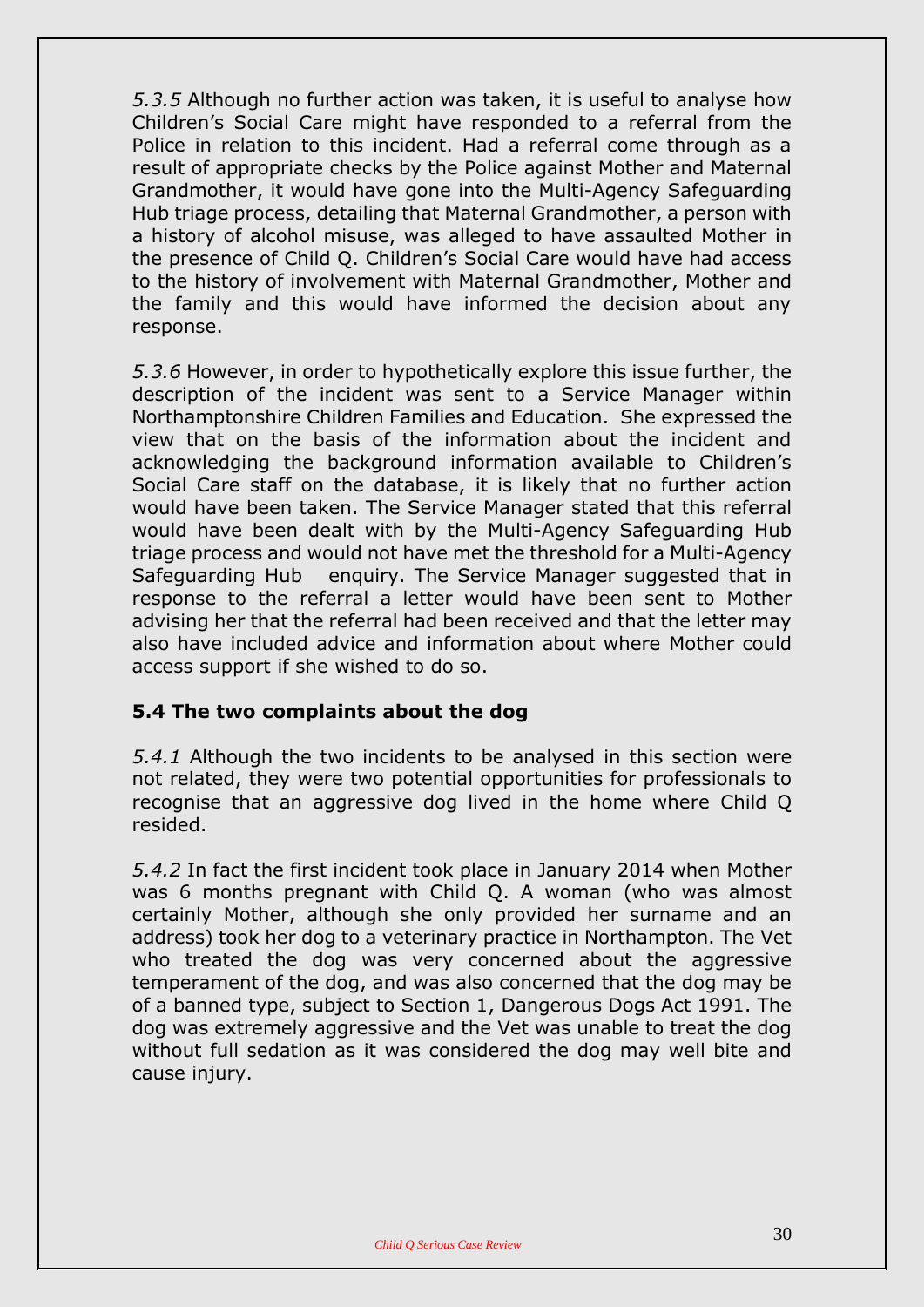*5.4.3* The Vet contacted the RSPCA for advice and the RSPCA Inspector noted the details and then contacted the Police to log and refer this concern with them. It should be noted that the RSPCA is an animal welfare charity and its officers are not permitted or trained to 'identify' any suspected banned type. The RSPCA Inspector was not given any information by the Vet as to the possibility of the owner either being pregnant or having children at home and there is equally no reason to suppose that the Vet even realised that the dog owner was pregnant. Having thoroughly examined their role, this Review does not offer, or imply, any criticism of the action taken by the RSPCA or the veterinary practice although it should be explored whether it is feasible or desirable for Vets to make a direct referral to the Police in such cases. **Recommendation 5**

*5.4.4* The Police on the other hand, have a statutory duty under Section 11 Children Act 2004 to make arrangements for ensuring that their functions are discharged having regard to the need to safeguard and promote the welfare of children. Although there is no doubt that the Police received the information from the RSPCA, it was not acted upon either by way of a home visit, or by considering whether children may be present in the same household as the aggressive dog. It is not within the scope of this current Review to investigate why the Police failed to action the intelligence but suffice to say this incident was referred to the Independent Police Complaints Commission (IPCC) on the 10<sup>th</sup> October 2014. A subsequent IPCC investigation has taken place and this Review is informed by the IPCC Report into that investigation. It was the view of the IPCC Investigator that one Police Constable had a case to answer for misconduct, because the Police Officer *"should have done more to action the intelligence*". The IPCC Investigator does not specify exactly what action he thinks should have been taken by the Police, but the potential options would have been for an officer to visit the home and seek to inspect the dog, or else apply to the Magistrates Court for a warrant to enter the house, take possession of the dog and assess it. In the latter case, the Magistrates could potentially have ordered the dog to be destroyed or else allowed the owner to keep it under strict conditions. The Police Officer concerned was dealt with by way of the lowest level of sanction, 'management advice', and it was noted by the Force that the Police Officer "*had acknowledged their conduct fell below the standards expected and has demonstrated a commitment to improve their conduct in the future. It goes without saying that given the tragic circumstances leading to this investigation (the individual) has learnt from this."*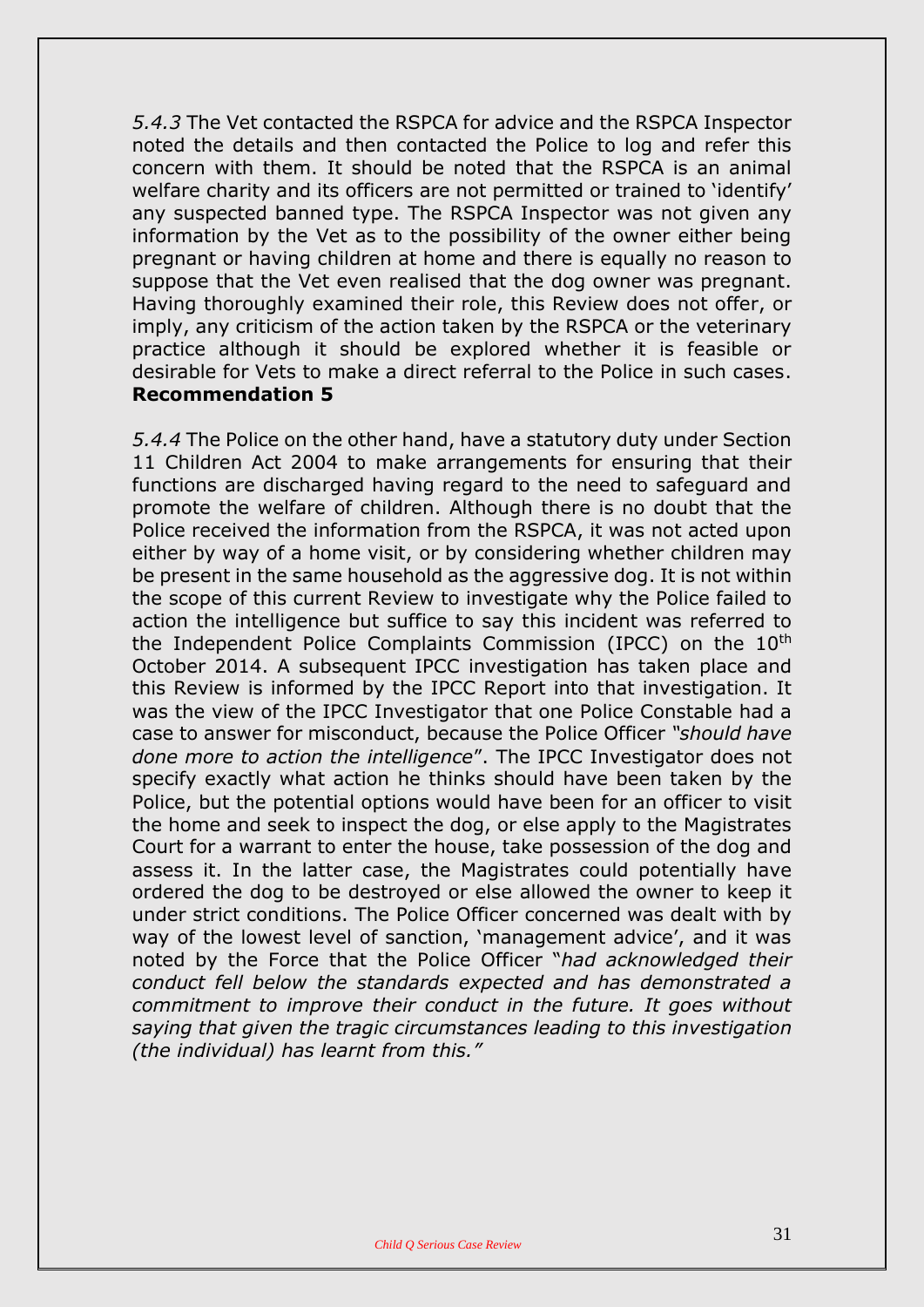*5.4.5* It is noted the Police had no policy in place at the time of this event to deal with dangerous dogs, however, a guidance document is now in place across the four East Midlands forces. In addition the Police has now also recruited a full time Dog Legislation Officer. Every Police Officer has received an email with a link to the guide, for self-learning. A self-learning PowerPoint presentation has been prepared for all officers and is now available throughout the East Midlands policing region. This has also been passed onto partner agencies, although the Police acknowledge that they are unaware of the onward distribution arrangements. The NSCB should carry out an audit to see if relevant staff from the constituent agencies, particular in the Health Service, have access to, or knowledge of, this learning tool. The NSCB should also ensure that constituent agencies are aware that the Police Dog Legislation Officer will, on request, provide suitable training for any of the Police partner agencies. **Recommendation 6**

*5.4.6* All Police Officers receive basic child safeguarding training and the potential risk that aggressive dogs may pose to children within a household should be specifically included within such training. The NSCB should audit what the Police are doing to improve training for front line patrol officers in respect of the potential hazard that an aggressive dog may pose to children resident within a household. **Recommendation 7**

*5.4.7* It is also recommended that the Independent Chair of the NSCB writes to the Chief Executive of the College of Policing, drawing his attention to the findings of this SCR, with a view that in future the issue of aggressive dogs, in the context of child safeguarding, can be included within the national policing safeguarding training curriculum. **Recommendation 8**

*5.4.8* Although Child Q had not been born at that time, if the dog taken to the Vet was, as seems likely, the same dog which later killed her, it goes without saying that had the Police taken action over the intelligence from the RSPCA they may have been in a position to obtain a magistrates warrant to remove the dog from the house for an assessment. This must be considered as potentially a missed opportunity to change the outcome for Child Q.

*5.4.9* The second occasion when professionals may have had the opportunity to make further enquiries into the presence of an aggressive dog in the household came on 9th May 2014 when the local District Council received a complaint from a neighbouring property alleging noise nuisance from barking dogs living in Child Q's home.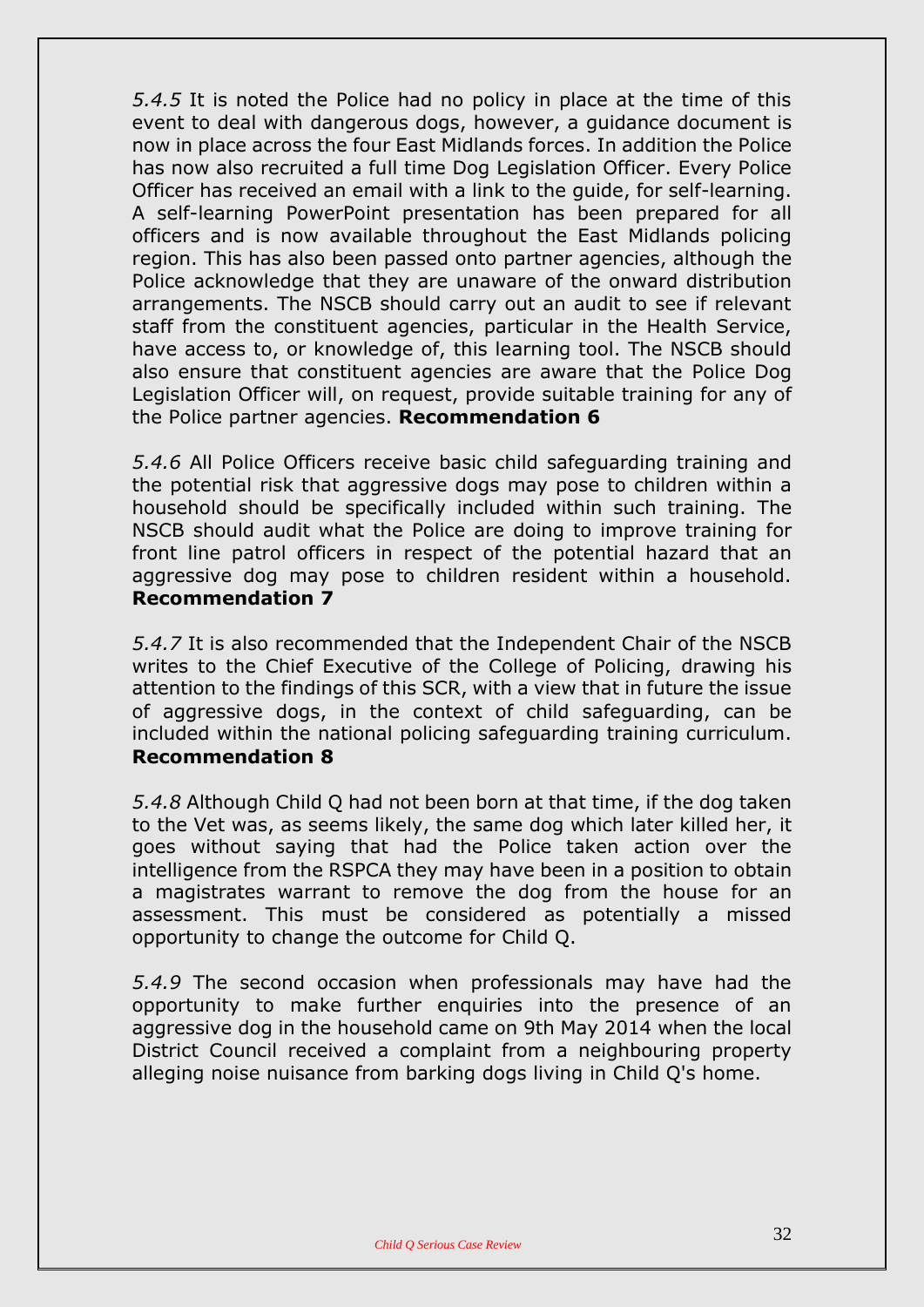*5.4.10* During the investigation an officer from the local Dog Warden Service spoke on the telephone to Mother (who used a false name). Mother identified herself as the householder and the owner of one of the dogs. She advised the Dog Warden that in addition to her dog, which she described as 'Staffie' type, she also looked after her brother's dog for two days a week. She described this dog as a Bull Mastiff.

*5.4.11* It is noted that the local District Council receives 292 dog related cases each year, including 100 relating to barking dogs. It is not practical therefore for each of these complaints to trigger a visit to the owner of the dog being complained about and the Dog Warden did not visit Child Q's home. The usual practice is to send a warning letter and then ask the complainant to monitor the situation and in the case of Mother's dogs, a letter appeared to have resolved the complaint because a follow up enquiry with the complainant revealed that the dogs were no longer a nuisance and so the case was closed.

*5.4.12* During the telephone conversation with the Dog Warden, Mother did say she *'did not leave the dogs barking because this would disturb her baby.'* The fact that it was now apparent that a child lived in the household would not necessarily trigger any further action unless the complaint which initiated the contact had indicated that the dogs were dangerous or aggressive. In this case the complainant was concerned about the noise, but did not indicate any level of dog aggression. That being the case, it seems entirely reasonable that the Dog Warden did not consider any safeguarding concerns for Child Q.

#### **5.5 The response to the attack and admission to A&E**

*5.5.1* During the evening of Friday 3rd October 2014, Mother went out for a social evening and left Child Q in the care of her Grandmother. The two dogs were also in the house.

*5.5.2* At about 22:30 hours a 999 call was received by Police, from Maternal Grandmother during which the first words recorded were, *"He has killed my granddaughter"*. It was established that Maternal Grandmother was referring to the dog, and that the attack on Child Q was still taking place. The incident was graded by Police as an emergency and local response officers were dispatched, as were armed officers. The Police also made an immediate referral to the regional ambulance control room who gave an ETA for their responders as being 17 minutes.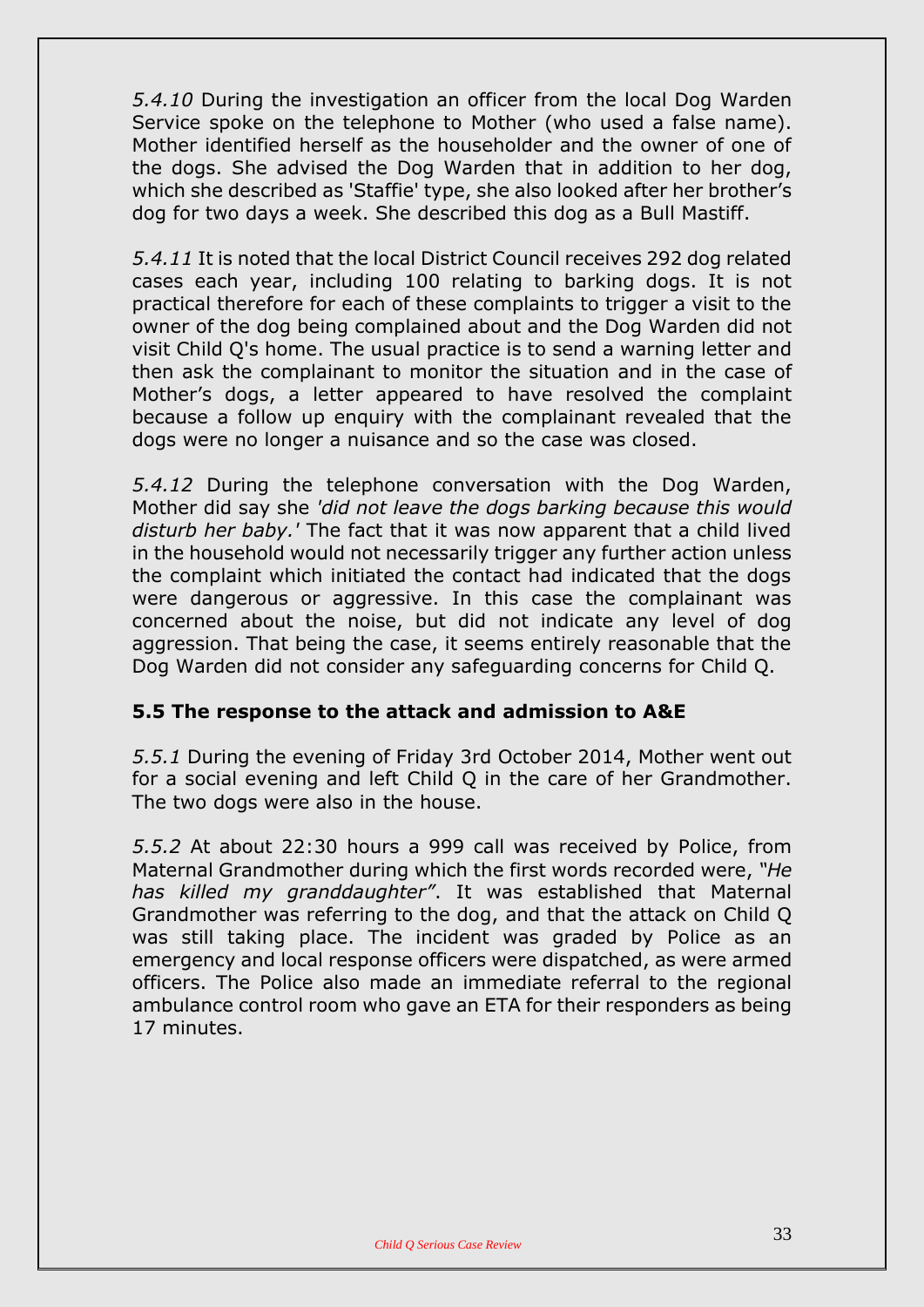*5.5.3* The first officers arrived at the scene within five minutes, the dog was in the lounge. The front door was locked so the officers forced the door and went into the lounge from where they could hear screaming. The dog went towards the officers barking but they managed to back the dog into the kitchen by spraying it with intermittent bursts of PAVA (an incapacitant with similar properties to CS gas). A Police officer had to hold onto the door handle to prevent the dog getting back into the lounge.

*5.5.4* For the purposes of this Review there is no need to go into much more detail about the scene which faced the Police Officers when they arrived at Child Q's house. As described at the beginning of this Overview Report, the two officers who initially attended displayed immense courage in stopping the attack on Child Q and her Grandmother by the dog. All the medical evidence suggests that Child Q would have already died from her horrific injuries before the Police even arrived at the house so although the officers, and later paramedics, made attempts to resuscitate her, these attempts had no chance of success.

*5.5.5* Although it had no bearing on the outcome for Child Q, it is important that this Overview Report makes comment about a discrepancy between the recordings of the police and ambulance timings.

*5.5.6* The initial request for an ambulance had been made by the Police at 22:31 hours when the incident was first reported The call was coded by the regional ambulance service as a Red1 requiring an 8 minute response and the closest possible resource was dispatched. At 22:46, the Police Officers were attempting to resuscitate Child Q and asked for an estimated time of arrival for the ambulance professionals and the ambulance control room confirmed that they had logged the crew as being on scene. At 22:50 Ambulance staff were on scene and the first recorded treatment of Child Q took place. The absolute reason for the delay cannot be determined however there is no evidence that there was fault in the regional ambulance service's tracking system for vehicles which logs the ambulance as being on scene automatically once the ambulance triggers the 200m threshold.

*5.5.7* It has been acknowledged by the regional ambulance service that they were unable to provide a resource within the 8 minute target however all avenues and attempts to get medical help to the scene quicker were exhausted. The early identification of this incident meant that a doctor was dispatched to scene in an attempt to ensure all pre hospital care would have been available.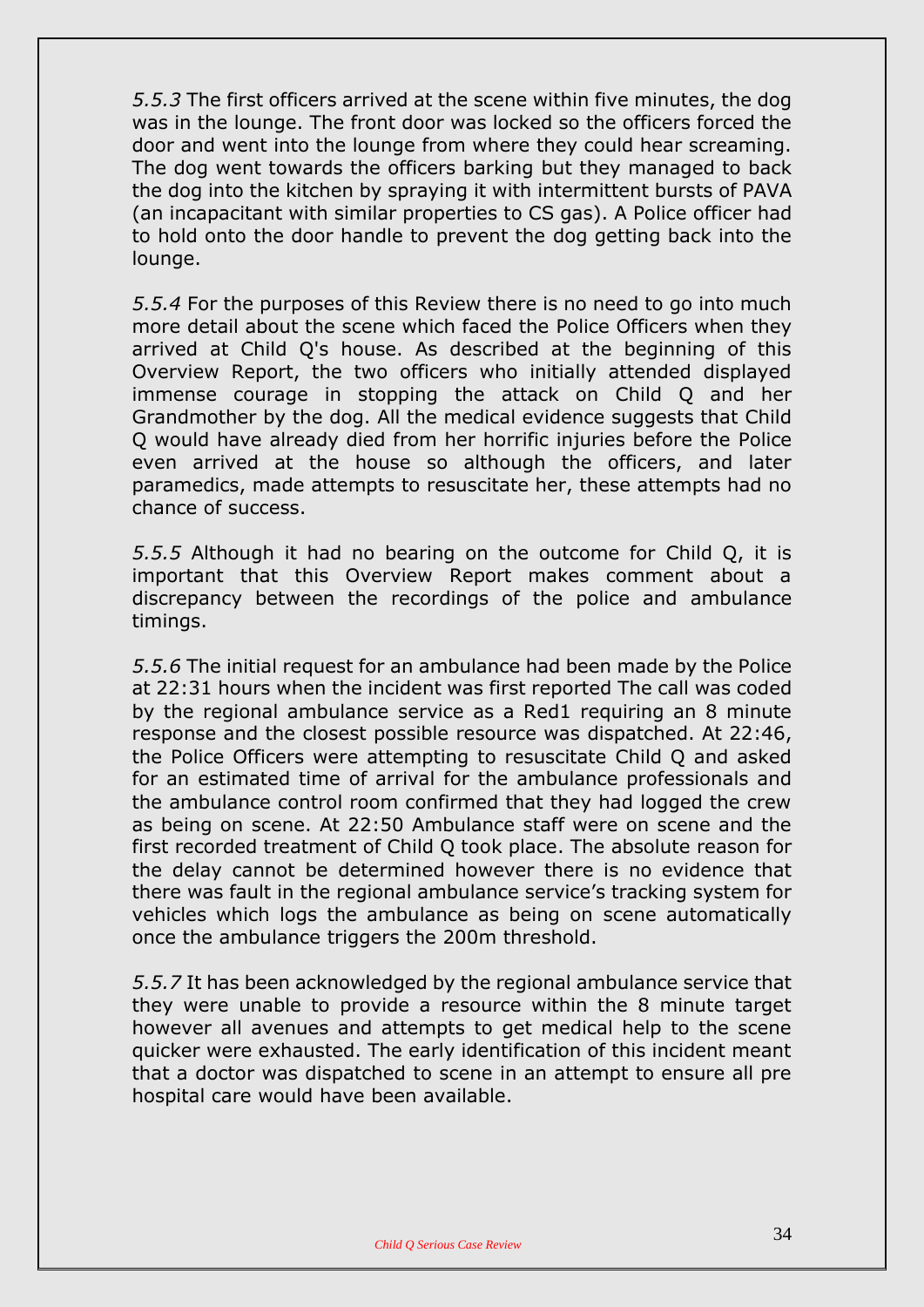*5.5.8* The only other issue which needs to be covered in relation to the deployment of professionals to this scene is that the Police Dog Legislation Officer was actually on duty when this incident was reported. He had a great deal of expertise, and of course specialist equipment, which could have assisted with containing the dogs, affording some protection to the officers. However he was not contacted during the incident, and had no knowledge that it was taking place. This was an unfortunate oversight by the Police which, although it had no bearing on the outcome for Child Q, could have detrimentally affected the other Police Officers and Ambulance staff at the house.

*5.5.9* A Doctor working with the regional ambulance service also attended the scene and at 23:08 hours he declared that Child Q was dead and instructed that resuscitation should cease. The ambulance crew transferred Child Q to Hospital with a pre alert to their ED department as per the child death process.

*5.5.10* A referral to children's social care was completed for Child Q in accordance with the child death process in the regional ambulance service. On the safeguarding referral to children's social care it identified that the Grandmother was believed by paramedics to be intoxicated.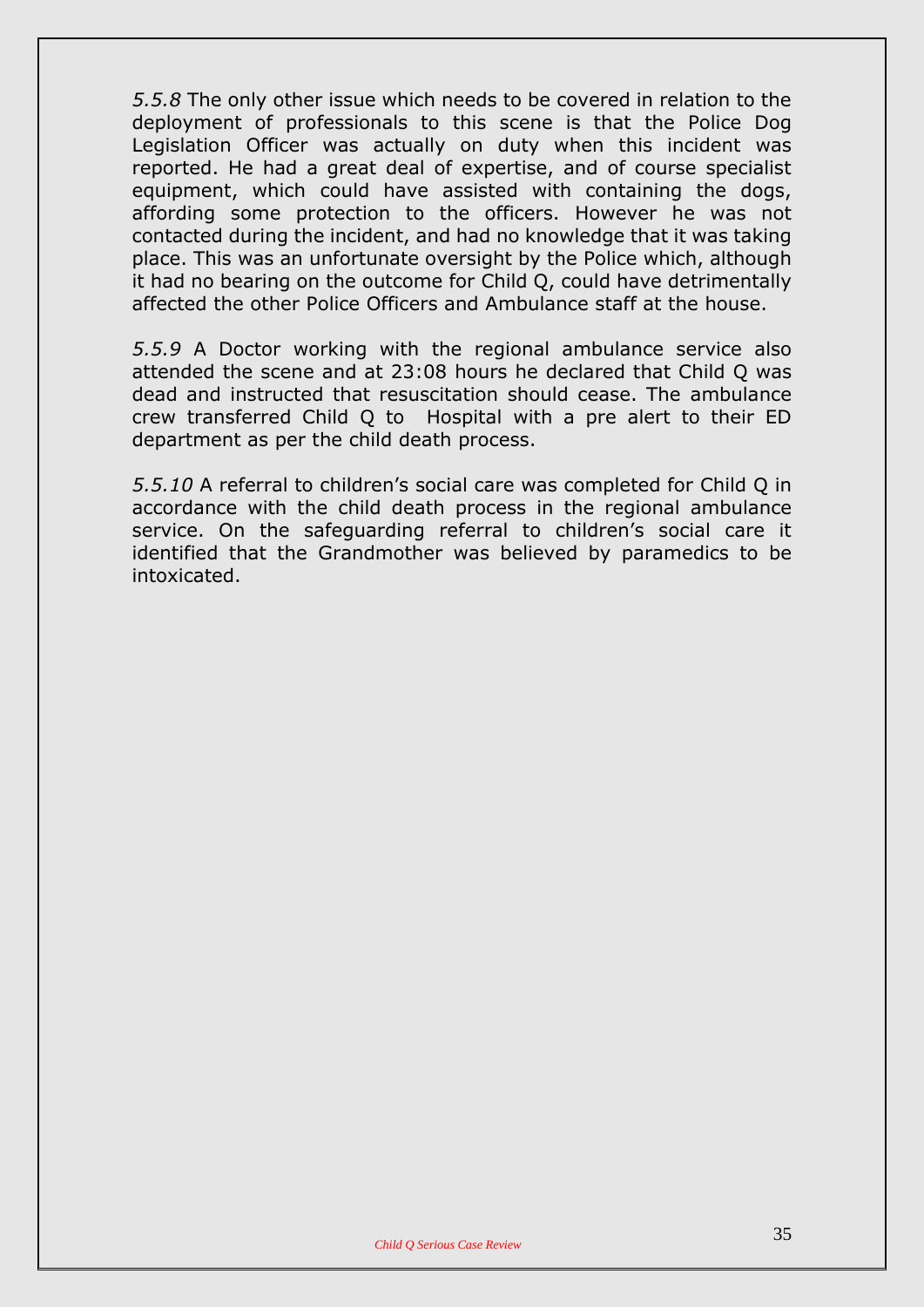# **6. Conclusions and Summary of what has been learnt**

*6.01* The circumstances of Child Q's death placed a statutory requirement on Northamptonshire Safeguarding Children Board to carry out a Serious Case Review in accordance with Government Guidance *Working Together to Safeguard Children (2013).* The Review should have been completed within 7 months of the death of the child but it was subject to lengthy delays because of requests made by the criminal justice agencies to alter the timetable. In the end, no convincing reason is evident as to why the delay was necessary and in future any request for a delay to a Serious Case Review should be subject to greater critical scrutiny.

*6.02* Child Q died because she was attacked by a dog which was one of two brought into the family home by her Mother. The dog was so fierce that a Vet had earlier refused to examine it for an illness unless it was first fully sedated. Child Q's Mother was fully aware that her own Mother had alcohol related problems yet she went out for the evening leaving her in sole charge of the baby while the dogs were in the house. The considered view of the Crown Prosecution Service is that Child Q's Mother and Grandmother were jointly responsible for failing to prevent the attack which killed Child Q.

*6.03* Child Q had never been flagged up by any professional or agency as being at risk of harm and she was not known to Children's Social Care. Child Q was a 'visible' child in the sense that she received appropriate care and services in the Maternity Unit at the Hospital, and thereafter, until the day before her admission to A&E, she was seen regularly by Midwives and Health Visitors. No-one ever expressed any concerns for her wellbeing, in fact she was believed by health staff to be a very happy child. The service provided by Health Visitors was above and beyond that required by their standard practice requirements.

*6.04* Although universal healthcare services were provided to the family, little was known by Midwives and Health Visitors about her Father. It was assumed that he lived in the house and was helping to care for the child, when in fact, for several months before she died, Child Q's Father was in prison.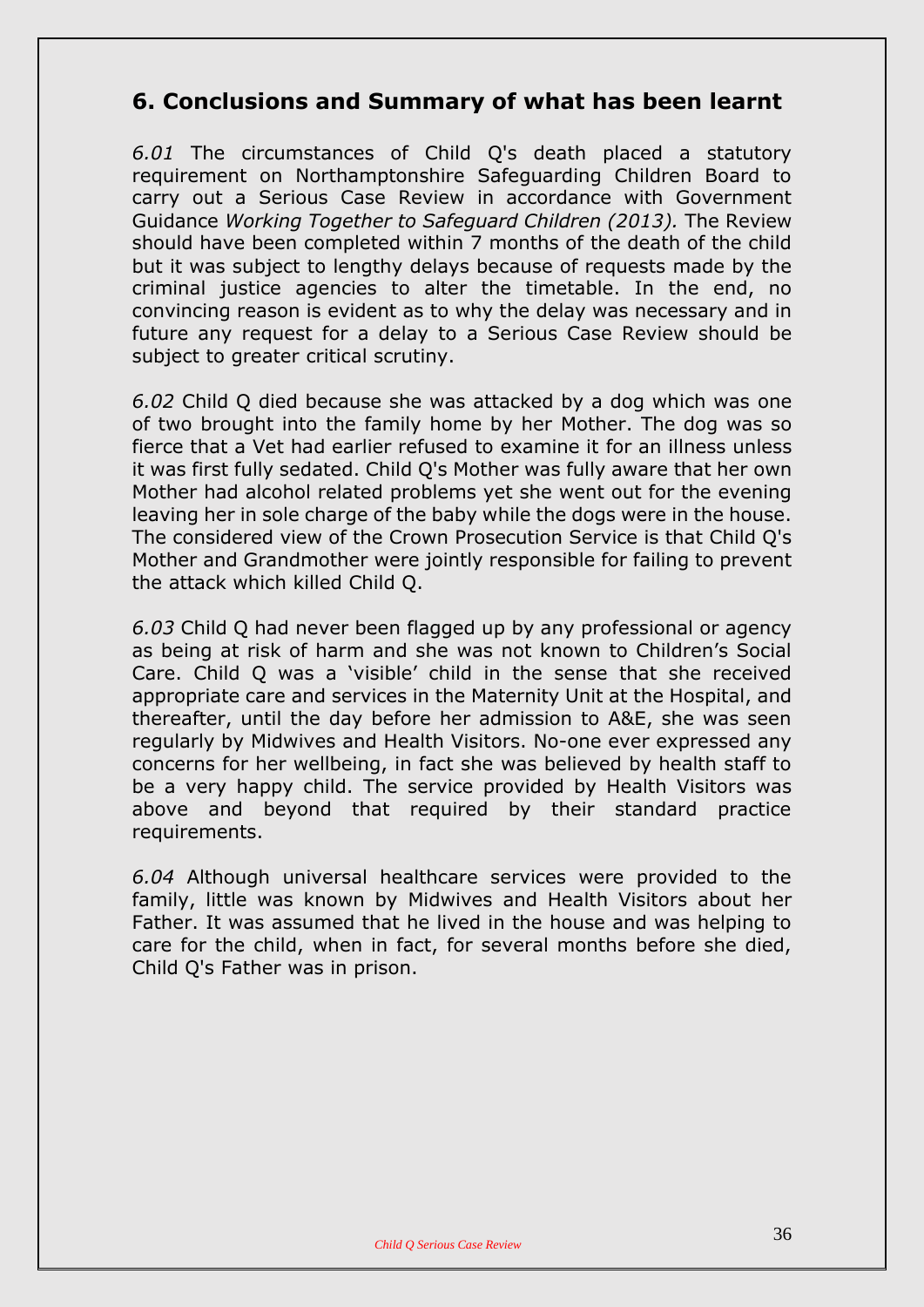*6.05* There is evidence that Child Q's Mother was sometimes deceitful in her dealings with health professionals, particularly concerning the whereabouts of the Father, which may have contributed to them having an overly positive view of life within the home. This 'disguised compliance' was critical as at the time there were no identifying factors that Child Q could be a vulnerable child. Had health professionals known that her Mother had lied to conceal the fact that her partner was in prison, this would have put a different complexion on a person the health professionals considered as 'perfect', and they may have taken more steps to discover exactly what parenting care and support was actually present for Child Q and her Mother.

*6.06* This Review has concluded that more should have been done to ascertain the role that Child Q's Father may play in her life. It is accepted that sometimes a Mother may give birth to a child and either declare themselves to be a single parent, or refuse to reveal who the Father is. However, Child Q's Father was visible at the ante natal appointments, and at the birth, so there should have been no doubt that he was going to be a primary carer for the baby, and as such he should also have been considered as a 'client' of the Midwife. A simple check within the hospital record system would have revealed that because of his own alcohol related problems, he may have needed a lot of support as a Father, and that Mother may not be able to rely on him as a stable and responsible carer for Child Q. There was little professional curiosity evident in respect of the health professional's dealings with the Father and no checks were made, even within the internal hospital records, about his background. Health professionals expressed a perception that they are not allowed routinely to check a Father's records, but this perception is wrong, and needs to be corrected.

*6.07* On the one occasion when a Health Visitor became aware that there were dogs within Child Q's household, no curiosity was shown as to whether they could be a risk to her. This in no way implies an expectation that a health professional should be trained in the identification of banned types of dog, but by treating a pet as 'just another potential hazard' it may at least trigger further enquiries. Certainly, had the dog been seen by the Health Visitor who heard him barking, it is reasonable to suggest that the Health Visitor would have initiated a discussion with the Mother about how safe the dog is with the child.

*6.08* Without suggesting that Midwives or Health Visitors need to be given extra training, it is reasonable to expect that once they have established the presence of a dog within a household containing babies or children a Health Visitor should proactively provide the parent or carer with some simple information material. There is a range of material about staying safe around dogs aimed for families and others who come into contact with dogs.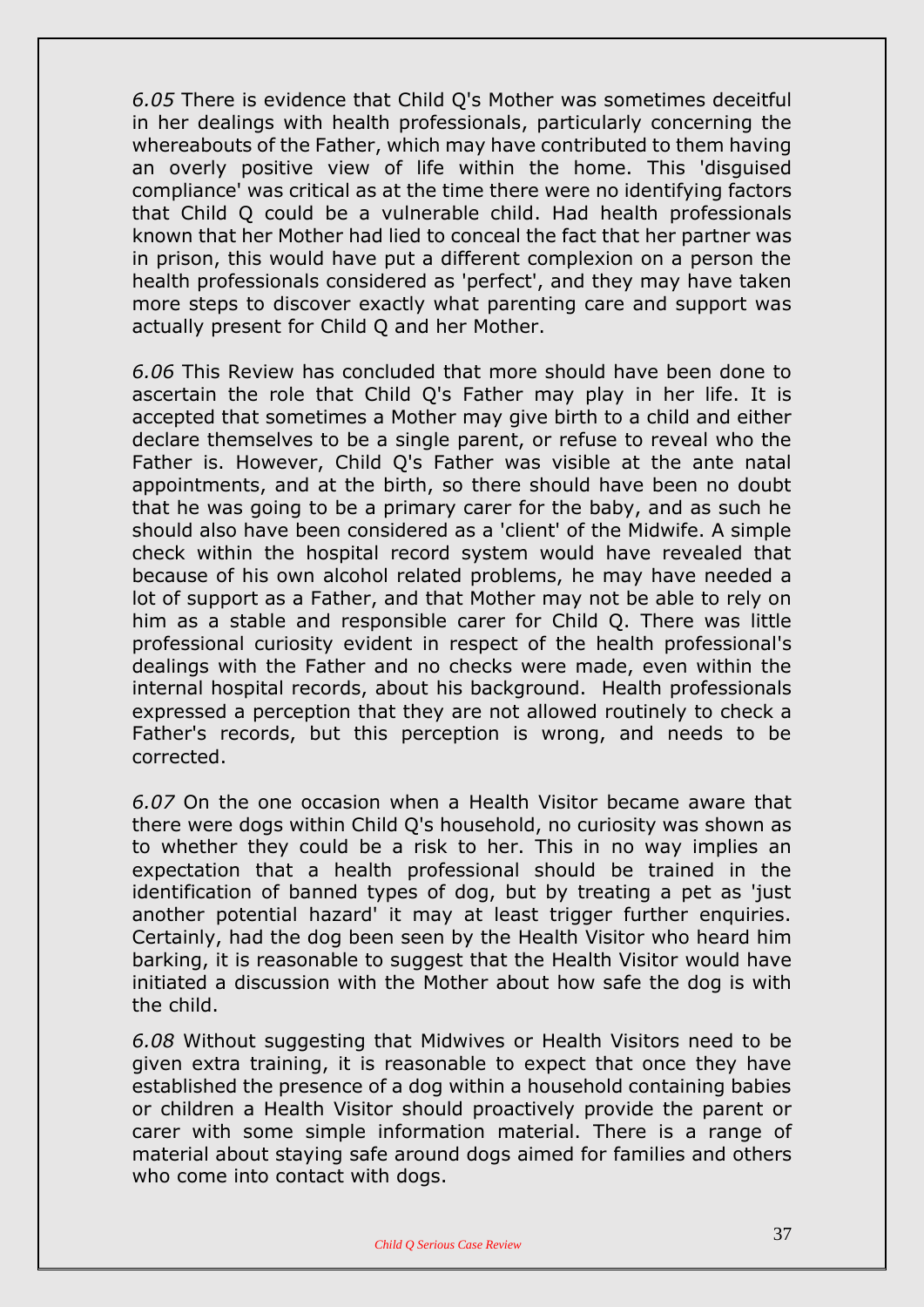*6.09* Three months before Child Q was born, the RSPCA alerted the Police to the fact that an aggressive dog had been taken to a local Vet (this was undoubtedly the dog which killed later Child Q). The Police failed to carry out any further enquiries into that dog, or into who lived in the same household as the dog. The Police have a statutory responsibility to make arrangements for ensuring that their functions are discharged having regard to the need to safeguard and promote the welfare of children and any call about an aggressive, or banned type of dog should be considered with that duty in mind. Had the Police visited Mother at that time, they would possibly have realised that she was pregnant and shortly to have a baby living within the house.

*6.10* Although this Review has identified some opportunities whereby further enquiries could have been made into the home circumstances, even if the full home situation had been known, realistically, the most that would have happened is that Mother would have been given advice, and perhaps a leaflet, warning her that dogs can be dangerous around children.

*6.11* Even if Mother had been given that advice about dogs and children it is doubtful if it would have affected the outcome for Child Q. This is because this Review has concluded that Mother was already aware how aggressive her dog was, and there is every likelihood that she normally kept the dog well away from Child Q. Unfortunately on the night in question, the dog appears to have escaped from its cage due to a faulty lock on the door and managed to attack the child.

*6.12* Although some poor practice has been highlighted in this Overview Report, nothing has been revealed by this Review which suggests that any single professional could, or should, have prevented Child Q's death.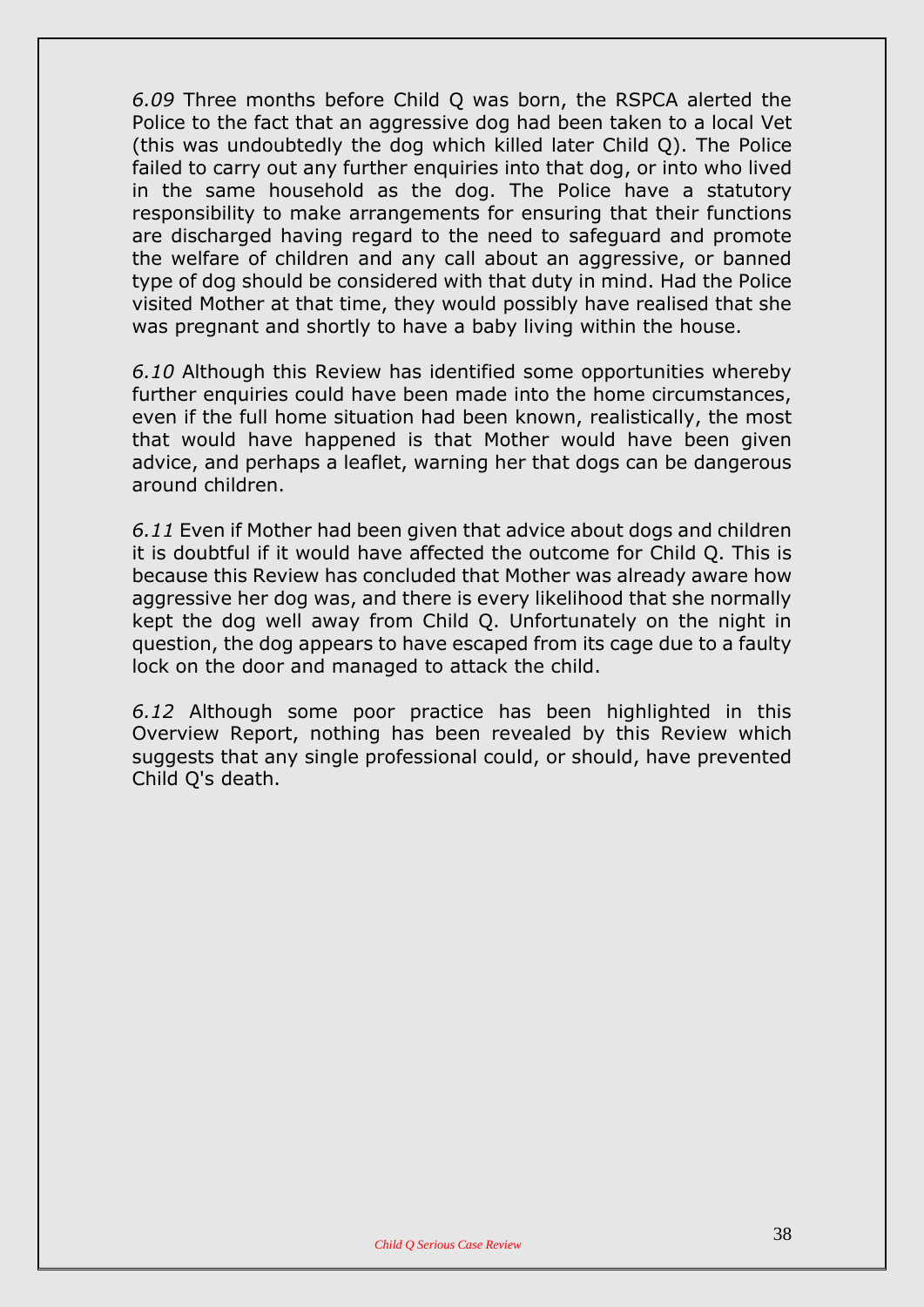# **7. Recommendations for Northamptonshire SCB**

*These recommendations should be read in conjunction with the Action Plan which provides detail about methods of implementation and timescales.*

*The recommendations are not listed in an order of hierarchical importance, but are in line with how they fall within the report. All agencies are to review their practice against the recommendations within the report.*

#### **Recommendation 1**

The NSCB should conduct a detailed discussion which leads to a coherent strategy and policy dealing with a request from any agency to delay or disrupt the timescales of any future Serious Case Review. The policy should require compelling reasons to be given in writing and the Independent Chair of the NSCB to make the final decision. (2.8.10)

#### **Recommendation 2**

The NSCB Chair should write to the Hospital Executive Director for Safeguarding to seek assurance regarding the mechanisms and processes for accessing information where there are legitimate concerns regarding relevant care-givers, requesting reassurance that the Fathers in potentially vulnerable families will be subject to the same level of enquiry as Mothers. (5.1.17)

#### **Recommendation 3**

The NSCB should promote the good practice whereby, as a matter of routine, Midwives and Health Visitors proactively ask parents whether there are pets in the households they visit. To facilitate this standardised, up to date, and evidence based information on keeping safe around dogs, should be made available and delivered by such health professionals, in line with current RSPCA guidance for front line practitioners in universal services. (5.2.17)

#### **Recommendation 4**

The NSCB Chair should write to the Chief Executive of the Perinatal Institute for Maternal and Child Health and draw their attention to the findings of this Review with a view to encouraging the Institute to seek amendments to relevant midwifery standard forms to include specific questions to parents regarding dogs/pets. (5.2.17)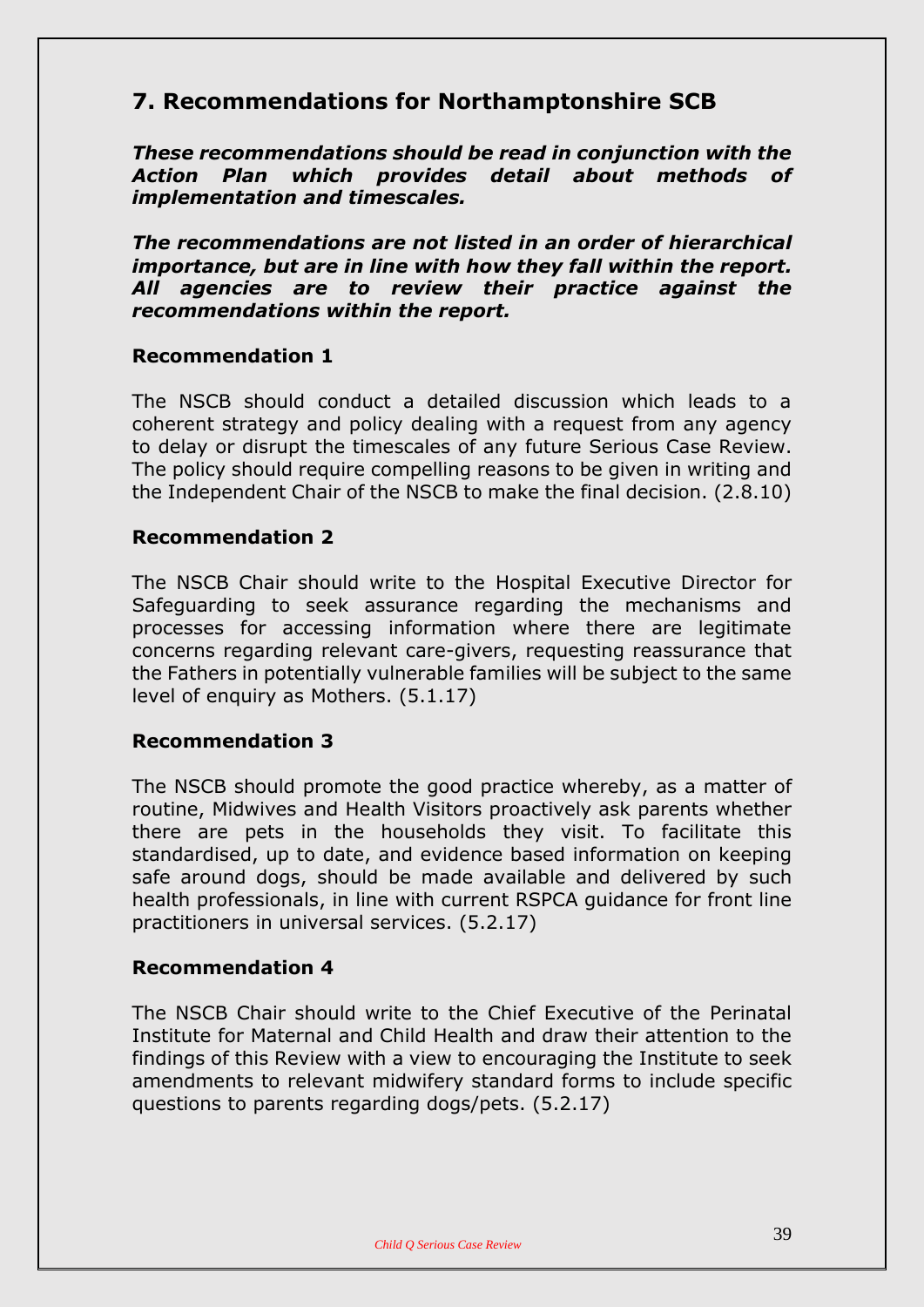#### **Recommendation 5**

The Independent Chair of the NSCB should write to the Chief Executive of Royal College of Veterinary Surgeons drawing his attention to the findings of this SCR with a view that they can consider whether, in respect of dangerous or aggressive dogs, it is feasible or desirable to create a mandatory reporting scheme to statutory authorities for their members. (5.4.3)

#### **Recommendation 6**

The NSCB should ensure that constituent agencies are aware that the Police Dog Legislation Officer will, on request, provide suitable training for any of the Police partner agencies. (5.4.5)

#### **Recommendation 7**

The NSCB should seek reassurance from Police that in light of their statutory duty under Section 11 Children Act 2004 safeguarding training for front line patrol officers recognises aggressive dogs as a potential hazard to children within the home, and that appropriate referrals will be made to the Multi Agency Safeguarding Hub if Police are aware of an aggressive dog in a household where a child is ordinarily resident. (5.4.6)

#### **Recommendation 8**

The Independent Chair of the NSCB should write to the Chief Executive of the College of Policing, drawing his attention to the findings of this SCR with a view that in future the issue of dog safety in the context of child safeguarding can be included within the national policing safeguarding training curriculum and Authorised Professional Practice (APP) Guidance. (5.4.7)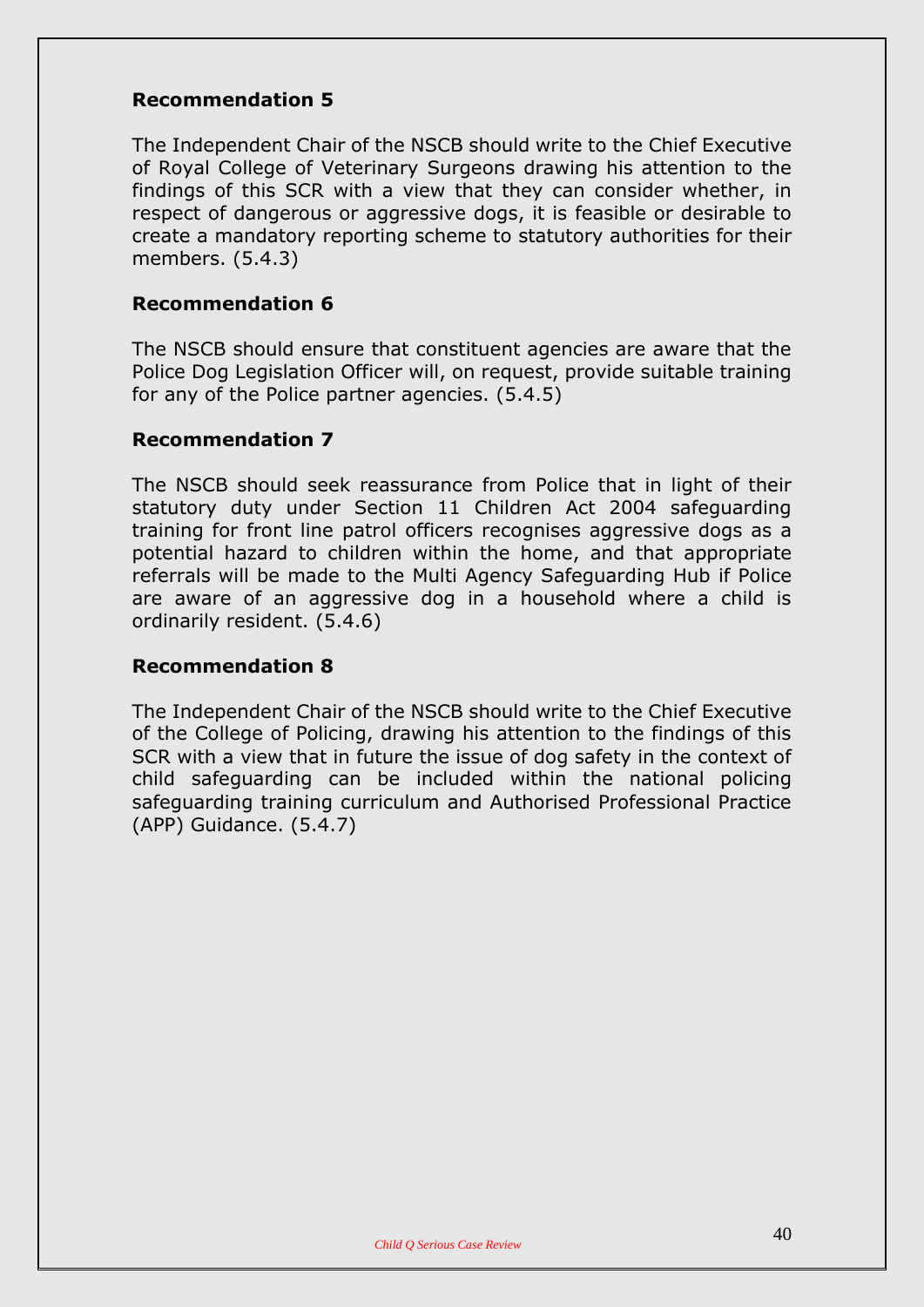# **References**

Brandon (2009) *Understanding Serious Case Reviews and their Impact - A Biennial Analysis of Serious Case Reviews 2005 – 07*: London: Department for Children Schools and Families

Brandon, M., Belderson, P., Warren, C., Howe, D., Gardner, R., Dodsworth, J, (2008). *Analysing Child Deaths and Serious Injury through Abuse and Neglect: What can we Learn? A Biennial Analysis of Serious Case Reviews 2003-2005*. London: Department for Children Schools and Families

Cm 5730 (2003) *The Victoria Climbié Inquiry*, London: The Stationery Office.

Laming, Lord H. (2009) The Protection of Children in England: A Progress Report. The Stationery Office: London.

Reder, P ,Duncan, S, & Gray, M. (1993). *Beyond Blame : Child Abuse Tragedies Revisited.* London: Routledge

Tuck, V. (2013) *Resistant Parents and Child Protection: Knowledge Base, Pointers for Practice and Implications for Policy*. Child Abuse Review, 22, 5-19.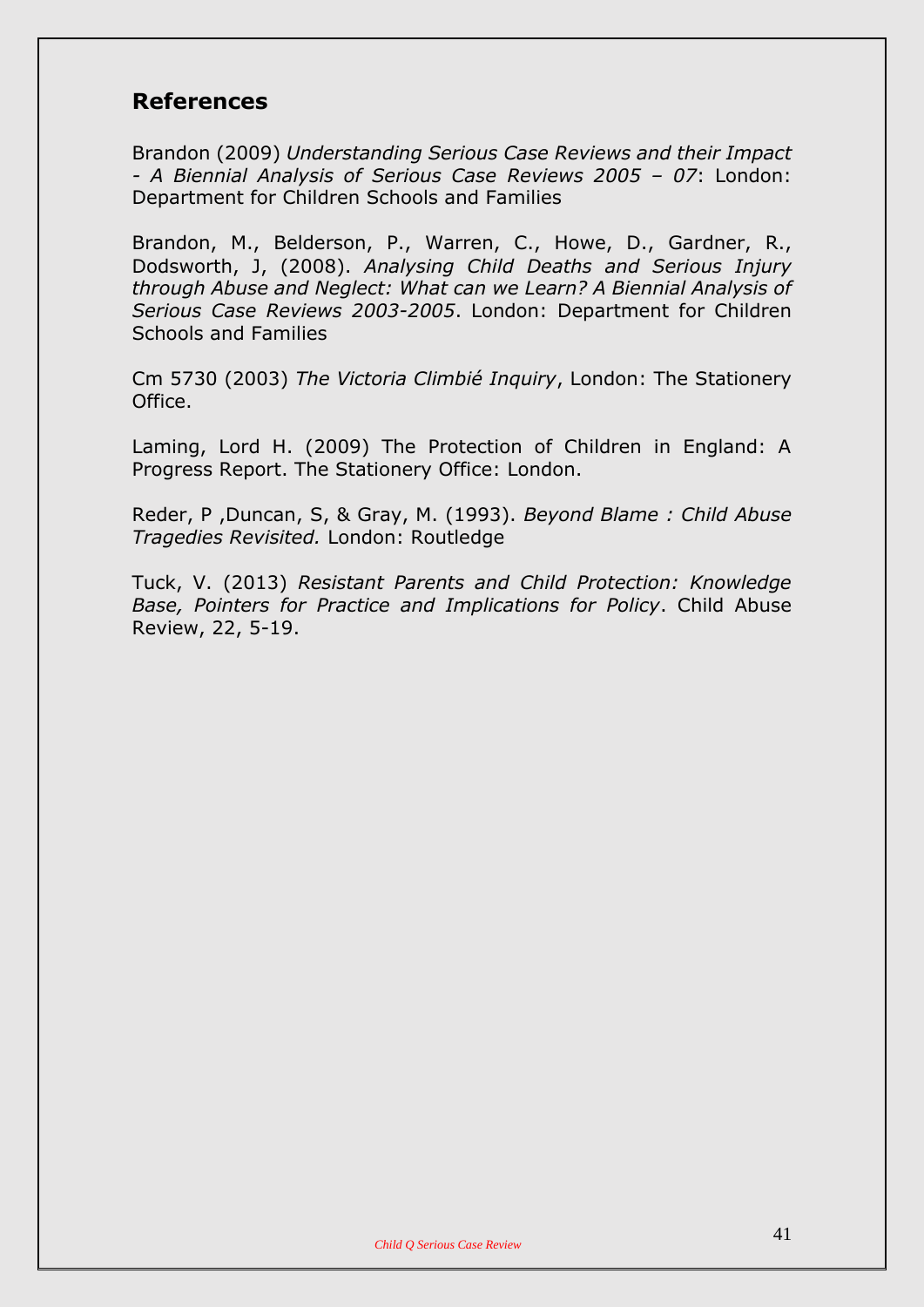# **Appendix A**

# **Terms of Reference**

**Serious Case Review**

### **Child Q**

<u>.</u>

#### **DOB: 27.03.2014, DOD: 03.10.2014**

#### SCOPE & TERMS OF REFERENCE

The Serious Case Review Panel took the decision that, with reference to the requirements as set out in Chapter 4 of *Working Together to Safeguard Children* (2013) that the threshold was met to commission a Serious Case Review in respect of Child Q.

The purpose of the Review is to identify improvements which are needed and to consolidate good practice. LSCBs and their partner organisations will need to translate the findings from Reviews into programmes of action which lead to sustainable improvements and the prevention of death, serious injury or harm to children.

The following **principles** should be applied by the LSCB and its partner organisations to all Reviews:

- There should be a culture of continuous **learning and improvement** across the organisations that work together to safeguard and promote the welfare of children, identifying opportunities to draw on what works and promote good practice;
- The approach taken to Reviews should be **proportionate** according to the scale and level of complexity of the issues being examined;
- Reviews of serious cases should be led by individuals who are **independent** of the case under Review and of the organisations whose actions are being Reviewed;
- Professionals should be involved fully in Reviews and invited to contribute their perspectives without fear of being blamed for actions they took in good faith;
- Families, including surviving children, should be invited to contribute to Reviews. They should understand how they are going to be involved and their expectations should be managed appropriately and sensitively. This is important for ensuring the child is at the centre of the process<sup>4</sup>. Engagement with the family will be managed by the NSCB.
- Final reports of SCRs **must be published**, including the LSCB's response to the Review findings, in order to achieve **transparency**. The impact of SCRs and other Reviews on improving services to children and families and on reducing the

<sup>4</sup> British Association for the Study and Prevention of Child Abuse and Neglect in Family involvement in case reviews, BASPCAN, further information on involving families in reviews.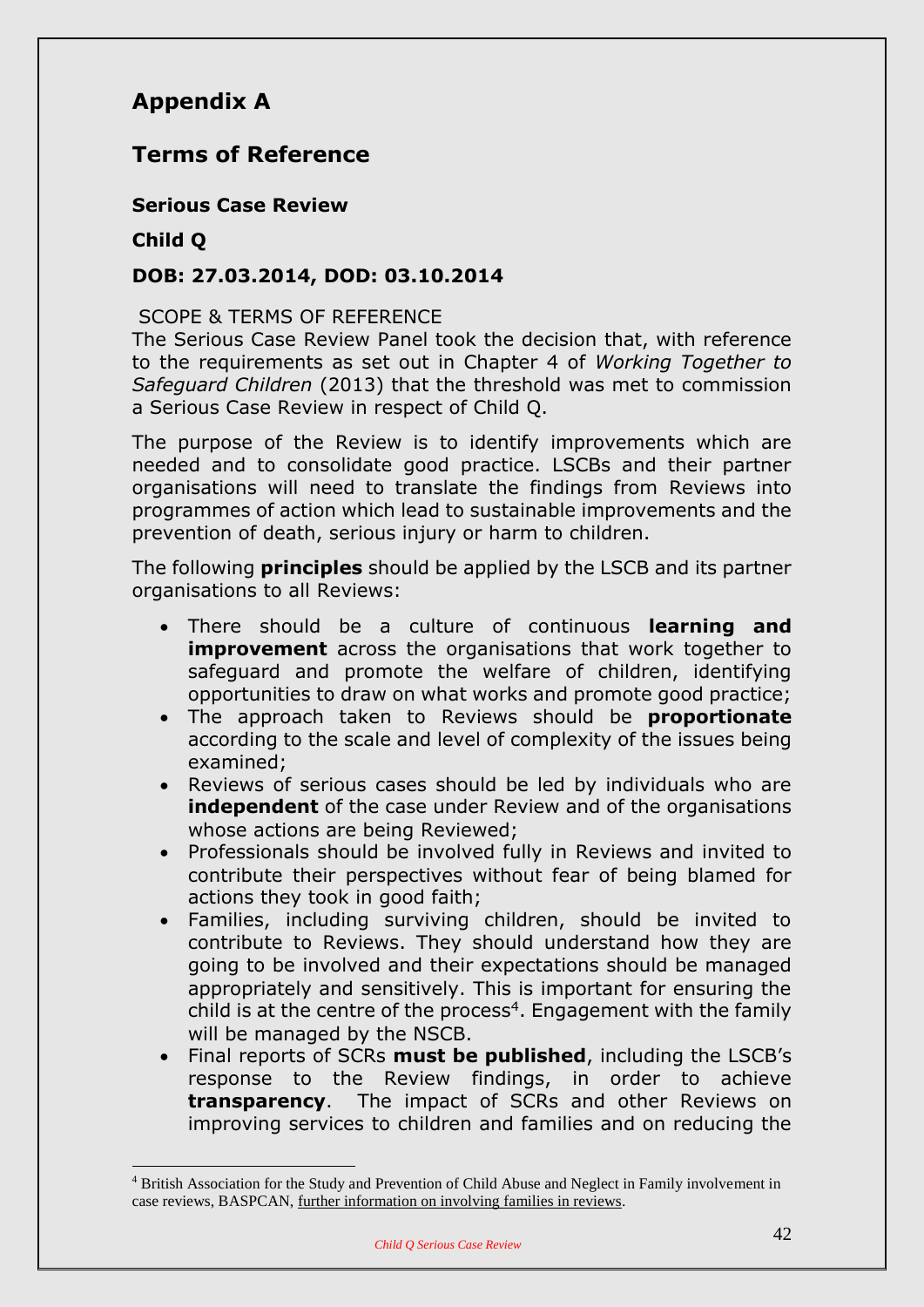incidence of deaths or serious harm to children must be described in LSCB annual reports and will inform inspections; and

 Improvement must be sustained through regular monitoring and follow up so that the findings from these Reviews make a real impact on improving outcomes for children.

SCRs and other case Reviews should be **conducted** in a way which:

- Recognises the complex circumstances in which professionals work together to safeguard children;
- Seeks to understand precisely who did what and the underlying reasons that led individuals and organisations to act as they did;
- Seeks to understand practice from the viewpoint of the individuals and organisations involved at the time rather than using hindsight;
- Is transparent about the way data is collected and analysed; and
- Makes use of relevant research and case evidence to inform the findings.

The methodology agreed for this Review is a blend of traditional and new: with agencies involved with the family required to complete Internal Management Reviews that should be clearly focussed on addressing the issues for consideration outlined below. There will also, and in parallel, be a process of greater collaboration through conducting conversations with the practitioners and clinicians involved, and holding a multi-agency briefing at the start and near the end of the process, in order to identify learning and encourage reflection on their involvement; to examine the actions and decisions taken; and to understand the context.

**Issues for consideration by IMR Authors and the Lead Reviewer** (when conducting conversations and writing their reports) falls into two main strands:

# **Capacity of carers to safeguard the child**

 What did professionals know about the Mother and Maternal Grandmother and their likely capacity to be able to safeguard the baby from any hazard within the home, and what did professionals do with this information?

# **What was known about the dog**

 What did / didn't agencies do to safeguard the child knowing a dog was in the property and was subsequently identified to be a dangerous dog.